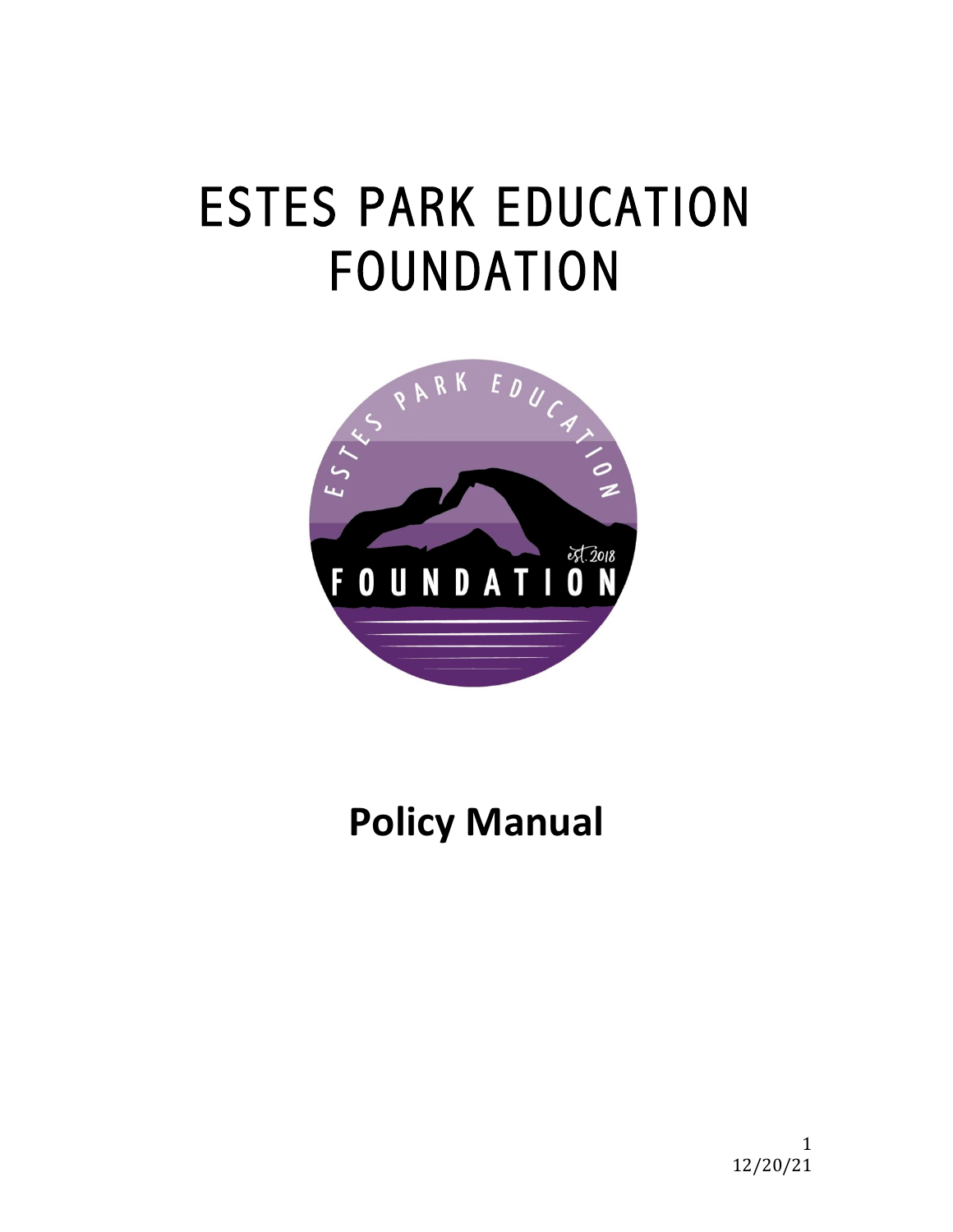#### **Preface**

Our young people are our future. It is in the best interests of everyone to provide the best educational experiences that we can while they are on our watch. The Estes Park School District provides the bulk of that, but there are areas where they have limitations. With a seamless unity between the district and the community, we can provide those learning experiences that prepare our graduates to be successful, responsible citizens. Toward those ends, the Estes Park Education Foundation (EPEF) was created.

Mission: *Inspiring community investment in student learning experiences today to develop our citizens of tomorrow.*

Vision: With the support of our community and a high quality education, all Estes Park *School District R3 students graduate as thriving, successful, responsible citizens.* 

#### **Purpose**

The purpose of this Policy Manual is to provide more details of the Bylaws and how the EPEF might best achieve its Mission and Vision, with the Pillars providing the framework toward that end.

#### **Pillars**

- Experiential Learning Opportunities to give students knowledge, critical thinking, and problem-solving skills.
- Innovations in Learning to support new teaching ideas and strategies to strengthen learning.
- Building Community to promote a culture of seamless unity between the schools and the rest of the community to optimize learning.
- Support of District Teachers and Staff by providing supplemental assistance as well as appreciation for the work that they do for our students.
- Student Support to ensure that they have the resources needed to participate in public schooling and extra-curricular activities, as well as support for early childhood education and transitioning after graduation.
- Wellness as an integral part of learning and being successful in school and life, including physical activities, youth sports, and outdoor recreation.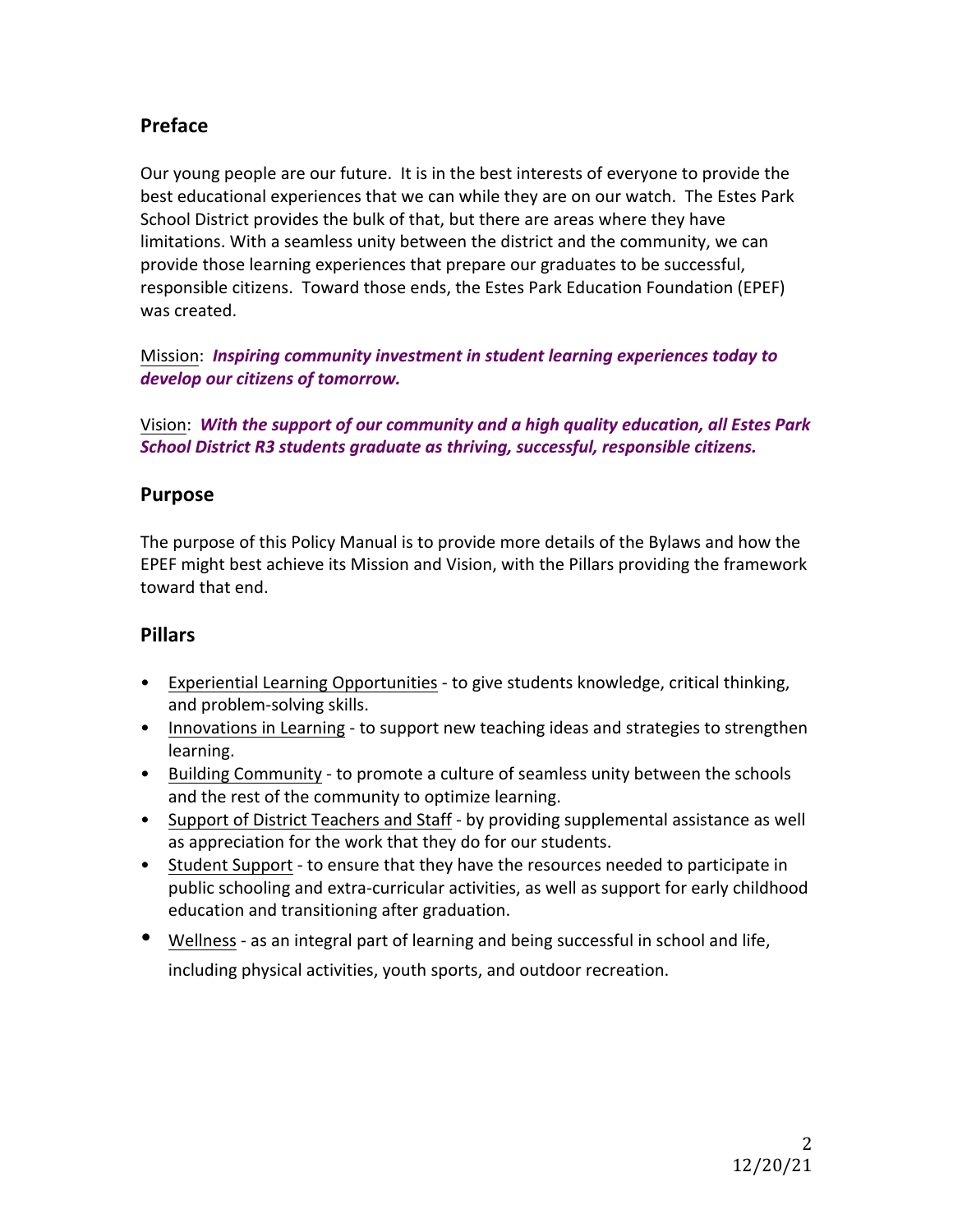### **Contents**

| Governance         |                                          | Page 4  |
|--------------------|------------------------------------------|---------|
| $\bigcirc$         | <b>Board of Directors</b>                |         |
| $\circ$            | Committees                               |         |
| $\circ$            | Privacy                                  |         |
|                    | <b>Human Resources</b>                   | Page 16 |
| $\circ$            | <b>Guiding Principles</b>                |         |
| $\Omega$           | Code of Conduct                          |         |
| $\Omega$           | Conflict of interest                     |         |
| $\circ$            | <b>Interpersonal Conflict Resolution</b> |         |
| $\circ$            | <b>Complaint Procedure</b>               |         |
| $\Omega$           | Whistleblower                            |         |
| $\bigcirc$         | Sexual Harassment                        |         |
| ∩                  | Grievance                                |         |
|                    | <b>Financial Management</b>              | Page 47 |
| Planning           |                                          | Page 57 |
| <b>Fundraising</b> |                                          | Page 59 |
| $\Omega$           | Donations and Gift Acceptance            |         |
| $\circ$            | Donors Bill of Rights                    |         |
|                    | Marketing and Communication              | Page 69 |
| ∩                  | Marketing and Communication              |         |
| $\circ$            | <b>Information Technology</b>            |         |
| Evaluation         |                                          | Page 78 |
| Allocations        |                                          | Page 81 |
|                    | <b>Strategic Alliances</b>               | Page 84 |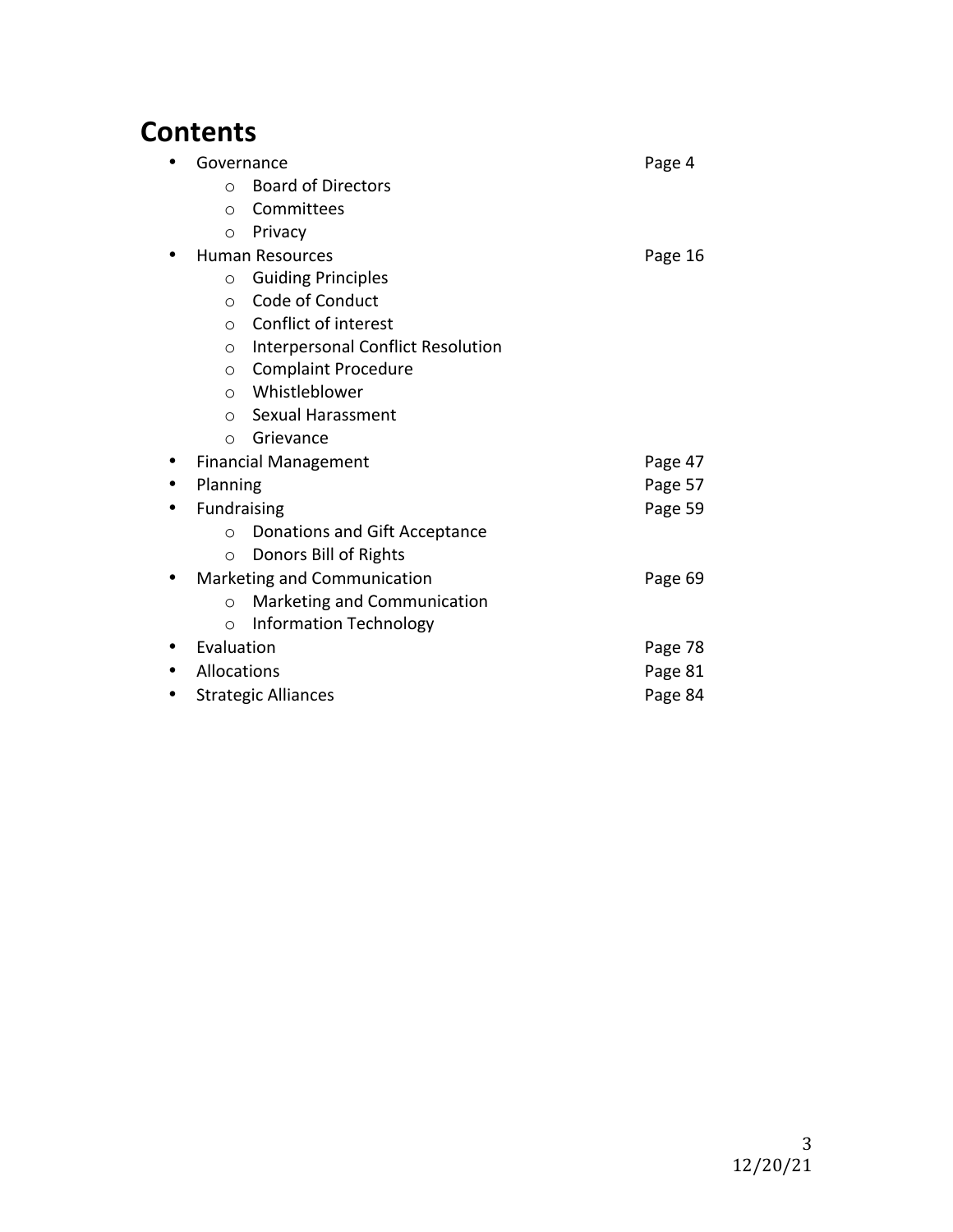## **GOVERNANCE**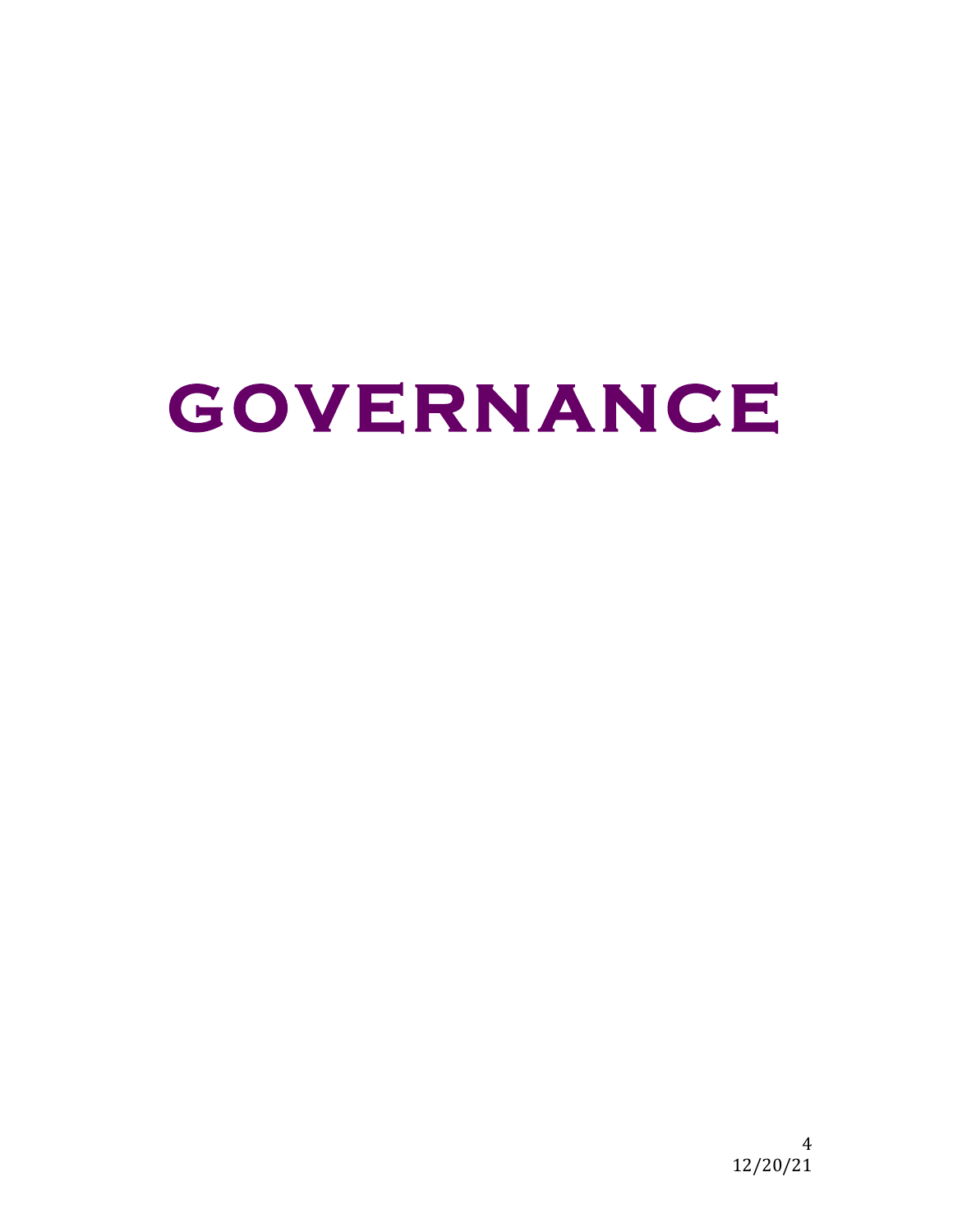### **BOARD OF DIRECTORS**

#### **EPEF Summary of Roles and Responsibilities of Board Directors**

#### **All Directors:**

| <b>Directors</b>      | <b>Qualifications</b>                                                                                                                                                                                                                                                    | <b>Individual</b>                                                                                                                                                                                                                                                                                                                                                                                                                                                                                                                                                                                                                                | <b>Board Responsibilities</b>                                                                                                                                                                                                                                                                                                                                                                                                                                                                                                                                                                                                                                                                                                                                                                                                                                                                                             |
|-----------------------|--------------------------------------------------------------------------------------------------------------------------------------------------------------------------------------------------------------------------------------------------------------------------|--------------------------------------------------------------------------------------------------------------------------------------------------------------------------------------------------------------------------------------------------------------------------------------------------------------------------------------------------------------------------------------------------------------------------------------------------------------------------------------------------------------------------------------------------------------------------------------------------------------------------------------------------|---------------------------------------------------------------------------------------------------------------------------------------------------------------------------------------------------------------------------------------------------------------------------------------------------------------------------------------------------------------------------------------------------------------------------------------------------------------------------------------------------------------------------------------------------------------------------------------------------------------------------------------------------------------------------------------------------------------------------------------------------------------------------------------------------------------------------------------------------------------------------------------------------------------------------|
|                       |                                                                                                                                                                                                                                                                          | <b>Expectations</b>                                                                                                                                                                                                                                                                                                                                                                                                                                                                                                                                                                                                                              |                                                                                                                                                                                                                                                                                                                                                                                                                                                                                                                                                                                                                                                                                                                                                                                                                                                                                                                           |
| $7 - 15$<br>directors | $\geq$ 21 years of<br>age<br>Resident of<br><b>Estes Park</b><br>School District.<br>(EPSD)<br>1 Liaison<br>Director<br>appointed by<br>EPSD as a link<br>between EPSD<br>and EPEF.<br>Committed to<br>representing<br>the diverse<br>population of<br>our<br>community. | Committed to and<br>٠<br>base all decisions<br>and actions toward<br>achieving the<br><b>Mission and Vision</b><br>of EPEF.<br>Be familiar with<br>and follow the<br><b>Bylaws, Guiding</b><br>Principles, and<br>policies of EPEF.<br>Be fiscally<br>٠<br>responsible.<br>Be active in<br>٠<br>supporting EPEF<br>with their time,<br>energy, and<br>monetary<br>donations.<br>Be prepared for<br>and to attend<br>monthly meetings.<br>Be on at least one<br>Standing<br>Committee.<br>No self-dealing.<br>Sign Code of<br>Conduct and<br>Conflict of Interest<br>Disclosure forms<br>annually.<br>Maintain<br>confidentiality as<br>required. | Managing EPEF, subject<br>$\bullet$<br>to federal, state, local<br>laws, and Bylaws.<br>Establish policies and<br>broad goals in support of<br>the overall Mission and<br>Vision of EPEF.<br>Development of grant,<br>٠<br>program, fiscal, and<br>fundraising guidelines<br>around the Pillars of EPEF.<br>Annually adopt a strategic<br>plan for attaining the<br>goals and evaluating<br>progress.<br>Actively participate in<br>٠<br>fundraising (including<br>obtaining grants) to<br>ensure that there are<br>adequate resources<br>(money, people,<br>equipment, etc.) to<br>accomplish the agreed<br>upon policies and goals.<br>Providing fiscal oversight<br>to make sure resources<br>are used responsibly.<br>The Board serves a public<br>interest in its oversight of<br>the EPEF's delivery of<br>services and management<br>of finances.<br>Confidentiality will be<br>$\bullet$<br>maintained as per the |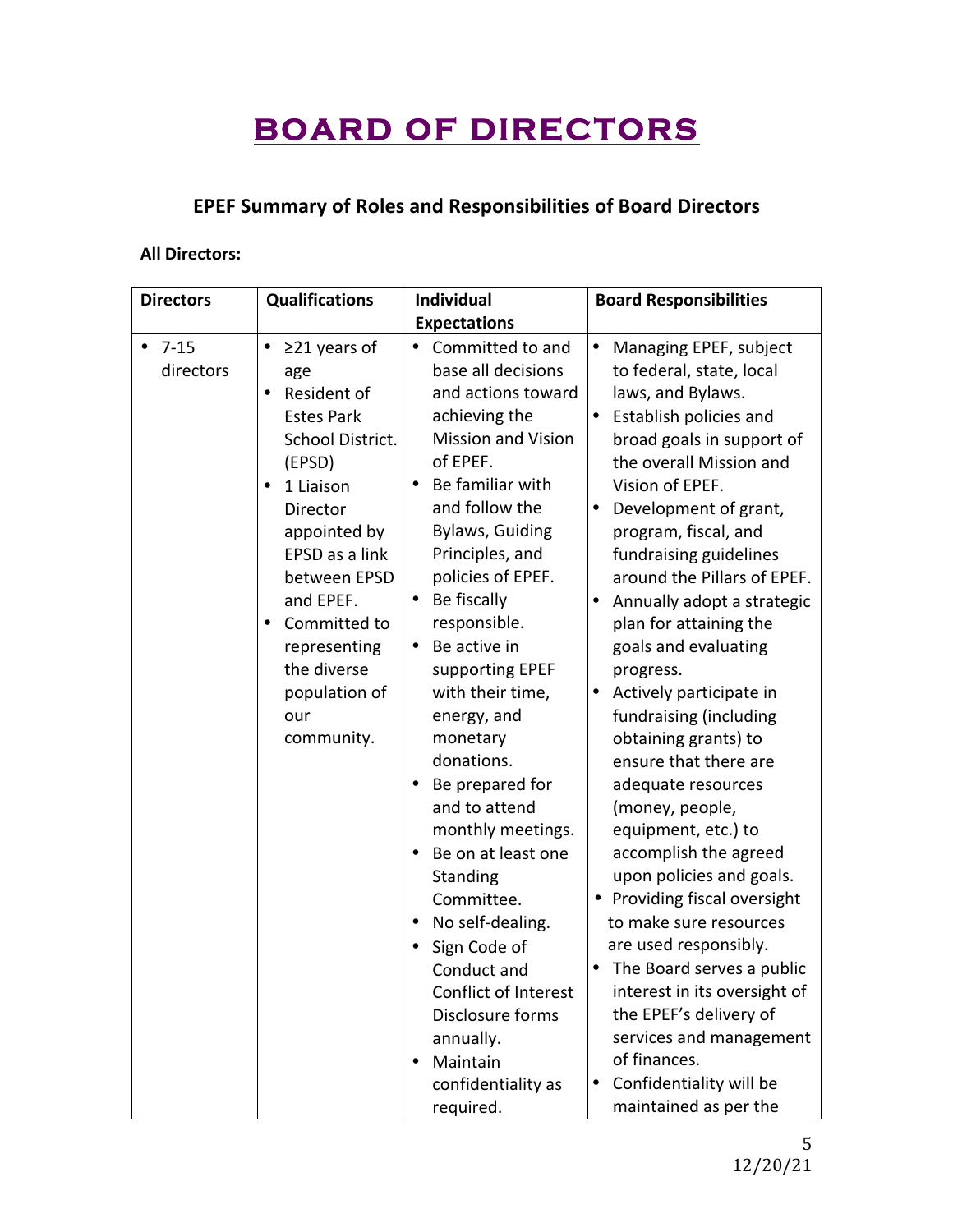| Be an ambassador<br>for the EPEF but<br>defer to the<br>President as the<br>official<br>spokesperson.<br>Terms are 3 years.<br>Ordinarily,<br>Directors may<br>serve 2 or more<br>terms but no more<br>than 6 consecutive<br>years after which<br>there must be a | law, Bylaws, and policies.<br>Regularly self-assess the<br>Board and EPEF's work as<br>well as that of individual<br>Directors.<br>Filling Board vacancies as<br>per the Bylaws.<br>Sign the Code of Conduct<br>and Conflict of Interest<br>Disclosure forms<br>annually. |
|-------------------------------------------------------------------------------------------------------------------------------------------------------------------------------------------------------------------------------------------------------------------|---------------------------------------------------------------------------------------------------------------------------------------------------------------------------------------------------------------------------------------------------------------------------|
| hiatus of at least 1                                                                                                                                                                                                                                              |                                                                                                                                                                                                                                                                           |
| year.                                                                                                                                                                                                                                                             |                                                                                                                                                                                                                                                                           |

#### **Officers:**

| <b>Position</b> | <b>Qualifications</b>                                                                                      | <b>Expectations and Responsibilities</b>                                                                                                                                                                                                                                                                                                                                                                                                                                                                                                                                                                                                                                                                                                                                                                                                 |  |
|-----------------|------------------------------------------------------------------------------------------------------------|------------------------------------------------------------------------------------------------------------------------------------------------------------------------------------------------------------------------------------------------------------------------------------------------------------------------------------------------------------------------------------------------------------------------------------------------------------------------------------------------------------------------------------------------------------------------------------------------------------------------------------------------------------------------------------------------------------------------------------------------------------------------------------------------------------------------------------------|--|
| All Officers    | Must be a<br>$\bullet$<br>Director.<br>Elected by the<br>Board.                                            | Serve 2-year term, renewable by action of the<br>$\bullet$<br>Board.<br>Serve on the Executive Committee.<br>Subject to the control, advice, and consent of                                                                                                                                                                                                                                                                                                                                                                                                                                                                                                                                                                                                                                                                              |  |
| <b>Position</b> | <b>Qualifications</b>                                                                                      | the Board.<br><b>Expectations and Responsibilities</b>                                                                                                                                                                                                                                                                                                                                                                                                                                                                                                                                                                                                                                                                                                                                                                                   |  |
| President       | Have<br>$\bullet$<br>leadership<br>knowledge and<br>skills, including<br>conflict<br>resolution<br>skills. | Preside over the Board as required.<br>$\bullet$<br>Act, speak for, and otherwise represent EPEF.<br>٠<br>Sign and execute in the name of EPEF all<br>$\bullet$<br>contracts and other documents authorized<br>generally or specifically by the Board.<br>Be one of the contact people for conflicts and<br>working to facilitate their resolution.<br>To be informed of the goals and actions of the<br>$\bullet$<br>school district, the President must be a member<br>of and attend the EPSD's District Advisory and<br>Accountability Committee (DAAC) meetings.<br>To maintain a connection to the community, the<br>٠<br>President shall be a member of and attend<br>meetings for Estes Park Nonprofit Resource<br>Center (EPNRC) to represent EPEF. (The<br>President may designate another Board Director<br>in his/her place.) |  |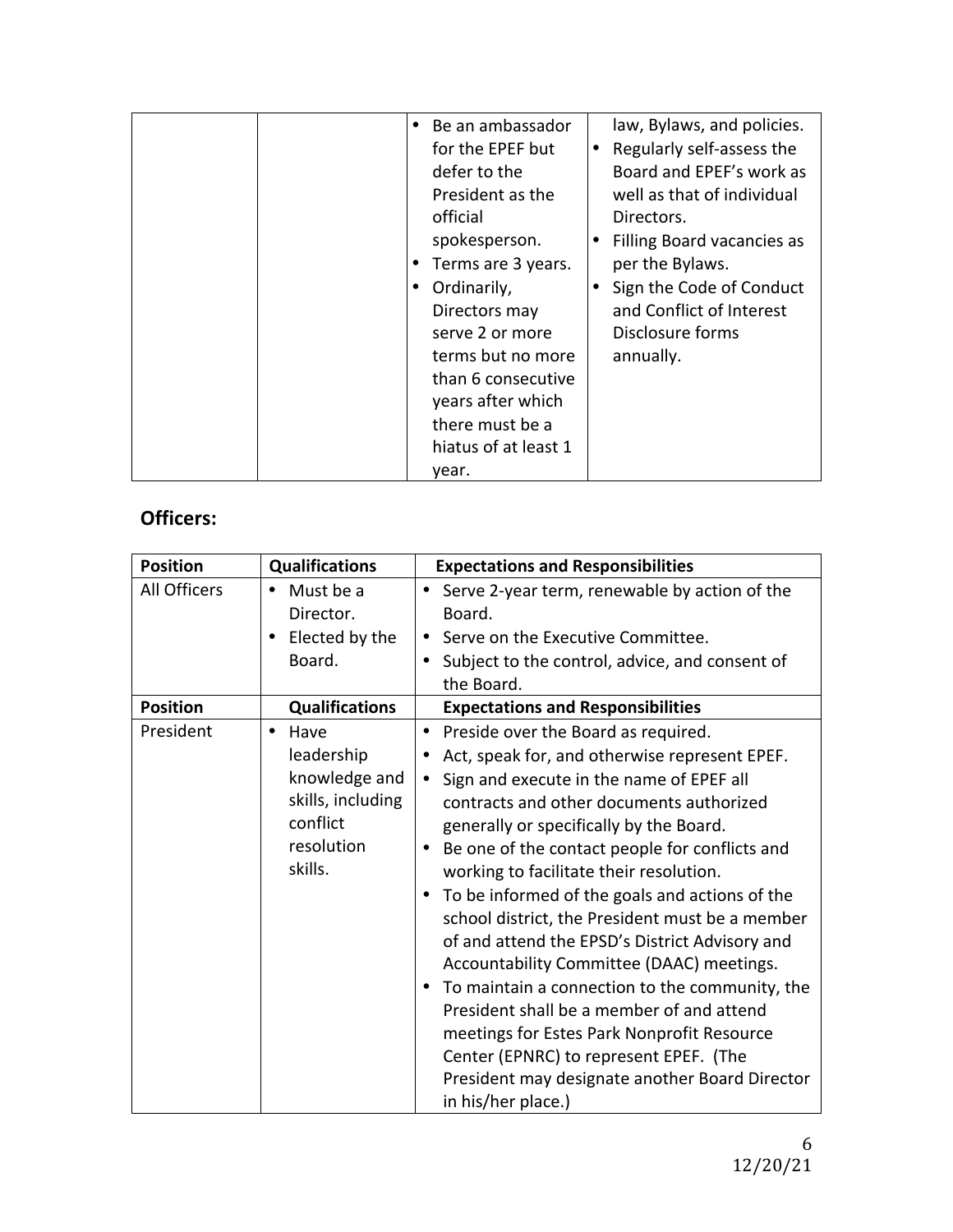|                       |                       | The President shall represent EPEF at Colorado                |
|-----------------------|-----------------------|---------------------------------------------------------------|
|                       |                       | <b>School Foundations Association (CSFA)</b>                  |
|                       |                       | meetings. (The President may designate                        |
|                       |                       | another Board Director in his/her place.)                     |
|                       |                       | Other such duties that the Board shall, from<br>٠             |
|                       |                       | time to time assign.                                          |
| <b>Position</b>       | <b>Qualifications</b> | <b>Expectations and Responsibilities</b>                      |
| <b>Vice President</b> | Have<br>$\bullet$     | Perform all duties of the President in the event<br>$\bullet$ |
|                       | leadership            | of his/her absence.                                           |
|                       | knowledge and         | Serve on the Governance Committee.<br>٠                       |
|                       | skills.               | Perform duties that the Board shall, from time                |
|                       |                       | to time assign.                                               |
| <b>Position</b>       | <b>Qualifications</b> | <b>Expectations and Responsibilities</b>                      |
| Secretary             | Have record-          | • Use an organizational system that is timely and             |
|                       | keeping and           | provides easy access to records on demand.                    |
|                       | organizational        | Keeps all records in secure files.<br>٠                       |
|                       | office skills.        | Keep minutes of all Board meetings.<br>٠                      |
|                       |                       | Collect, review, and manage all final drafts<br>٠             |
|                       |                       | submitted by recording secretaries of                         |
|                       |                       | committee meetings.                                           |
|                       |                       | Keep adequate records of written minutes of                   |
|                       |                       | the proceedings of the Board and committees of                |
|                       |                       | the Board as per laws and the Bylaws and                      |
|                       |                       | policies of EPEF.                                             |
|                       |                       | Attend to the giving and serving of all notices of            |
|                       |                       | EPEF.                                                         |
|                       |                       | • Serve on at least 1 additional committee.                   |
|                       |                       | • Check the EPEF's P.O. Box every few days,                   |
|                       |                       | dispersing relevant mail to appropriate Directors             |
|                       |                       | and/or personnel.                                             |
|                       |                       | Open and log all checks received, email photo of              |
|                       |                       | bank receipt to the Treasurer, then give checks               |
|                       |                       | to the Treasurer or Board authorized Officer or               |
|                       |                       | staff to deposit within three (3) days of receipt.            |
|                       |                       | Other such duties that the Board shall, from<br>٠             |
|                       |                       | time to time assign.                                          |
| <b>Position</b>       | <b>Qualifications</b> | <b>Expectations and Responsibilities</b>                      |
| Treasurer             | Have<br>$\bullet$     | Serve on the Finance Committee.<br>$\bullet$                  |
|                       | bookkeeping           | Have custody of the EPEF funds and securities.                |
|                       | and/or                | Keep a full and accurate account of receipts and              |
|                       | accounting            | disbursements.                                                |
|                       | knowledge and         | Perform all duties incident to the office of<br>٠             |
|                       | skills.               | treasurer and other such duties as may be                     |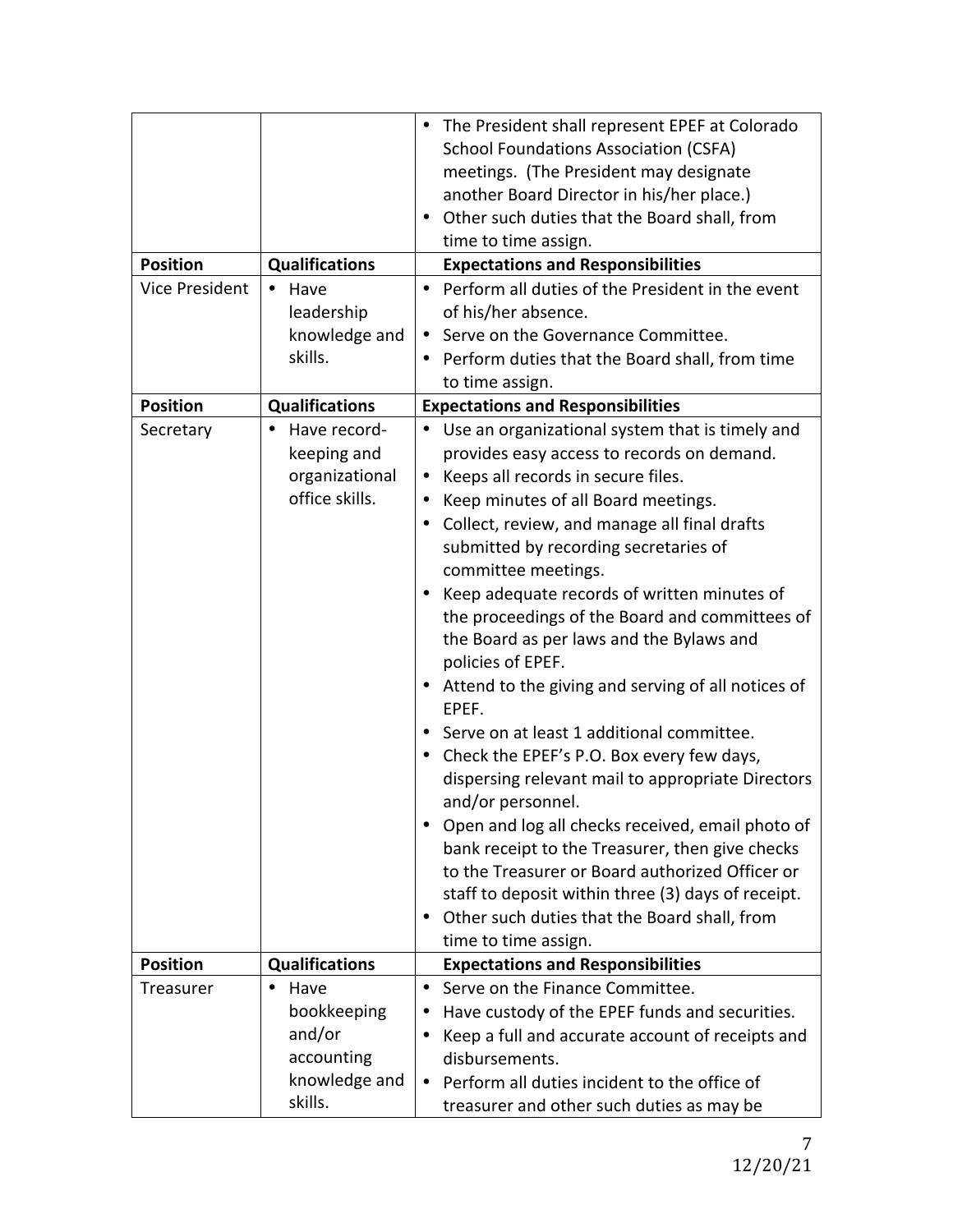|                       |                       | required by law, the Articles of Incorporation, the<br>Bylaws, and/or policies.<br>• The Treasurer or Board authorized Officer or<br>staff shall deposit all EPEF monies and other<br>valuable effects in the name and to the credit of<br>EPEF in a depository or depositories of EPEF.<br>• Shall render an account of his or her transactions<br>as Treasurer and of the financial condition of<br>EPEF to the Board upon request.<br>• The Treasurer or a designee shall facilitate the<br>acknowledgement, in writing, all donations and<br>grants received within 1 month of receipt;<br>automatic donations shall be acknowledged in<br>total at the end of the calendar year for tax<br>purposes.<br>Other such duties that the Board shall, from<br>time to time assign. |
|-----------------------|-----------------------|-----------------------------------------------------------------------------------------------------------------------------------------------------------------------------------------------------------------------------------------------------------------------------------------------------------------------------------------------------------------------------------------------------------------------------------------------------------------------------------------------------------------------------------------------------------------------------------------------------------------------------------------------------------------------------------------------------------------------------------------------------------------------------------|
| <b>Position</b>       | <b>Qualifications</b> | <b>Expectations and Responsibilities</b>                                                                                                                                                                                                                                                                                                                                                                                                                                                                                                                                                                                                                                                                                                                                          |
| Executive<br>Director | <b>TBD</b>            | • Sign the Code of Conduct and Conflict of Interest                                                                                                                                                                                                                                                                                                                                                                                                                                                                                                                                                                                                                                                                                                                               |
|                       |                       | Disclosure forms annually.                                                                                                                                                                                                                                                                                                                                                                                                                                                                                                                                                                                                                                                                                                                                                        |
|                       |                       | • TBD                                                                                                                                                                                                                                                                                                                                                                                                                                                                                                                                                                                                                                                                                                                                                                             |

*If* a Director position would not work for you, we would welcome what volunteering *you could do.* 

Approved: 1-9-19 Amended: 6-10-20 Amended: 12-9-20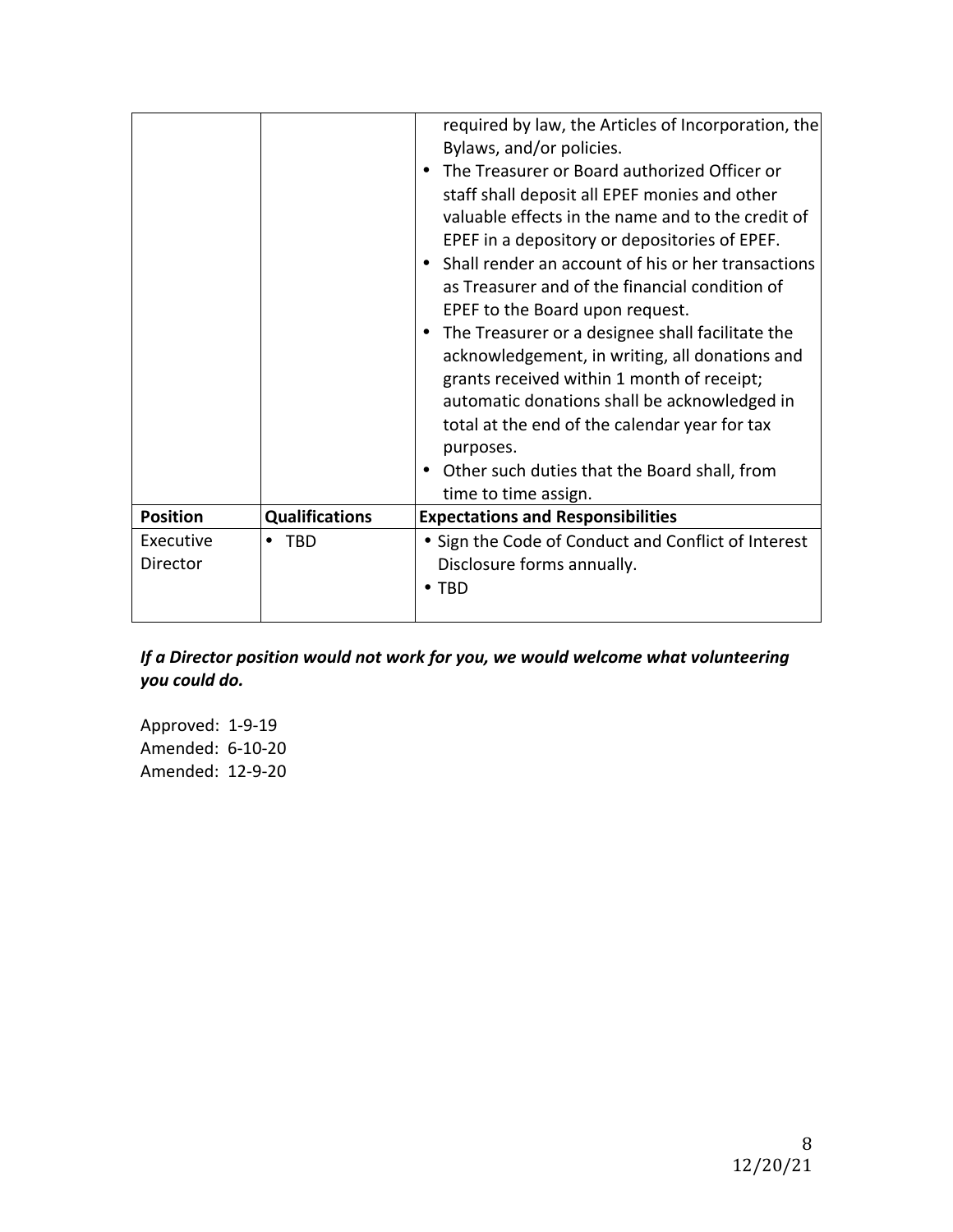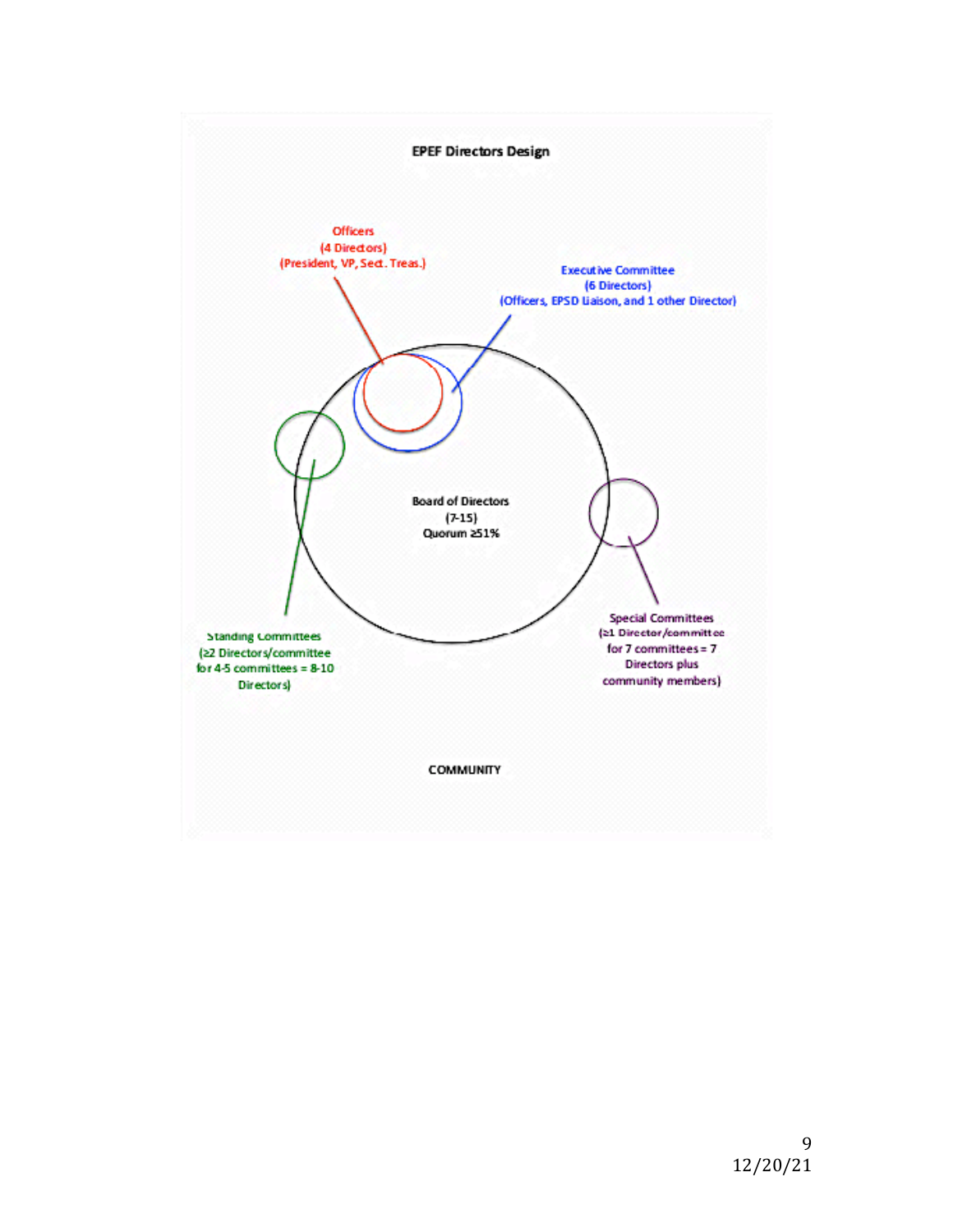## **COMMITTEES**

#### **EPEF Summary of Standing Committees Roles and Responsibilities**

| <b>Committee</b> | <b>Requirements</b>                                                                                                                                                                                  | <b>Expectations and Responsibilities</b>                                                                                                                                                                                                                                                                                                                                                                                                                                                                                                                                                                                                                                                                                |  |
|------------------|------------------------------------------------------------------------------------------------------------------------------------------------------------------------------------------------------|-------------------------------------------------------------------------------------------------------------------------------------------------------------------------------------------------------------------------------------------------------------------------------------------------------------------------------------------------------------------------------------------------------------------------------------------------------------------------------------------------------------------------------------------------------------------------------------------------------------------------------------------------------------------------------------------------------------------------|--|
| All committees   | Must have at<br>٠<br>least 1<br>director.                                                                                                                                                            | • Be familiar and base all decisions on the<br>Mission, Vision, and Pillars of EPEF.<br>• Follow the Guiding Principles of EPEF.<br>• Sign Code of Conduct and Conflict of Interest<br>Disclosure forms annually.<br>• Recognize the interrelationships of all<br>committees to accomplish the EPEF's Mission<br>and Vision.<br>• Honor the policy that the President is the<br>official spokesperson for EPEF.<br>• Elect a chair.<br>• Designate a recording secretary for every<br>meeting to take notes and forward<br>documentation to the Secretary of the Board.<br>• Be subject to the control, advice, and consent of                                                                                          |  |
| <b>Committee</b> | <b>Requirements</b>                                                                                                                                                                                  | the Board.<br><b>Expectations and Responsibilities</b>                                                                                                                                                                                                                                                                                                                                                                                                                                                                                                                                                                                                                                                                  |  |
| Executive        | <b>Directors</b><br>٠<br>holding the<br>offices of<br>President, Vice<br>President,<br>Secretary,<br>Treasurer,<br>Liaison<br>Director, and 1<br>additional<br>Director<br>ratified by the<br>Board. | Acts on behalf of the Board in between<br>$\bullet$<br>regularly scheduled Board meetings in the<br>ordinary course of business including<br>employment of personnel, the general handling<br>of the affairs of EPEF, the carrying out of the<br>purposes of EPEF, and the performance of such<br>other duties as may be imposed upon it or<br>authorized by the Board.<br>Determines where undesignated funds and/or<br>$\bullet$<br>funds designated by donors to be used "where<br>the need is most" are to be allocated among<br>the various funds of EPEF based upon the<br>recommendations of the Grant Committee.<br>Shall assume the responsibilities of any<br>٠<br>Standing Committee lacking enough members. |  |
| <b>Committee</b> | <b>Requirements</b>                                                                                                                                                                                  | <b>Expectations and Responsibilities</b>                                                                                                                                                                                                                                                                                                                                                                                                                                                                                                                                                                                                                                                                                |  |
| Governance       | The Vice<br>President and<br>at least 1 other                                                                                                                                                        | • Possess knowledge and expertise with the EPEF's<br>Mission, Vision, Guiding Principle, and Bylaws.<br>• Ensures a high-performing Board and adherence                                                                                                                                                                                                                                                                                                                                                                                                                                                                                                                                                                 |  |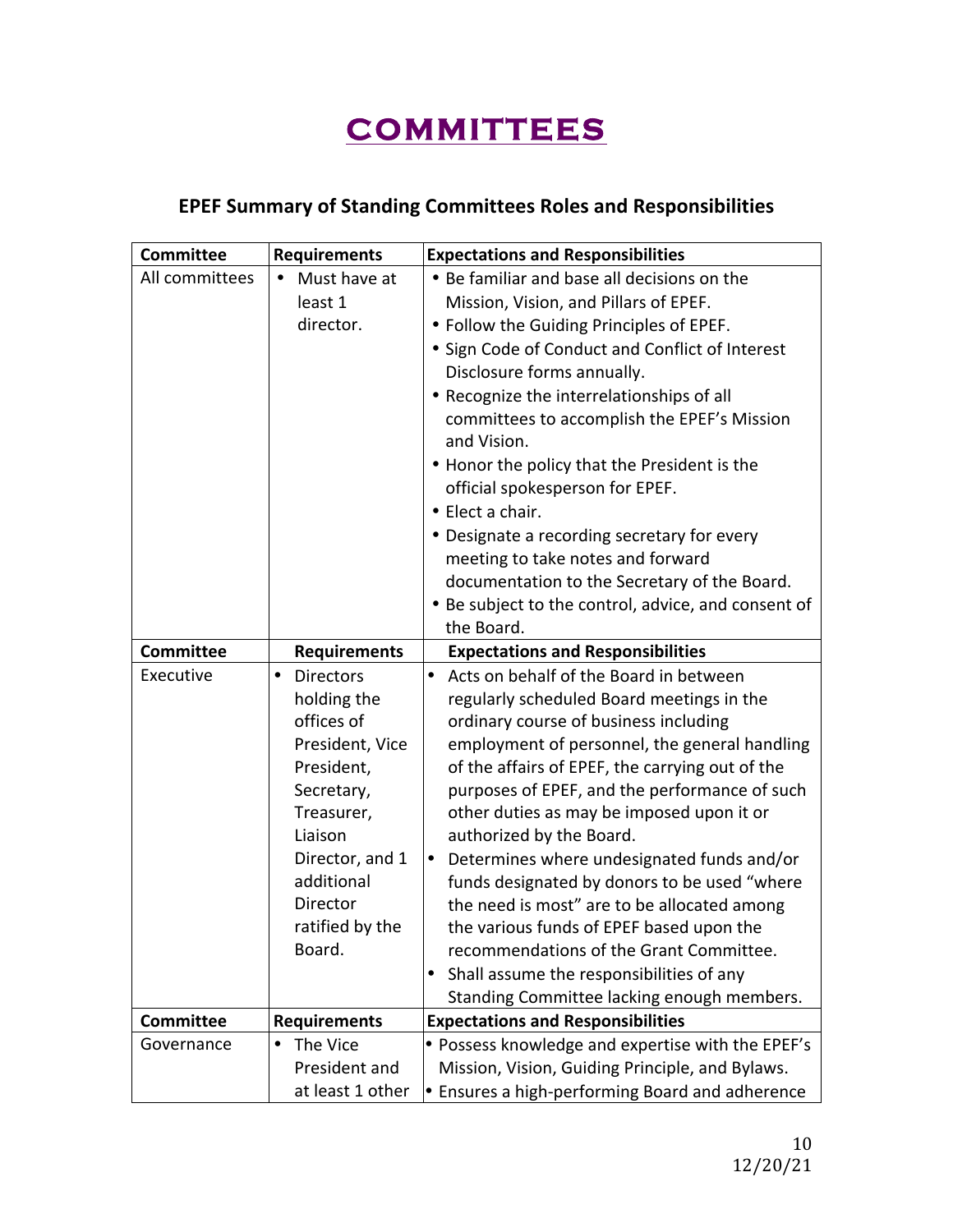|                  | Director shall<br>be members.<br>Chair shall have<br>$\bullet$<br>knowledge and<br>skills in conflict<br>resolution.                           | to the EPEF's Mission, Vision, Guiding Principles,<br>policies, and all laws.<br>• Clarifies the expectations of the Board Directors,<br>keeping the Board and Directors updated on<br>their responsibilities.<br>Identifies potential Board Directors.<br>$\bullet$<br>Orients new Directors.<br>٠<br>Every 2 years assesses the performance of the<br>Board as a whole and the Directors individually.<br>Review the Bylaws every 3 years to determine if<br>any changes need to be made and report their<br>recommendations to the Board.<br>In addition to leading the committee, the chair<br>serves as the chief contact person and<br>facilitator of policies on conflict resolution,<br>complaints (includes discrimination),<br>whistleblower, and sexual harassment.                                                                                                                                                                                                                                                                        |
|------------------|------------------------------------------------------------------------------------------------------------------------------------------------|-------------------------------------------------------------------------------------------------------------------------------------------------------------------------------------------------------------------------------------------------------------------------------------------------------------------------------------------------------------------------------------------------------------------------------------------------------------------------------------------------------------------------------------------------------------------------------------------------------------------------------------------------------------------------------------------------------------------------------------------------------------------------------------------------------------------------------------------------------------------------------------------------------------------------------------------------------------------------------------------------------------------------------------------------------|
| <b>Committee</b> | <b>Requirements</b>                                                                                                                            | <b>Expectations and Responsibilities</b>                                                                                                                                                                                                                                                                                                                                                                                                                                                                                                                                                                                                                                                                                                                                                                                                                                                                                                                                                                                                              |
| Finance          | The Treasurer<br>٠<br>and at least 1<br>other Director<br>shall be<br>members.<br>• Has financial<br>and fiduciary<br>knowledge and<br>skills. | • Be current in knowledge and use of best<br>practices around nonprofit laws and financial<br>organization.<br>Charged with overseeing the EPEF's financial<br>affairs.<br>Adheres to and be well-versed with the<br>Financial Management Policy.<br>In collaboration with the President and<br>Executive Director and/or other designated<br>Executive Committee member, shall be<br>responsible to prepare an annual budget and<br>regular financial statements for review and<br>presentation to the Board.<br>Shall arrange for and receive for presentation<br>to the Board any audit of the financial affairs of<br>EPEF.<br>Ensure that a review or audit is performed at<br>least every 5 years.<br>Set policy for investment performance of the<br>EPEF's endowment(s), select a professional firm<br>to manage the EPEF's assets, and review the<br>performance of the investment manager on an<br>annual basis, reporting to the Board.<br>Make financial statements of EPEF available as<br>required by the Bylaws or by state or federal |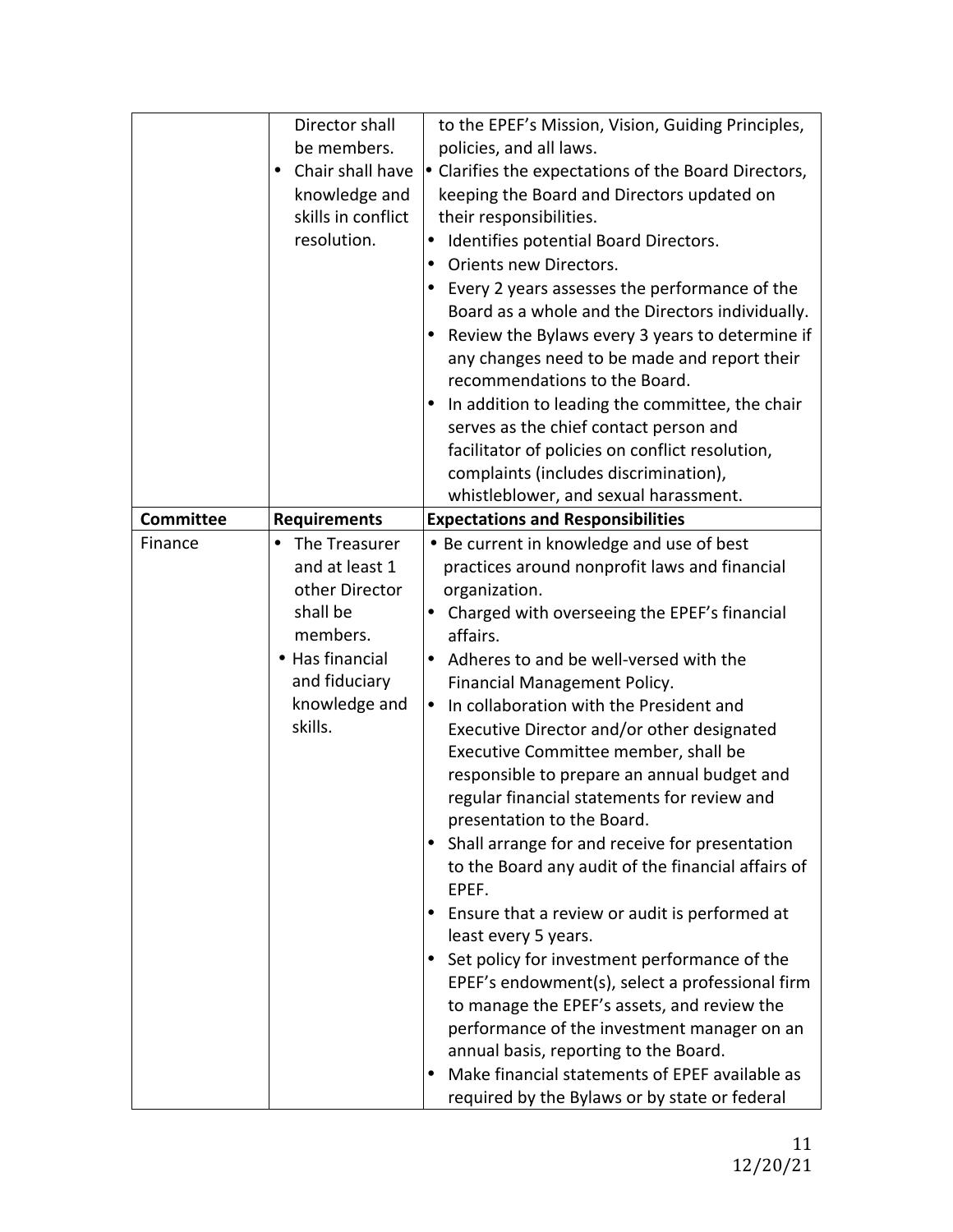|                                                                          | law.                                                                                                                                                                                                                                                                                                                                                                                                                                                                                                                                                                                                                                                                                                                                                                                                                                                                                                                               |  |
|--------------------------------------------------------------------------|------------------------------------------------------------------------------------------------------------------------------------------------------------------------------------------------------------------------------------------------------------------------------------------------------------------------------------------------------------------------------------------------------------------------------------------------------------------------------------------------------------------------------------------------------------------------------------------------------------------------------------------------------------------------------------------------------------------------------------------------------------------------------------------------------------------------------------------------------------------------------------------------------------------------------------|--|
| <b>Requirements</b>                                                      | <b>Expectations and Responsibilities</b>                                                                                                                                                                                                                                                                                                                                                                                                                                                                                                                                                                                                                                                                                                                                                                                                                                                                                           |  |
| At least 2<br>Directors shall be<br>members.                             | Be familiar with the Fund Development Policy.<br>$\bullet$<br>Responsible for developing, marketing, and<br>٠<br>coordinating fundraising activities of the EPEF,<br>including the development and coordination of<br>a set of services to support the volunteer needs<br>for such fundraising.<br>The committee shall have 2 subcommittees:<br>Donors / Grants and Events.<br>Each subcommittee shall have its own chair<br>and secretary.<br>Each shall report to the Fundraising<br>$\bullet$<br>Committee as directed.<br>Establish a bank of qualified volunteers for<br>committees, fundraising, etc., including utilizing<br>existing community volunteer services (e.g.<br>those of the EPNRC).<br>Monitor the quality of volunteers' work.<br>Be open to coordinating with other nonprofits<br>for fundraising.<br>Monitor the effectiveness of fundraising<br>activities.<br>Facilitate the hiring and monitoring of any |  |
|                                                                          | professional fundraiser contracted by EPEF.                                                                                                                                                                                                                                                                                                                                                                                                                                                                                                                                                                                                                                                                                                                                                                                                                                                                                        |  |
| <b>Requirements</b><br>At least 1<br>٠<br>Director shall<br>be a member. | <b>Expectations and Responsibilities</b><br>$\bullet$<br>Oversees the disbursement of grant funds and<br>$\bullet$<br>human resources to support the Estes Park<br>School District (EPSD) as well as other Board<br>approved projects, as per the EPEF's Mission,<br>Vision, and Pillars.<br>In collaboration with the Marketing and<br>Communication Committee, make available<br>grants known to the targeted audiences.<br>Reviews grant/funding requests and initiates<br>funding allocations and making funding<br>recommendations to the full Board of<br>Directors.<br>Reviews possible projects involving human<br>resources and makes recommendations to the<br>Board.<br>Review the grant applications and evaluations                                                                                                                                                                                                   |  |
|                                                                          |                                                                                                                                                                                                                                                                                                                                                                                                                                                                                                                                                                                                                                                                                                                                                                                                                                                                                                                                    |  |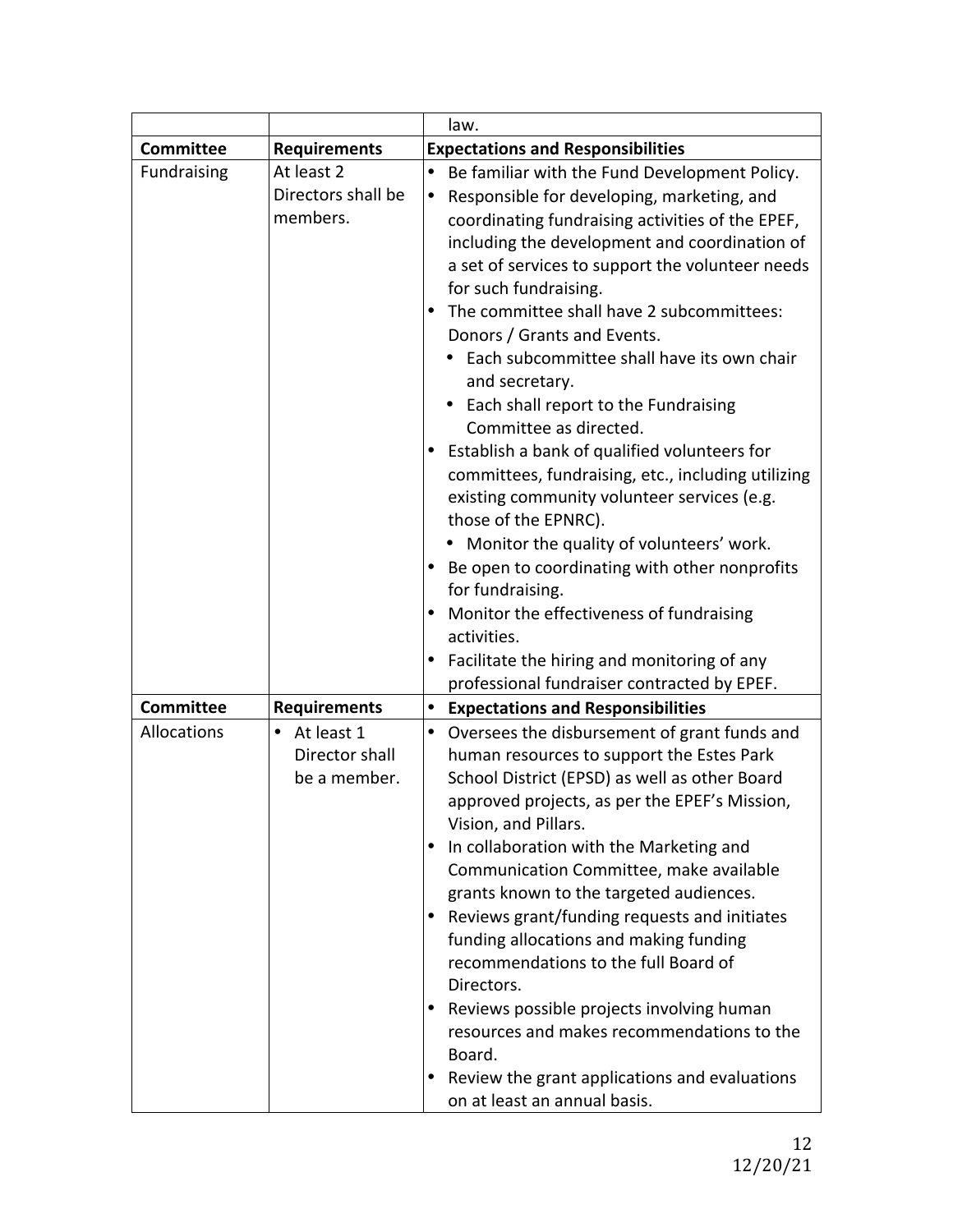| Committee     | <b>Requirements</b> | <b>Expectations and Responsibilities</b>          |
|---------------|---------------------|---------------------------------------------------|
| Marketing and | At least 1          | Develops and implements EPEF's marketing and<br>٠ |
| Communication | Director shall      | communication strategy as per Board Policy        |
|               | be a member.        | internal to EPSD and external to the community    |
|               |                     | of greater Estes Park.                            |
|               |                     | In collaboration with the Grant Allocation        |
|               |                     | Committee, make available grants known to the     |
|               |                     | targeted audiences.                               |
|               |                     | Manages the website and other media               |
|               |                     | communication.                                    |
|               |                     | Manage information technology for EPEF.           |
|               |                     | Assure that any information released is           |
|               |                     | accurate and timely.                              |

Approved: 1-9-19 Amended: 9-11-19 Amended: 2-11-20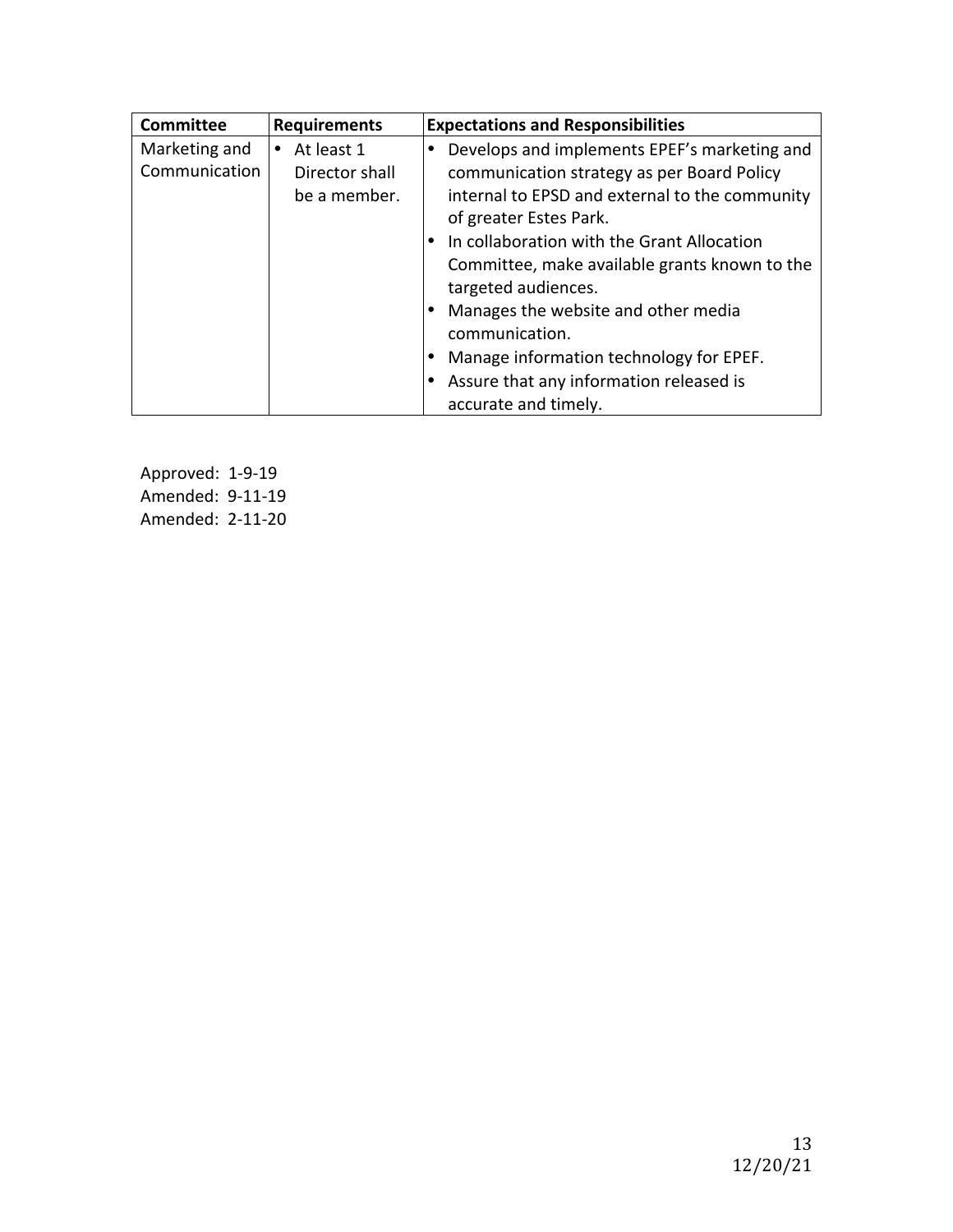## **CONFIDENTIALITY**

#### **Estes Park Education Foundation Policy: Privacy**

#### **What It Is:**

• The purpose of the Estes Park Education Foundation Donors Privacy Policy is to provide a process to protect the privacy of our donors, directors, and staff.

#### **Why It's Important:**

- A certain amount of information is needed from our donors, directors, and staff for the EPEF to accomplish its mission and vision.
- To ensure the trust of our donors, their privacy must be respected and protected.

#### **What It Entails:**

- The types of confidential information that the EPEF collects and maintains are as follows:
	- $\circ$  Contact information: name, address, telephone number, e-mail address, Estes Park High School alumni class year (if applicable), and other pertinent information.
	- $\circ$  Contribution information of donors and directors.
	- $\circ$  Information on EPEF events attended, publications received, and special requests for program information.
	- $\circ$  Information provided by the constituent in the form of comments or suggestions.
	- The EPEF uses the above information from our constituency to understand their interest in our mission and vision and to update them on the EPEF's activities.
	- Confidential Information shall be used solely for the purpose of performing services for the EPEF or as required by law.
	- This information is shared with board members, employees, volunteers, and consultants only on a "needs-to-know" basis, and may not disclosed, divulged, or made accessible to other persons or entities without permission from the donor.
	- Donors may be listed in publications such as the EPEF's annual report.
	- The EPEF assures our constituency that their names and addresses will not be sold, rented, or leased to any third party with the following exception: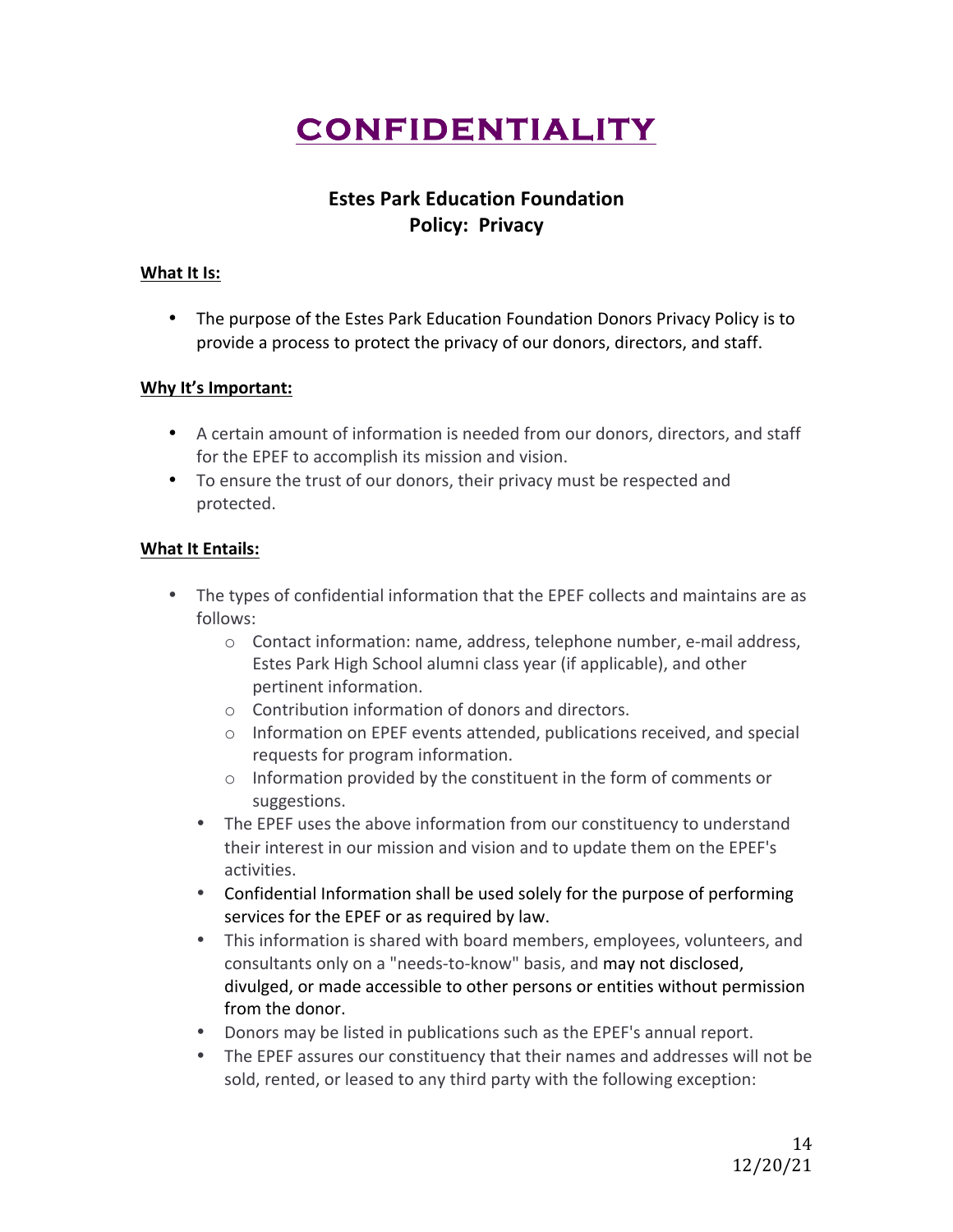Alumni contact information may be shared with publishers or contractors whose primary business is the development of alumni directories.

- All requests for anonymity will be honored.
- All requests for removal from contact lists will be honored.
- Donors will be afforded, at least annually, a check-off box to indicate if they want to be removed from the contact list.

Approved: 9-5-18 Amended: 11-14-19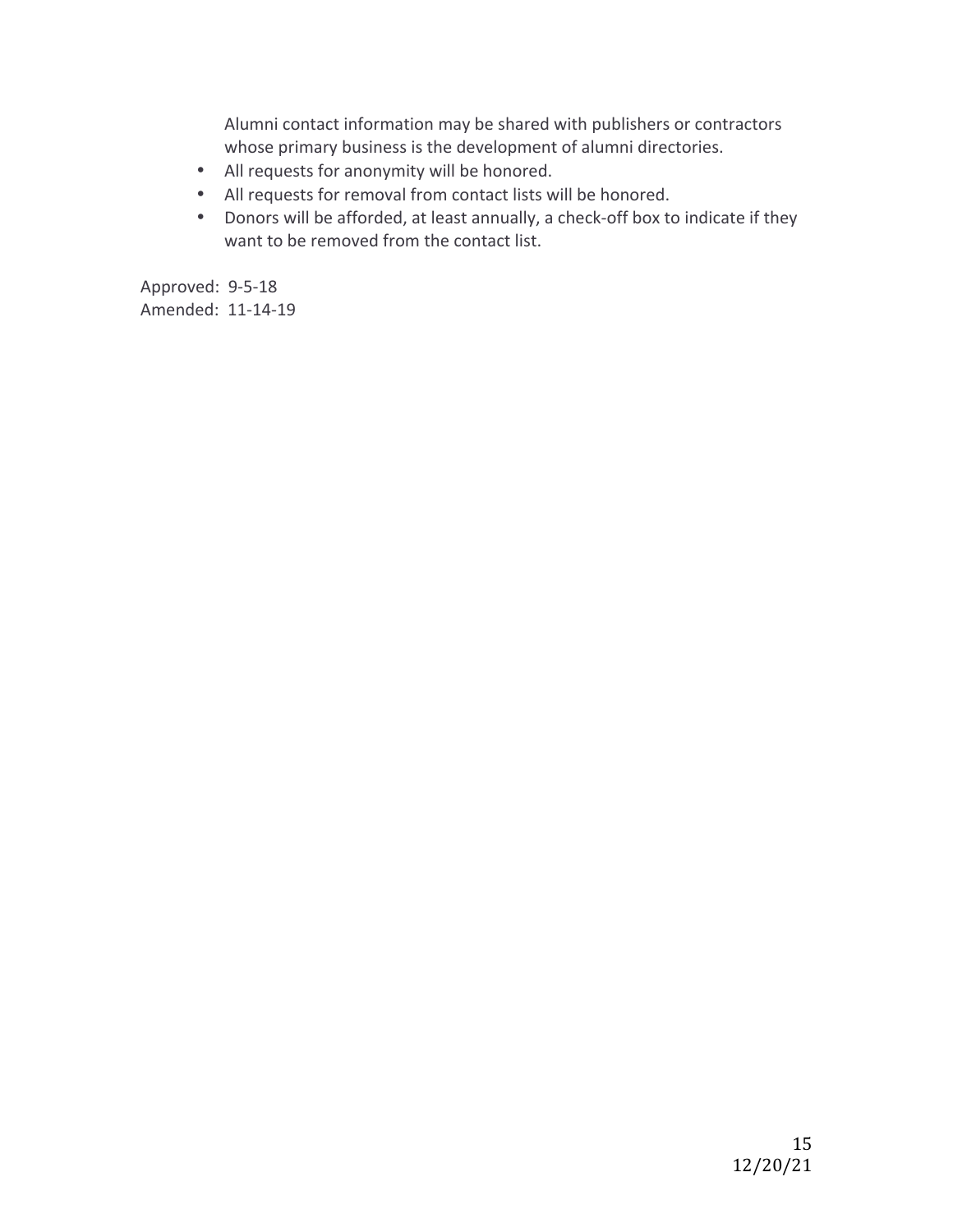# **HUMAN RESOURCES**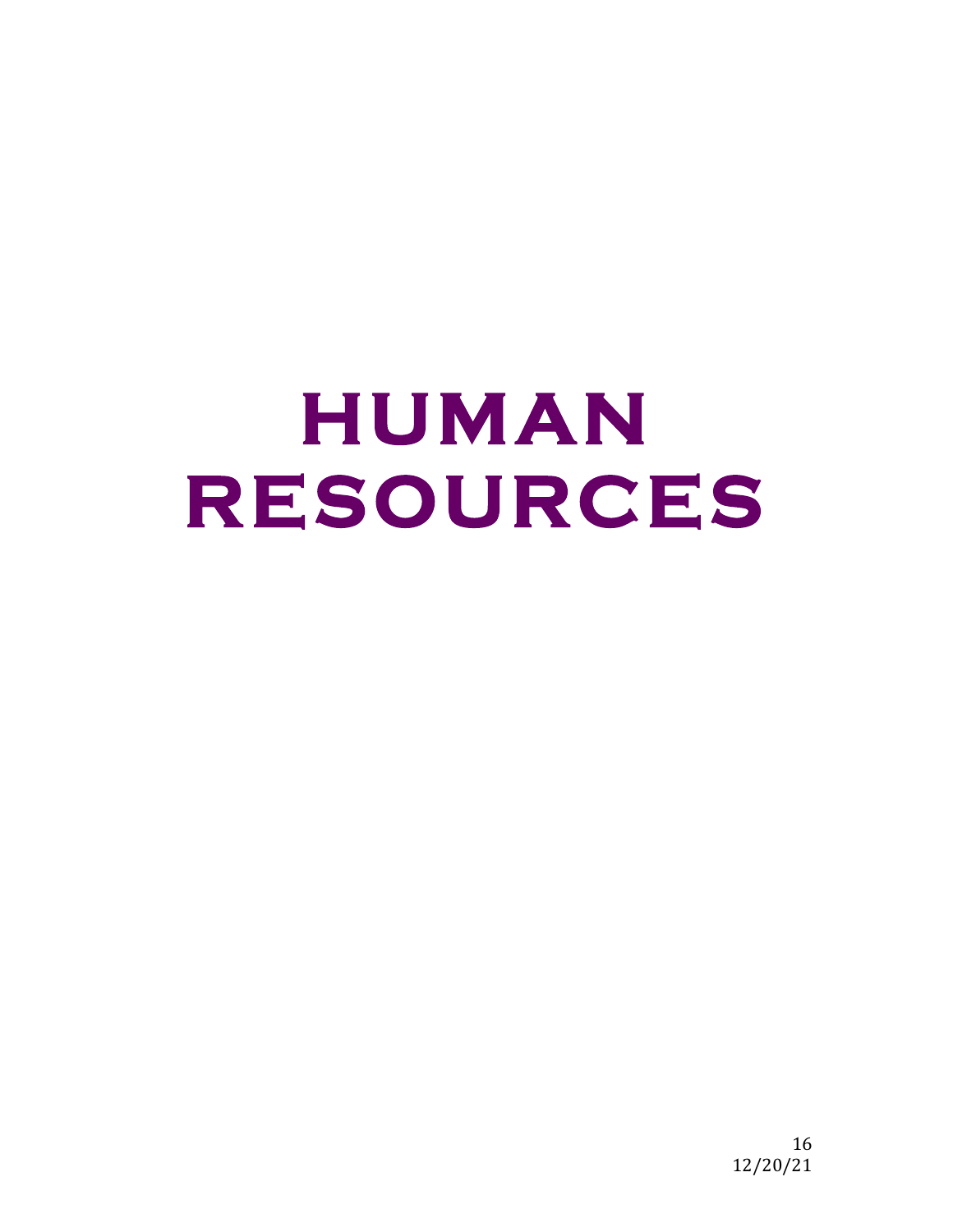#### **Estes Park Education Foundation Policy: Guiding Principles**

#### **What It Is:**

- The purpose of the Guiding Principles of the Estes Park Education Foundation (EPEF) is to define how we will treat each other as we work together and make decisions to achieve the EPEF Mission and Vision.
- The Guiding Principles will form the "standard operating procedure" (SOP) for the EPEF and how we will behave among ourselves, with supporters, and with other parties.

#### **Why It's Important:**

- Respect and civility are of the utmost importance in providing the psychological safety needed to have a productive work environment.
- They are necessary for the EPEF is to achieve its Mission and Vision.
- All people working on behalf of the EPEF need to be the models of how we want our students to behave and solve problems.

#### **What It Entails:**

- The Directors, employees, committee members, volunteers, and affiliates are expected to abide by the Guiding Principles and will be held accountable.
- The Guiding Principles to which the Foundation aspires are based upon three basic statements:
	- o **Do what's right**.
		- Be knowledgeable of and abide by the Foundation's Mission, Vision, Bylaws, Code of Conduct, policies, and legal and fiduciary requirements.
		- Behave ethically, modeling standards for ethical conduct in all areas of our work.
		- Be truthful.
		- $\blacksquare$  Be fair.
		- Have integrity.
		- Accept responsibility for one's behavior.
		- $\blacksquare$  Be transparent (within the boundaries of the Bylaws and policies) by regularly sharing key information with each other and our stakeholders.
		- Actively oppose unethical behaviors by creating positive working relationships in which ethical questions can be raised and addressed.
	- o **Do your best**.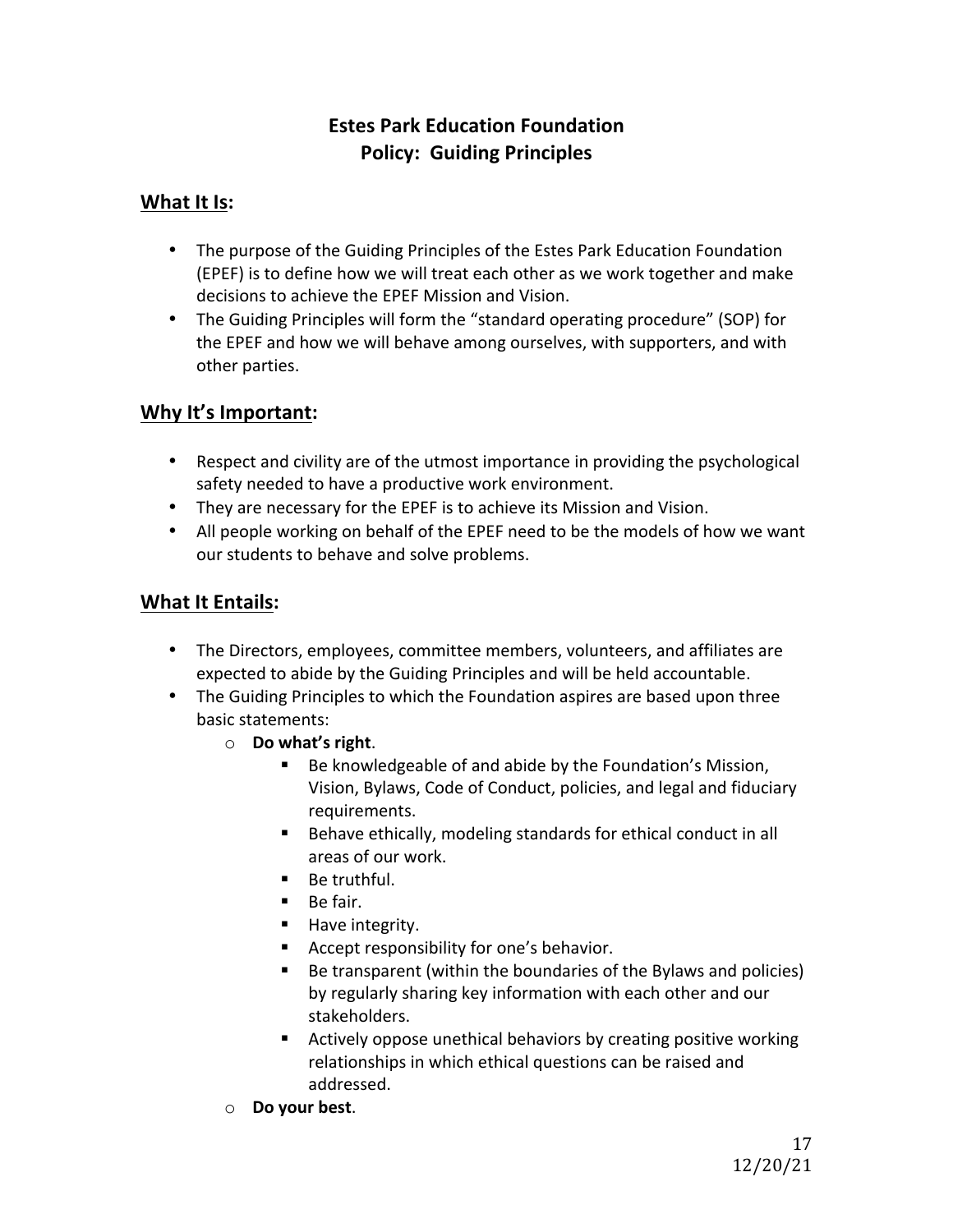- Be always mindful of basing decisions and actions on their alignment with and advancement of the EPEF's Mission and Vision.
- Assume individual and collective responsibility for work that demonstrates high quality.
- Be prepared and on time.
- Provide your best thinking making positive contributions at meetings, offering comments that are helpful, relevant, and respectful.
- Embrace diversity and the power it conveys to the best solutions to problems.
- Recognize assumptions and opinions, but rely on facts and evidence for decisions.
- Work to correct misinformation.
- Honestly assess decisions and decision-making processes.
- Systematically collect and use feedback to improve our work.
- Protect the reputation of the EPEF.
- o **Treat others as you want to be treated.** 
	- Treat all people with dignity, respect, and civility.
	- Collaborate.
	- Listen seek first to understand then be understood.
	- Show kindness and compassion.
	- **•** If someone strays from these expected behaviors, gently remind them of our commitment to each other to guide them back on track.
- Each year, all directors and employees will sign a commitment to our guiding principles.
- If someone should stray from our guiding principles and the behavior is not extinguished, the person can be asked to leave the EPEF.

Approved: 10-4-18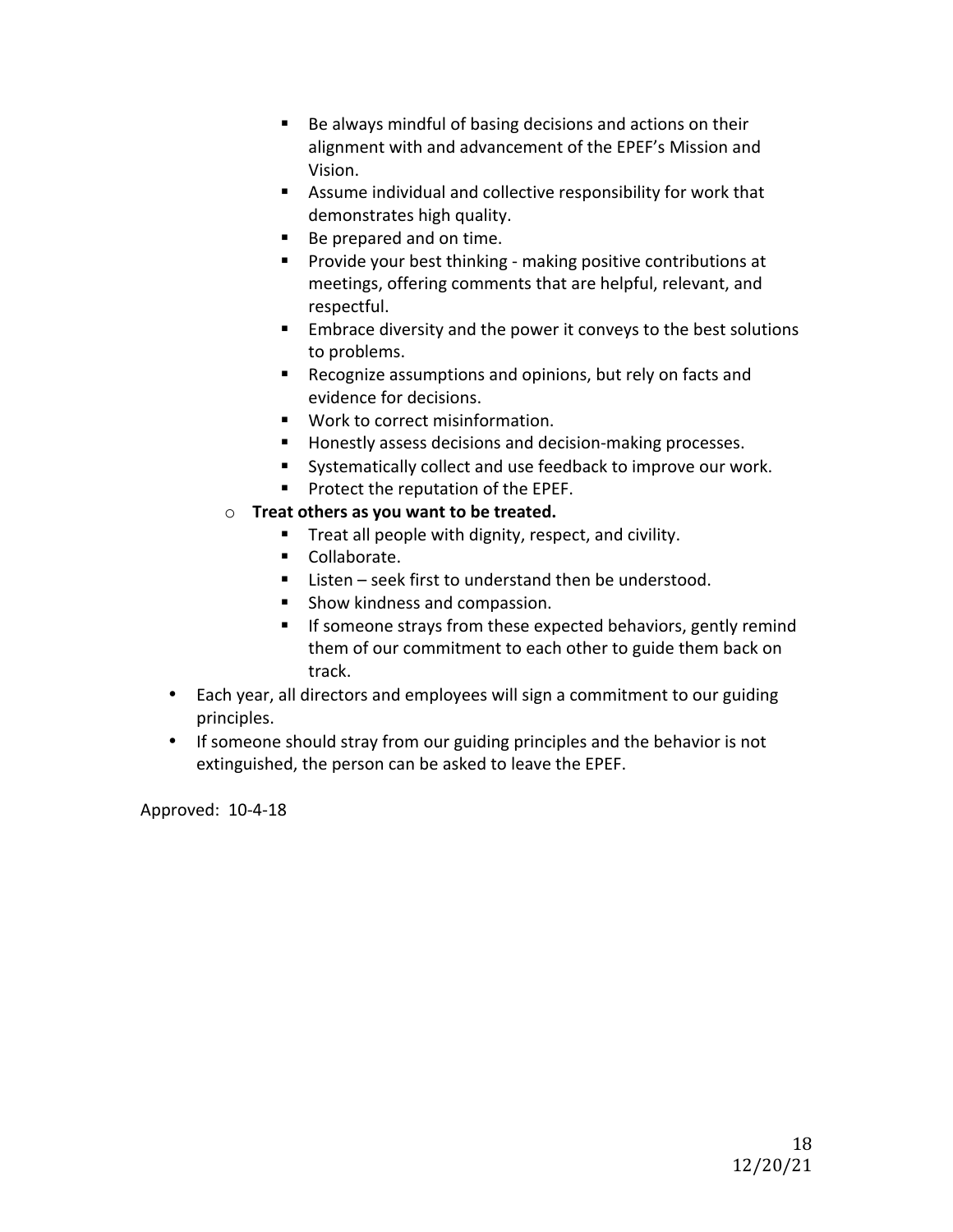#### **Estes Park Education Foundation Policy and Form: Code of Conduct**

#### **What It Is:**

- The purpose of this policy is to complement the bylaws of the Estes Park Education Foundation (EPEF) in making clear its commitment to ethical, businesslike, and lawful conduct, including proper use of authority and appropriate decorum when acting as Board Directors or as employees, or volunteers on behalf of the EPEF.
- All Directors, EPEF employees, and volunteers working on behalf of the EPEF must sign this to affirm their compliance.

#### **Why It's Important:**

- To achieve the EPEF's mission and vision, it is important that clear expectations around how we will work together most efficiently are established and enforced.
- When clear expectations of behavior are not in place and/or enforced, people tend to resort to their default behavior, which may not serve the EPEF well.

#### **What It Entails:**

#### **Definitions:**

- Person in a position of trust shall refer to Directors, employees, and/or volunteers in a position of authority within the EPEF.
- EPEF Mission: Inspiring community investment in exemplary student learning experiences today to develop our citizens of tomorrow.
- EPEF Vision: With the support of our community and a high quality education, all Estes Park School District R3 students graduate as thriving, successful, responsible citizens*.*

The Board, acting in its legislative capacity, shall have the authority and responsibility to interpret and apply these standards of conduct.

Accordingly, the EPEF's Directors and employees shall:

- Be loyal to the EPEF Mission and Vision, basing all decisions and actions toward achieving those ends.
- Respect and follow the Bylaws and policies.
- Actively participate:
	- $\circ$  Board Directors are expected to exercise the duties and responsibilities of their positions with integrity, collegiality, and care. This includes: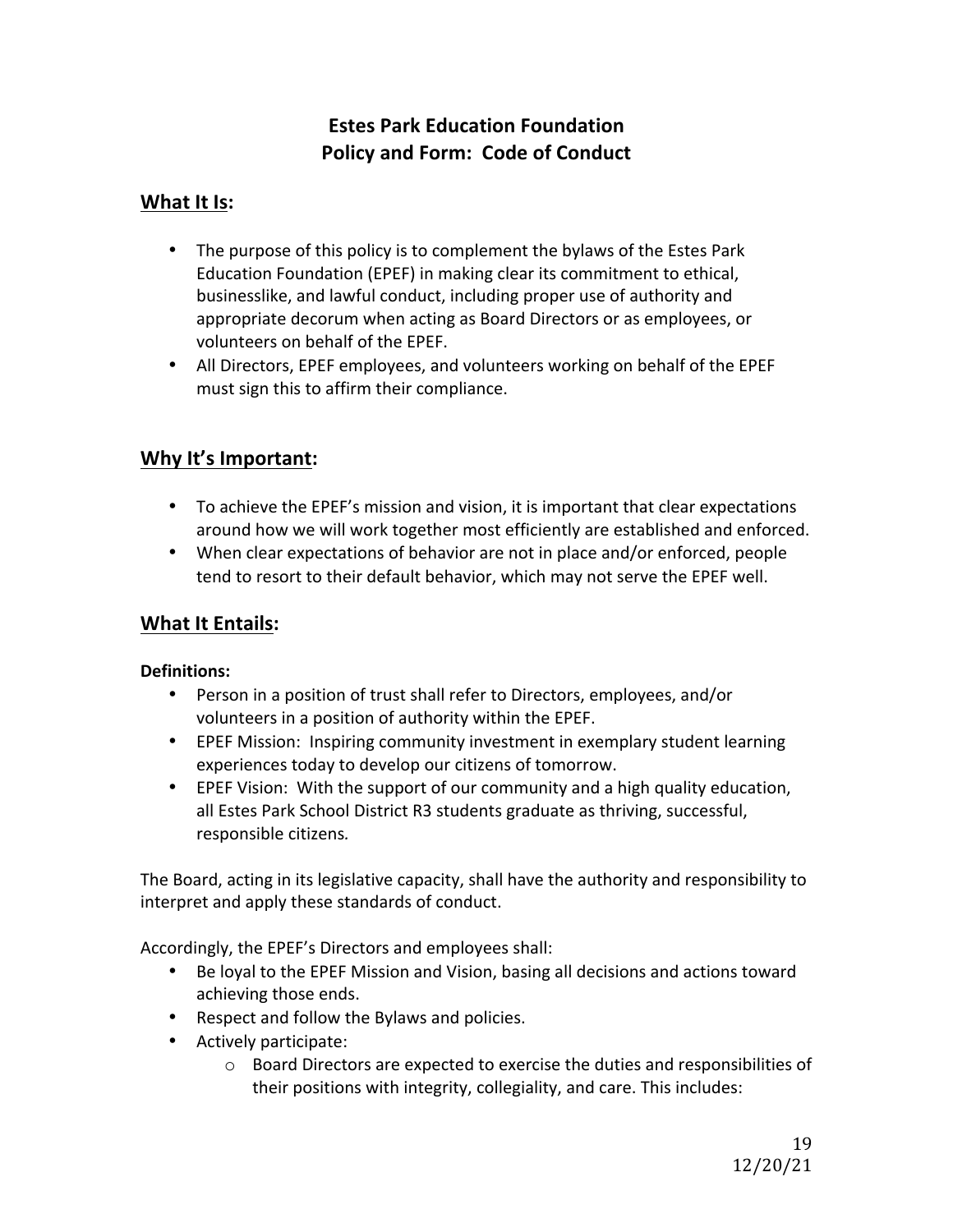- Making attendance at all meetings of the Board a priority.
- **E** Being prepared to discuss the issues and business on the agenda and having read all background material relevant to the topics at hand.
- Cooperating with and respecting the opinions of fellow Board Directors, and leaving personal prejudices out of all Board discussions, as well as supporting actions of the Board even when the Board Director personally did not support the action taken.
- Representing the EPEF in a positive and supportive manner at all times and in all places.
- Showing respect and courteous conduct in all Board and committee meetings.
- E Refraining from intruding on administrative issues that are the responsibility of management, except to monitor the results and ensure that procedures are consistent with Board policy.
- Observing established lines of communication and directing requests for information or assistance to the President and/or Executive Director.
- Abide by the Guiding Principles Policy.
	- $\circ$  The Guiding Principles of the EPEF define how we will treat each other as we work together and make decisions to achieve the EPEF Mission and Vision.
	- $\circ$  The Directors, employees, volunteers, and affiliates are expected to abide by the Guiding Principles Policy and will be held accountable.
	- $\circ$  In brief, they are:
		- Do what's right.
		- Do your best.
		- Treat others as you want to be treated.
- Adhere to the Conflict of Interest Policy. In brief:
	- $\circ$  No person in a position of trust shall derive any personal profit or gain, directly or indirectly, by reason of his or her service as a Director, employee, or volunteer with the EPEF.
	- o Full disclosure in the required Conflict of Interest Disclosure Form shall be made by all persons in a position of trust at the onset of service and annually thereafter.
	- $\circ$  Any Board Director having a conflict of interest shall not vote or use his or her personal influence to address the matter, although he or she may provide or clarify information.
- Authority:
	- $\circ$  Authority is vested in the Board, not individual Directors.
	- $\circ$  The President of the Board is the official spokesperson of the EPEF.
	- $\circ$  Directors' interaction with the public, press, or other entities must recognize the lack of authority vested in individuals and the inability of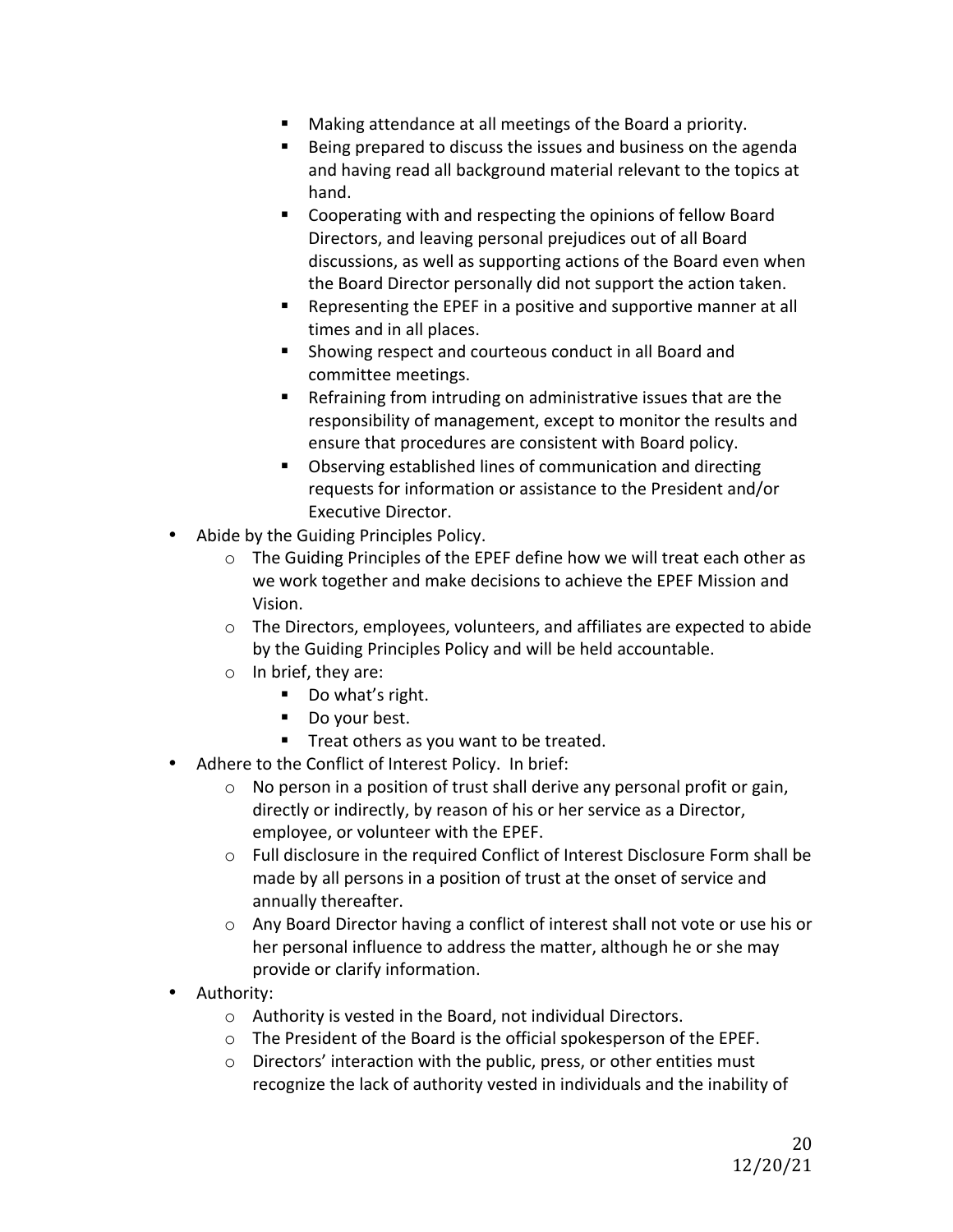Board Directors to speak for the Board except to repeat explicitly stated Board decisions.

- $\circ$  Directors and employees will make every reasonable effort to protect the integrity and promote the positive image of the EPEF and one another, not publicly making or expressing individual negative opinions about fellow Directors or employee performance.
- Follow the Confidentiality Policy. In brief:
	- $\circ$  Directors and other persons in positions of trust are reminded that confidential financial, personnel, and other matters concerning the organization, donors, staff, or clients/consumers may be included in Board materials or discussed from time to time.
	- $\circ$  Directors and other persons in positions of trust shall not disclose such confidential information to anyone.
- Abide by the policies for Interpersonal Conflict Resolution, Complaint, and Grievance. In brief:
	- $\circ$  The EPEF is committed to maintaining a work environment where people are treated respectfully and fairly, free from discrimination and harassment.
	- $\circ$  In the event that a conflict between Directors, employees, and/or volunteers should arise, people are urged first to follow the policy on Interpersonal Conflict Resolution.
	- $\circ$  If a Director, employee, volunteer, or donor or sponsor has a complaint or feels harassed or discriminated against, he or she is to refer to the policy on Complaints for the proper procedure.
	- $\circ$  If an employee has a grievance, he or she is to follow the Grievance Policy.
- Adhere to the Whistleblower Policy. In brief:
	- $\circ$  All EPEF Directors, employees, and volunteers shall behave lawfully and ethically.
	- $\circ$  In the event that a person knows of any Director, employee, or volunteer behaving unlawfully or unethically, that person should immediately notify the Chair of the Governance Committee or the President of the Board.
	- $\circ$  No form of retaliation for whistleblowers will be tolerated.
- Adhere to the Sexual Harassment Policy. In brief:
	- $\circ$  The EPEF strives to maintain an environment that is free from sexual harassment; all forms of sexual harassment are prohibited.
	- $\circ$  Any Director, employee, volunteer, or donor who engages in sexually harassing conduct towards any Director, employee, volunteer, or associate is subject to removal from the Board and their association with EPEF.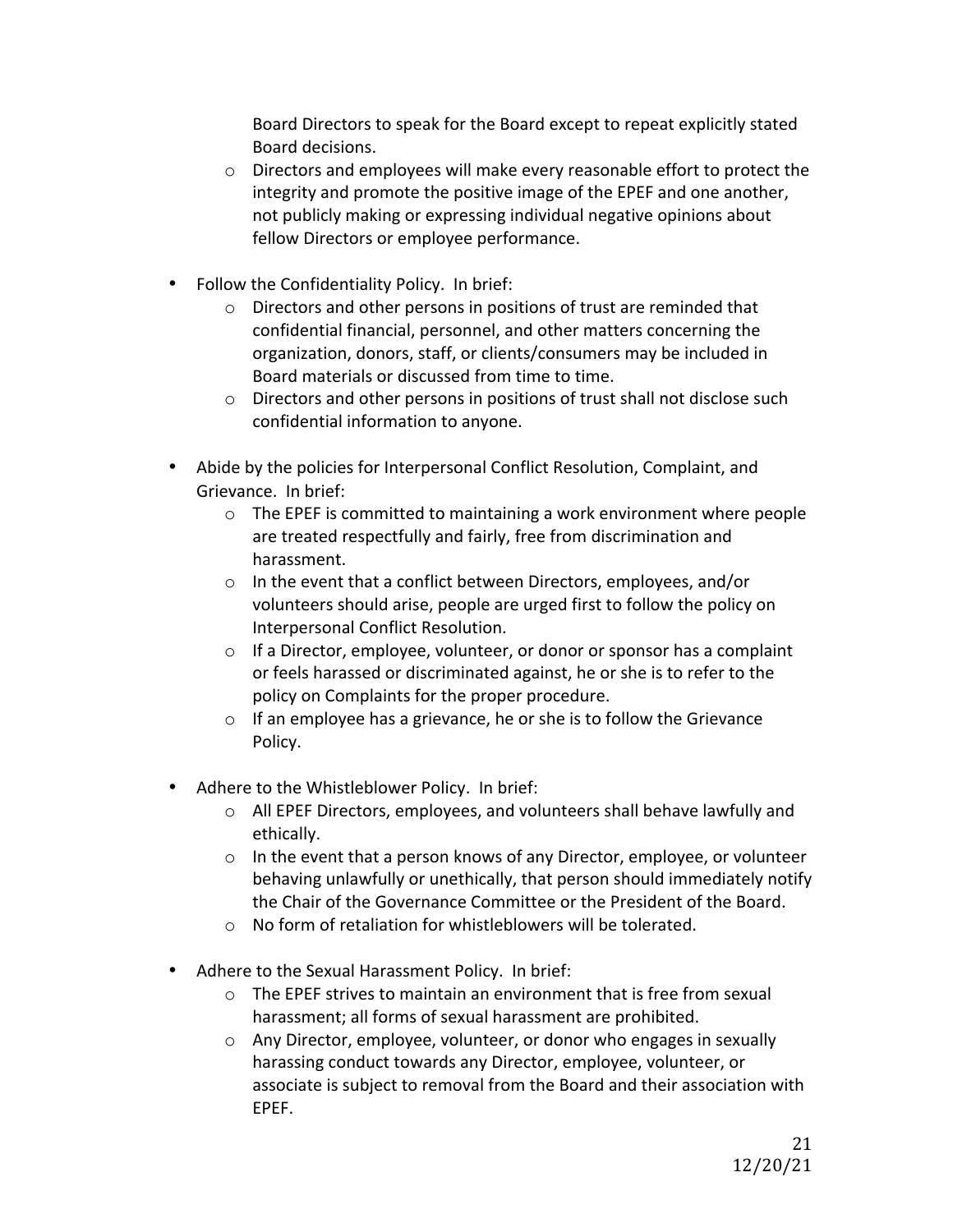| Complaints alleging misconduct on the part of Directors, employees, or<br>$\circ$<br>volunteers should be reported to the Board President or Chair of the<br>Governance Committee and will be investigated promptly and as<br>confidentially as possible.<br>$\circ$ No form of retaliation for informants will be tolerated. |  |                           |
|-------------------------------------------------------------------------------------------------------------------------------------------------------------------------------------------------------------------------------------------------------------------------------------------------------------------------------|--|---------------------------|
|                                                                                                                                                                                                                                                                                                                               |  | Date: ___________________ |
|                                                                                                                                                                                                                                                                                                                               |  | Position: _______________ |
| Approved: 10-15-18                                                                                                                                                                                                                                                                                                            |  |                           |
| Amended: 6-12-19                                                                                                                                                                                                                                                                                                              |  |                           |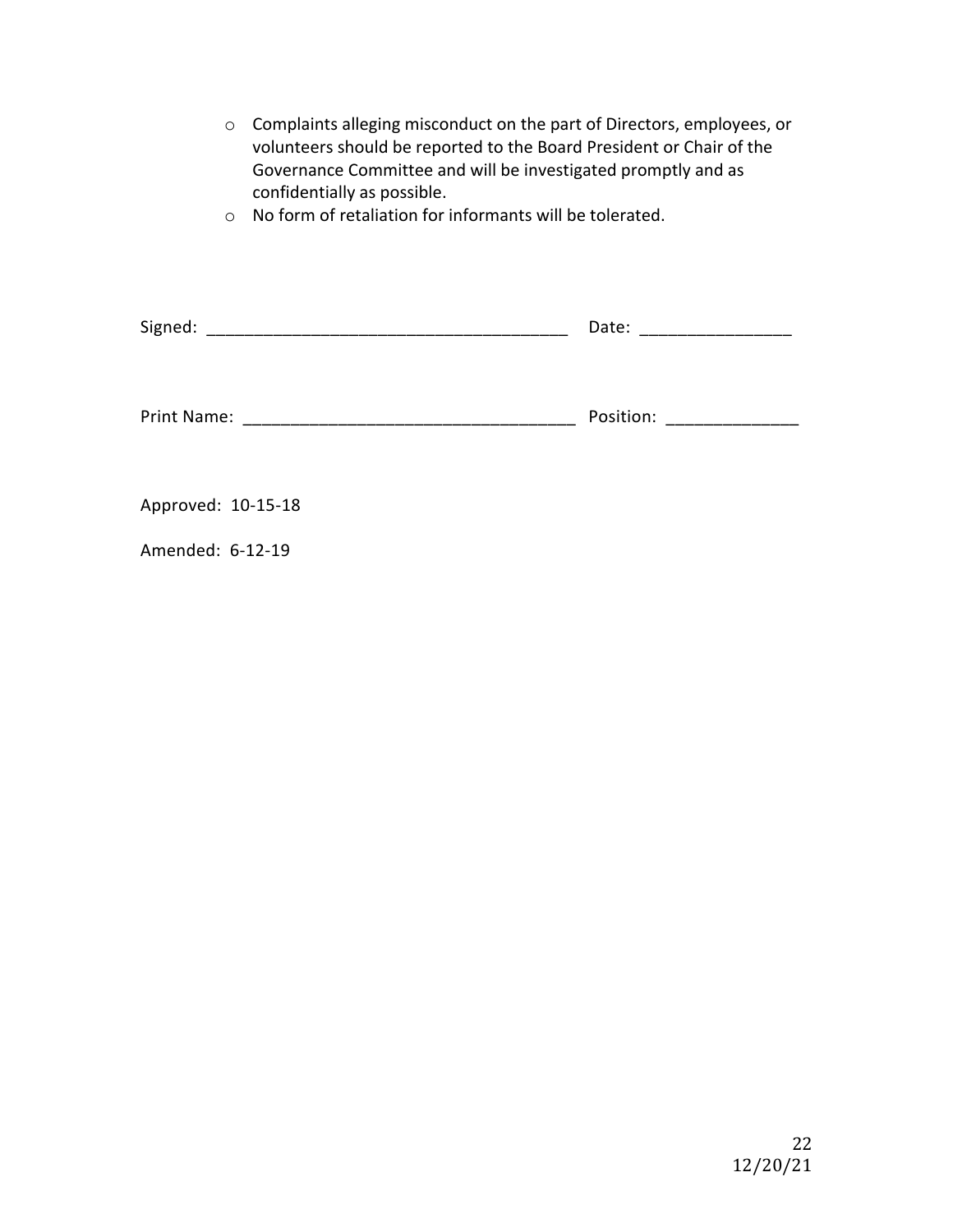#### **Estes Park Education Foundation Policy: Conflict of Interest**

#### **What It Is:**

• The purpose of the Estes Park Education Foundation (EPEF) Conflict of Interest Policy is to establish a procedure to supplement the EPEF Bylaws in preventing the personal interest of Board Directors, employees, and volunteers from interfering with the performance of his or her duties to the EPEF or to engage in actions that result in personal financial, professional, or political gain on the part of such persons at the expense of the EPEF or its members, supporters, and other stakeholders.

#### **Why It's Important:**

- Protecting the integrity of the EPEF is essential to maintaining public trust, which is necessary for the EPEF to achieve its Mission and Vision.
- It is every Board Director's obligation, in accordance with this policy, to ensure that decisions made by the Board reflect independent thinking.

#### **What It Entails:**

#### **Definitions:**

- Conflict of Interest means a conflict, or the appearance of a conflict, between the private interests and official responsibilities of a person in a position of trust.
- Persons in a position of trust include Board Directors, employees, and volunteers of the EPEF.
- A Conflict of Interest Disclosure Form includes a written declaration of potential conflicts of interest with the EPEF by persons in a position of trust.

#### **Procedure:**

- Any person in a position of trust who makes decisions about spending the EPEF resources (i.e., transactions such as purchases contracts) – who also stands to benefit from that decision – has a duty to disclose that conflict on the Conflict of Interest Disclosure Form or as soon as it arises (or becomes apparent); she/he should not participate in any final decisions.
- Any conflicts of interest, including but not limited to financial interests, on the part of any Board Director or other person in a position of trust, shall be disclosed to the Board when the matter that reflects a conflict of interest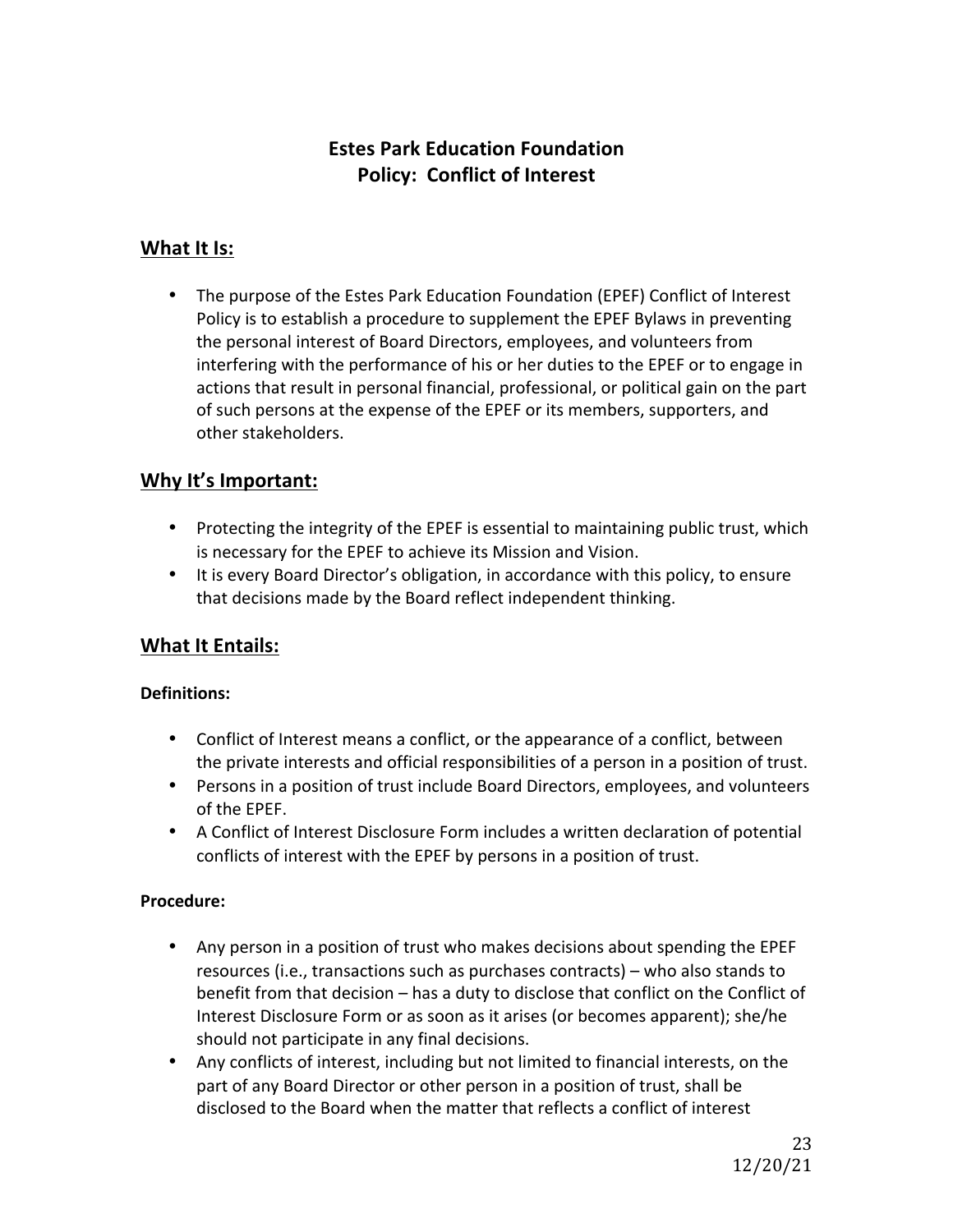becomes a matter of Board action, and through an annual procedure for all Board Directors to disclose conflicts of interest.

- Full disclosure, in the required Conflict of Interest Disclosure Form and in writing for any additional information, shall be made by all persons in a position of trust to the EPEF in all conflicts of interest, including but not limited to the following:
	- $\circ$  A Board Director is related to another Board Director or employee by blood, marriage, or domestic partnership.
	- $\circ$  An employee in a supervisory capacity is related to another employee whom she/he supervises.
	- $\circ$  A Board Director is a member of another organization that stands to benefit from a transaction or an employee of the EPEF receives payment for any subcontract, goods, or services other than as part of her/his regular job responsibilities or as reimbursement for reasonable expenses incurred as provided in the Bylaws and Board policy (the Estes Park School District R3 being the exception).
	- $\circ$  A Board Director with ties to another organization receives grant funding from the EPEF (the Estes Park School District R3 being the exception).
	- $\circ$  A Board Director or employee is a member of the governing body of a contributor to the EPEF.
	- $\circ$  An employee and/or volunteer working on behalf of or who meets any of the situations or criteria listed above.
- Should a situation arise where a possible conflict of interest or any condition listed above may exist, the Board of Directors or Executive Committee shall determine whether a conflict of interest exists and, if so, the Board shall vote to authorize or reject the transaction or take any other action deemed necessary to address the conflict and protect the EPEF's best interests.
	- $\circ$  A Director or other person in a position of trust involved in the conflict of interest shall not participate in any discussion or debate of the Board of Directors, or of any committee or subcommittee thereof in which the subject of discussion is a contract, transaction, or situation in which there may be a perceived or actual conflict of interest.
	- $\circ$  Any Board Director or other person in a position of trust having a conflict of interest shall not vote or use his or her personal influence to address the matter, although he or she may be present to provide clarifying information in such a discussion or debate unless objected to by any present Board or committee member.
	- $\circ$  The Board may approve a self-dealing transaction if the Board determines that the transaction is in the best interest of, and is fair and reasonable to, the EPEF and, after reasonable investigation, determines that the EPEF could not have obtained a more advantageous arrangement with reasonable effort under the circumstances.
		- Such determination must be made by the Board, in good faith, with knowledge of the material facts concerning the transaction and the Director's or other person in a position of trust's interest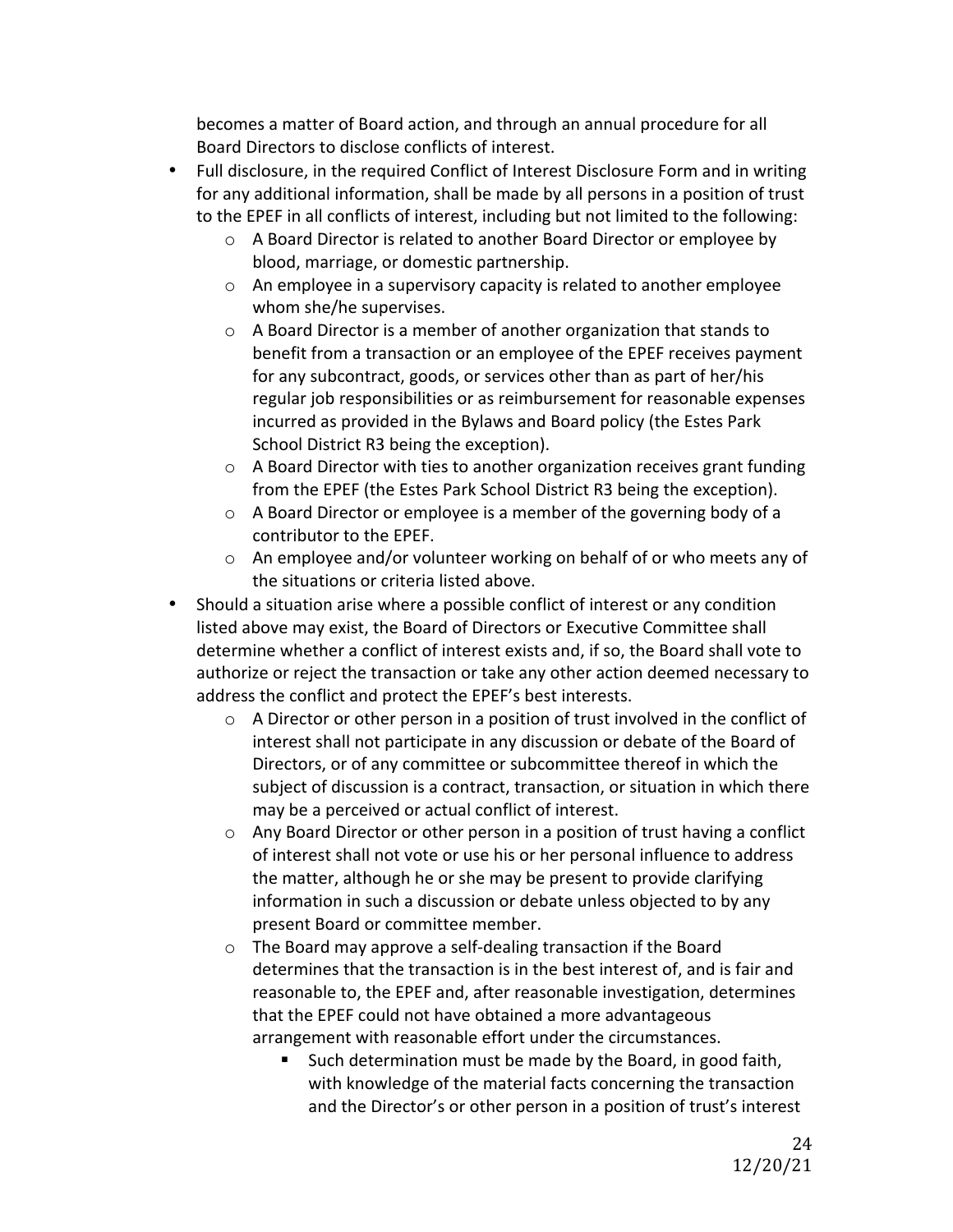in the transaction, and by a vote of the majority of the Directors then in office, without counting the vote of the interested Director or Directors, provided that a quorum is present.

- In the event that any Board Director receives compensation from the EPEF, such compensation will be determined by and approved by the full Board in advance and be recorded in the minutes.
- $\circ$  All conflicts disclosed to the Board will be made a matter of record in the minutes of the meeting in which the disclosure was made, which shall also note that the Board Director with a conflict abstained from the vote [and was not present for any discussion, as applicable] and was not included in the count for the quorum for that meeting.
- A Board Director or committee member who is formally considering employment with the EPEF must take a temporary leave of absence until the position is filled.
	- $\circ$  Such a leave will be taken within the Board Director's elected term, which will not be extended because of the leave.
	- $\circ$  A written request for a temporary leave of absence must be submitted to the Secretary of the Board indicating the time period of the leave.
		- The Secretary of the EPEF will inform the President of the Board of such a request.
	- $\circ$  The President will bring the request to the Board for action.
	- $\circ$  Barring extenuating circumstances, requests will automatically be granted.
	- $\circ$  The request and any action taken shall be reflected in the official minutes of the Board meeting.
- A copy of this policy shall be given to all Board Directors, employees, volunteers, or other key stakeholders upon commencement of such person's relationship with the EPEF.
	- $\circ$  Any new Board Director will be advised of this policy during Board orientation and all Board Directors will be reminded of the Conflict of Interest Disclosure Form and of the procedures for disclosure of conflicts and for managing conflicts on a regular basis.
	- $\circ$  Each Board Director, employee, and volunteer in a position of trust shall sign and date the Conflict of Interest Disclosure Form at the beginning of her/his term of service or employment and each year thereafter.
	- $\circ$  Failure to sign does not nullify the policy.

Approved: 10-17-18 Amended: 6-12-19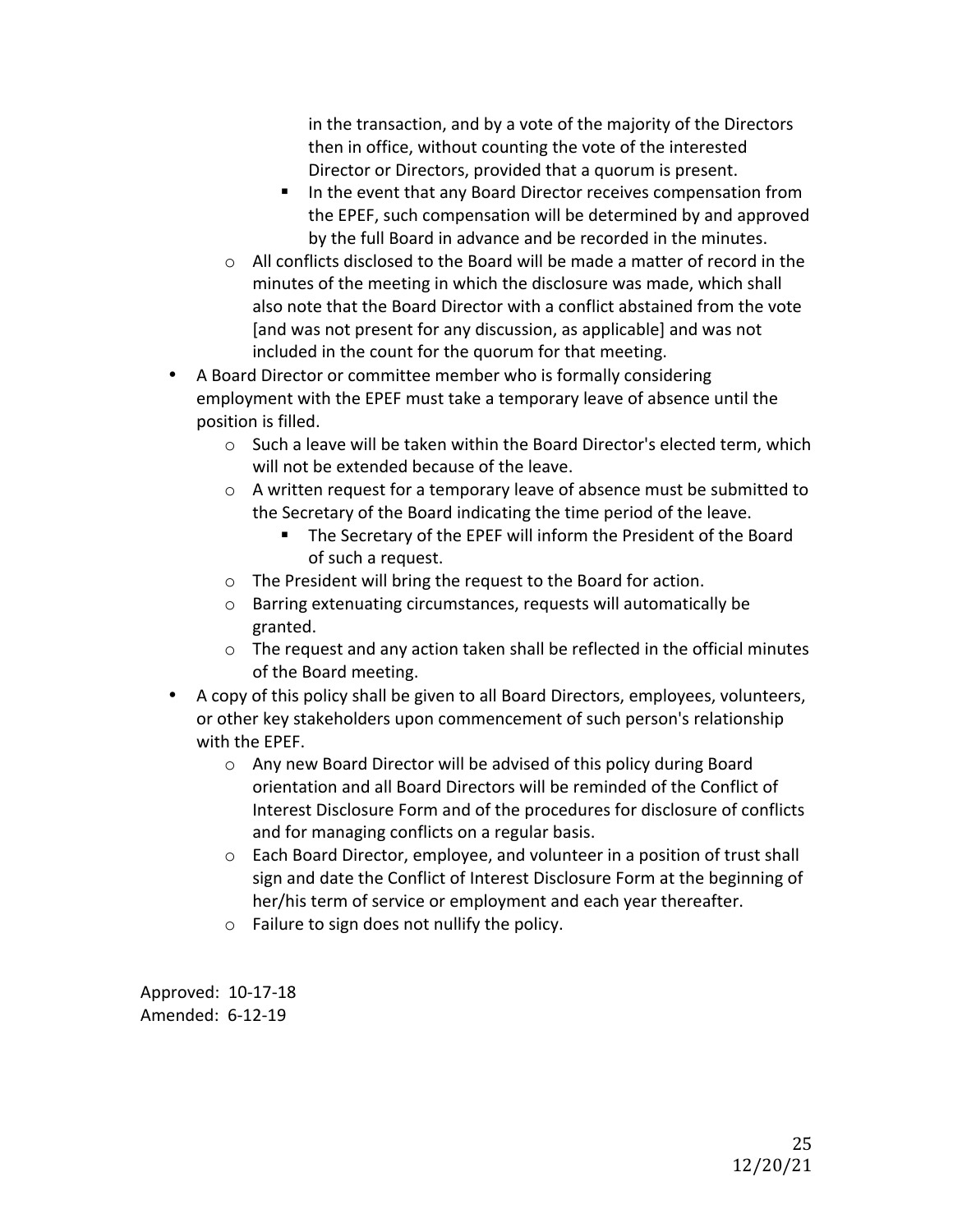#### **Estes Park Education Foundation Policy: Interpersonal Conflict Resolution Procedure**

#### **What It Is:**

- The purpose of the Estes Park Education Foundation's Interpersonal Conflict Resolution Procedure is to define a process for resolving interpersonal conflicts that violate EPEF's guiding principles.
- This procedure is for use in resolving minor conflicts that don't qualify as violations of the Code of Conduct, discrimination, or harassment policies.

#### **Why It's Important:**

- To advance the EPEF's mission and vision, people must be able to work together.
- Everyone is expected to abide by the EPEF's guiding principles, but if minor conflicts do arise, people need to resolve them so that they don't interfere with the work of the EPEF.

#### **What It Entails:**

This procedure is for lesser conflicts that might arise between directors, employees, and/or volunteers that are more reflective of straying from EPEF's guiding principles. For violations of the Code of Conduct, discrimination, and/or sexual harassment, people need to refer to EPEF's policies addressing those issues.

In the event of a less serious conflict between directors, employees, and/or volunteers of the EPEF, the parties involved are encouraged to use the following steps in resolving a conflict:

- Step 1: Self Reflect First
	- $\circ$  Review EPEF's guiding principles, mission, and vision, and know one's own behavior with regard to these.
- Step 2: Go to the source.
	- $\circ$  The two people will meet and have dialogue, face-to-face.
	- $\circ$  Trying to handle these situations by email or social media usually make things worse.
- Step 3: Ensure psychological safety for both parties: language, non-verbal, tone, emotional approach, etc.
- Step 4: Seek first to understand then be understood.
	- $\circ$  Go to the meeting with curiosity, reserving judgment.
		- Differentiate between facts, assumptions, misinformation, and opinions.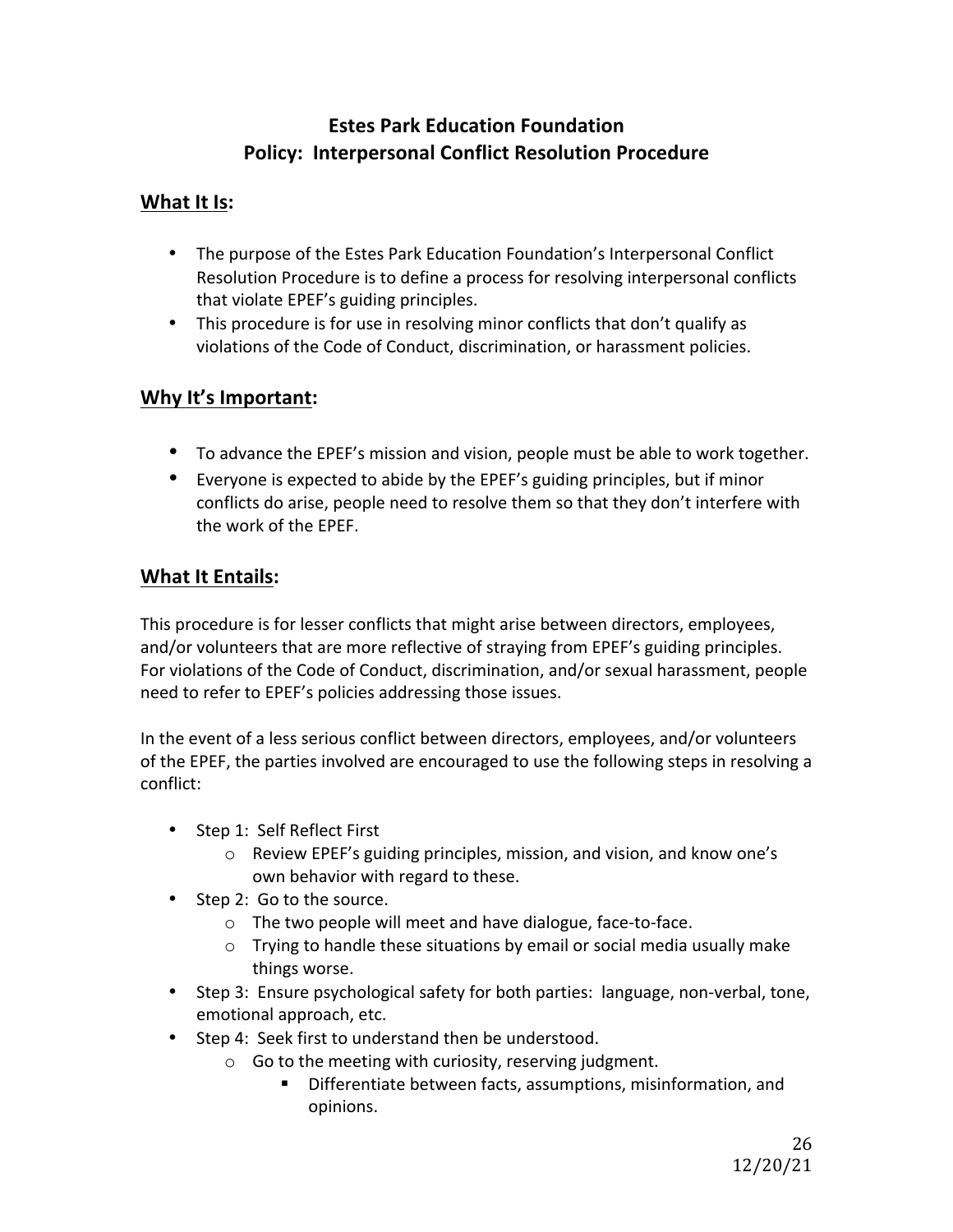- $\circ$  Assume good intentions
	- Use the "Just like me" approach.
		- Remember that people have opinions and beliefs "Just like me."
	- Discover what the person thinking.
- $\circ$  Was there a misunderstanding? (This is often the case.)
- Step 5: Explain how the words and/or actions impacted you.
- Step 6: Accept responsibility for one's actions and offer a genuine apology if warranted.
- Step 7: Acknowledge and agree that there has been harm done to the EPEF community in which we live and work together and that a sense of community must be restored.
	- $\circ$  Seek a win-win solution.
	- $\circ$  Explore what both people could have done/do differently.
	- $\circ$  When possible, find compromise.
	- $\circ$  Determine the action that best aligns with the mission, vision, and guiding principles of EPEF.
- Step 8: Hold people accountable to following this protocol.
	- $\circ$  If the parties involved cannot reach a solution, the parties may appeal to the Chair of the Governance Committee for assistance.
		- $\blacksquare$  The Chair will first ask the parties involved if they followed this protocol, and, if not, direct them to do so.
- Step 9: If an individual(s) continues to create a situation that interferes with the mission, vision, and guiding principles of the EPEF, the Chair of the Governance Committee will take charge.
	- $\circ$  The Chair will meet with both parties, listen to their views, and make a decision based upon what is in the best interests of the EPEF.
	- $\circ$  If the Chair determines that preventing one or both people from being affiliated with the EPEF, the findings and recommended decision will be presented to the Board.
- Step 10: The decision of the Board will be final.

Tip: Using the following phrases can assist in maintaining safety while solving the problem:

- "I'd like to set up a time to talk with you about something that has been bothering me. What might work for you?"
- "I'm struggling with this, and I want to make sure that we work through this to maintain our relationship."
- "Tell me what you meant by "
- "Help me to understand your thinking when you \_\_\_\_."
- "Tell me what your intention or goals were."
- "What do you see as the source of our problem?"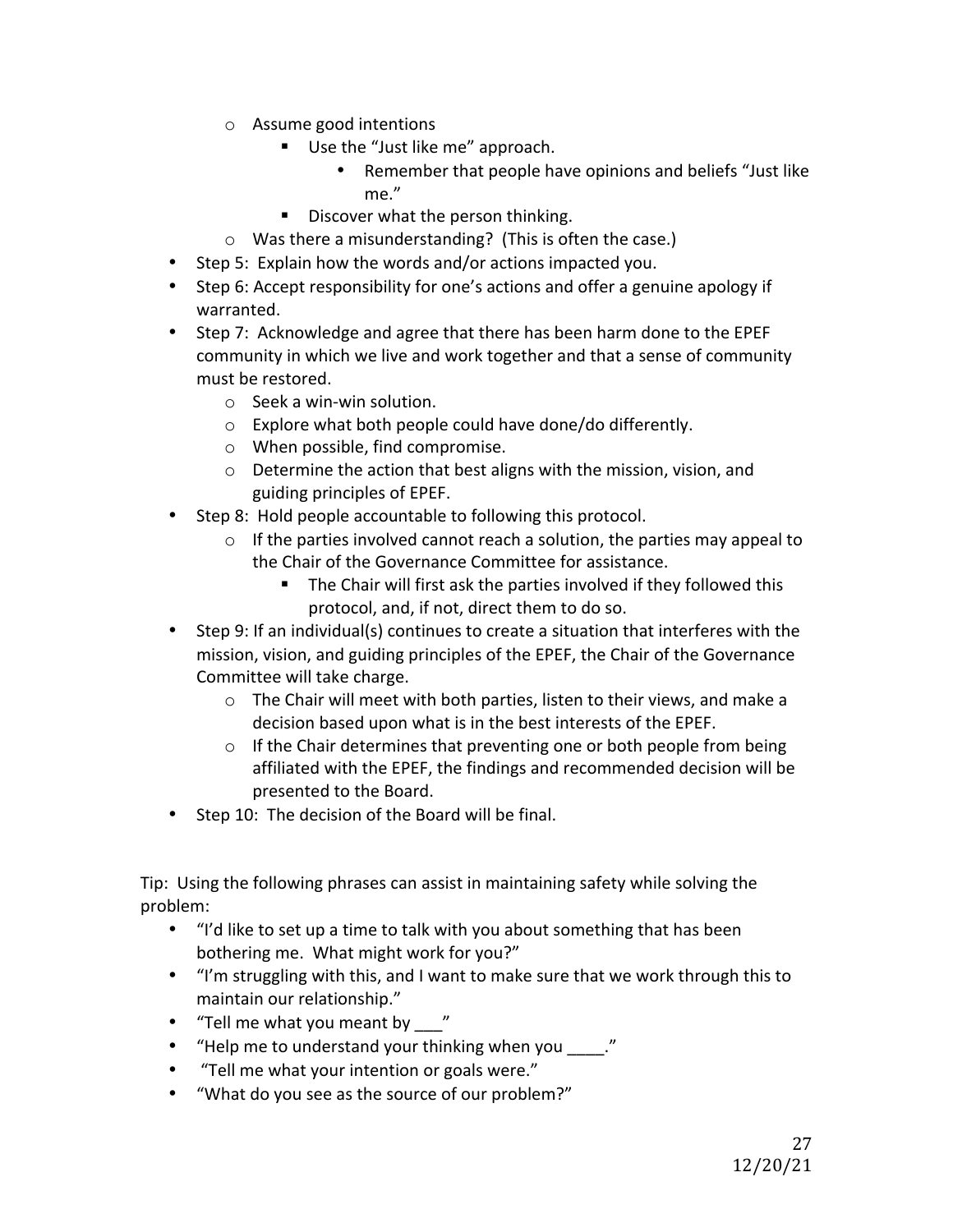- "Yes, in addition I noticed \_\_\_"
- "Here's what I think you want me to know about this..."
- "I see things differently. Let me describe how."
- "How can we achieve a mutually desirable outcome?"

Approved: 8-29-18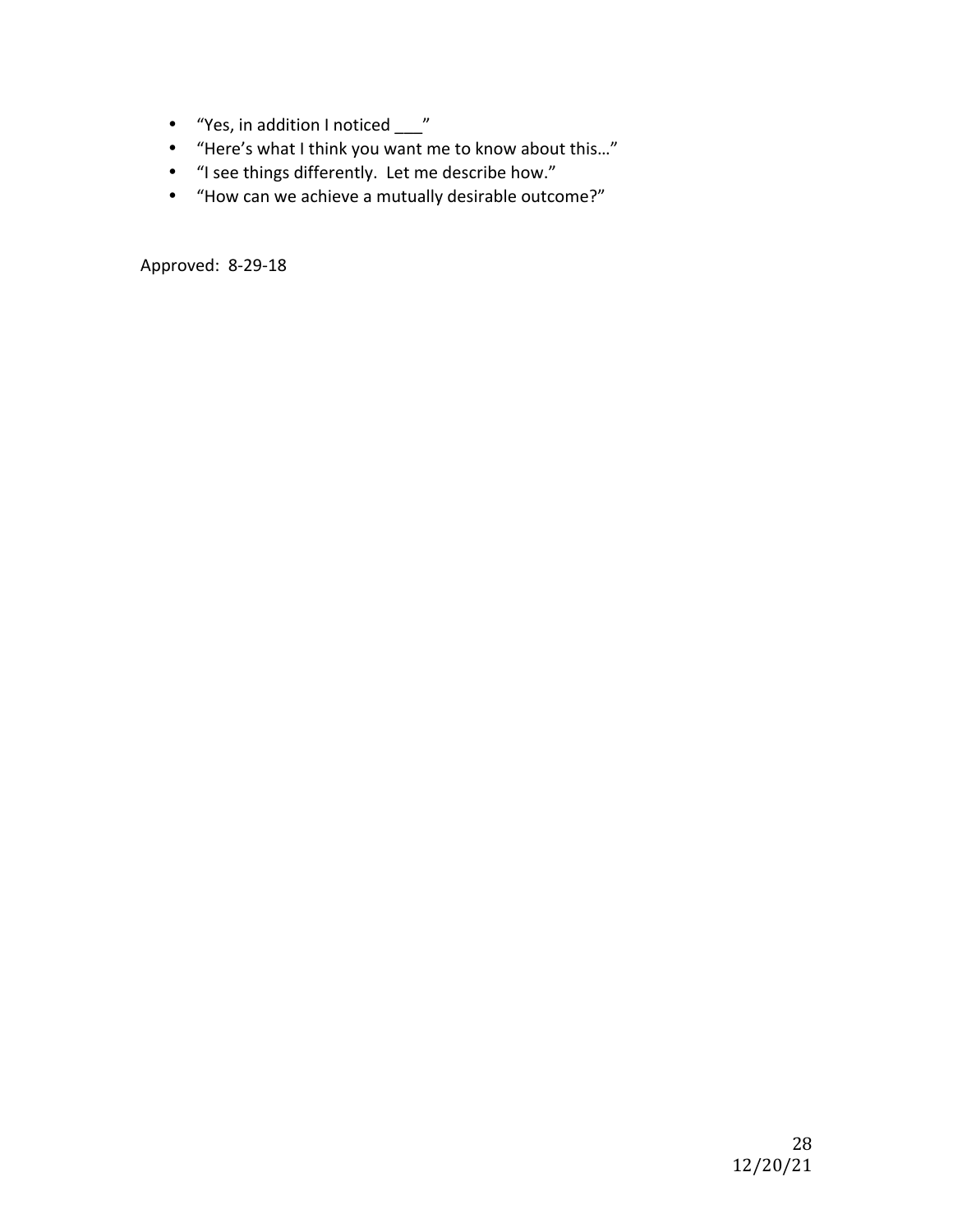#### **Estes Park School Education Foundation Policy: Complaint Procedure**

#### **What It Is:**

- The purpose of the Estes Park Education Foundation's complaint policy is to protect everyone in our organization from discrimination or harassment and to provide a procedure to address incidents of violation and prevent them from recurring.
- EPEF does not discriminate on the basis of race, color, national origin, ancestry, creed, religion, sex, age, disability, marital status, gender expression, veteran or military status, citizenship, sexual orientation, or any other characteristic protected by federal or state laws.
- Note: EPEF has specific policies dealing with sexual harassment and whistleblowing.

#### **Why It's Important:**

- To advance EPEF's mission and vision, our culture and environment must be one of mutual respect and collaboration. Discrimination or harassment is a serious violation of that culture.
- EPEF is committed to providing a working and learning environment that is free from discrimination and harassment.
- No one has a right to discriminate against or harass the EPEF's directors, employees, or volunteers.
- Discrimination and/or harassment can exhaust those who endure it directors, employees, and/or volunteers. It creates an environment that is hostile, intimidating, and/or humiliating for the recipient.

#### **What It Entails:**

- EPEF shall promptly respond to concerns and complaints of discrimination and/or harassment; take action in response when discrimination and/or harassment is discovered; impose appropriate sanctions on offenders in a caseby-case manner; and protect the privacy of all those involved in discrimination and/or harassment complaints as required by state and federal law.
- When appropriate, the complaint shall be referred to law enforcement for investigation.
- EPEF has adopted the following procedures to promptly and fairly address concerns and complaints about discrimination and/or harassment. Informal complaints may be submitted orally, but formal complaints must be in writing.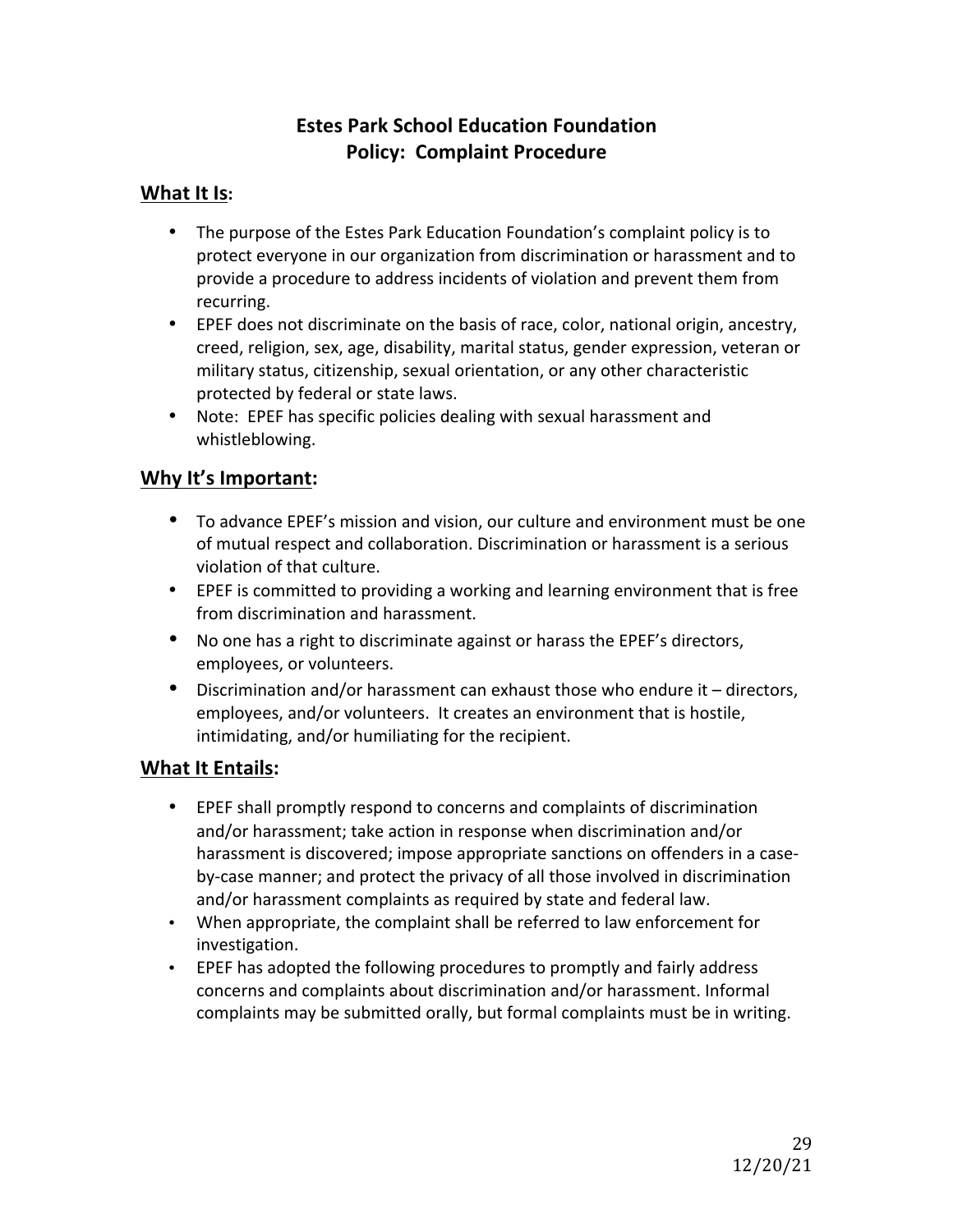#### **Definitions**

- "Compliance Officer" means the Chair of the Governance Committee or someone appointed by the Board, who shall be responsible for receiving and investigating complaints of alleged discrimination and harassment in accordance with this regulation.
- "Aggrieved individual" shall mean a Director, employee, or volunteer who is directly affected by an alleged violation of Board policies prohibiting discrimination or harassment.
- **"Witness"** shall mean a person who sees an event that is in violation of the EPEF's Bylaws and policies.

#### **Compliance Officer's Duties**

- The Compliance Officer shall be trained in facilitating the resolution of incidents involving discrimination and harassment.
- The Compliance Officer shall be responsible for conducting an investigation and coordinating all complaint procedures and processes for any alleged violation of Board policy prohibiting discrimination or harassment.
- The Compliance Officer's duties shall include providing notice to Directors, employees, and volunteers concerning the compliance process, providing training for EPEF staff regarding the prohibition of discrimination/harassment in all EPEF activities and employment practices, disseminating information concerning the forms and procedures for the filing of complaints, ensuring the prompt investigation of all complaints, coordinating hearing procedures, and identifying and addressing any patterns or systemic problems that arise during the review of complaints.
- The Compliance Officer may delegate any or all of the foregoing responsibilities as necessary and/or appropriate under the circumstances.

#### **Complaint Procedure**

- An aggrieved individual or a witness is encouraged to promptly report the incident by email as provided in Board policy and this regulation to the Compliance Officer.
- If the Compliance Officer is the individual alleged to have engaged in the prohibited conduct, the complaint shall be reported to the Board President.
	- $\circ$  The Board shall then appoint another person to serve as the Compliance Officer.
- Any aggrieved individual or witness may file a complaint with the Compliance Officer, charging an EPEF Director, employee, or volunteer with discrimination or harassment.
- Complaints should be made in writing and emailed to the Compliance Officer.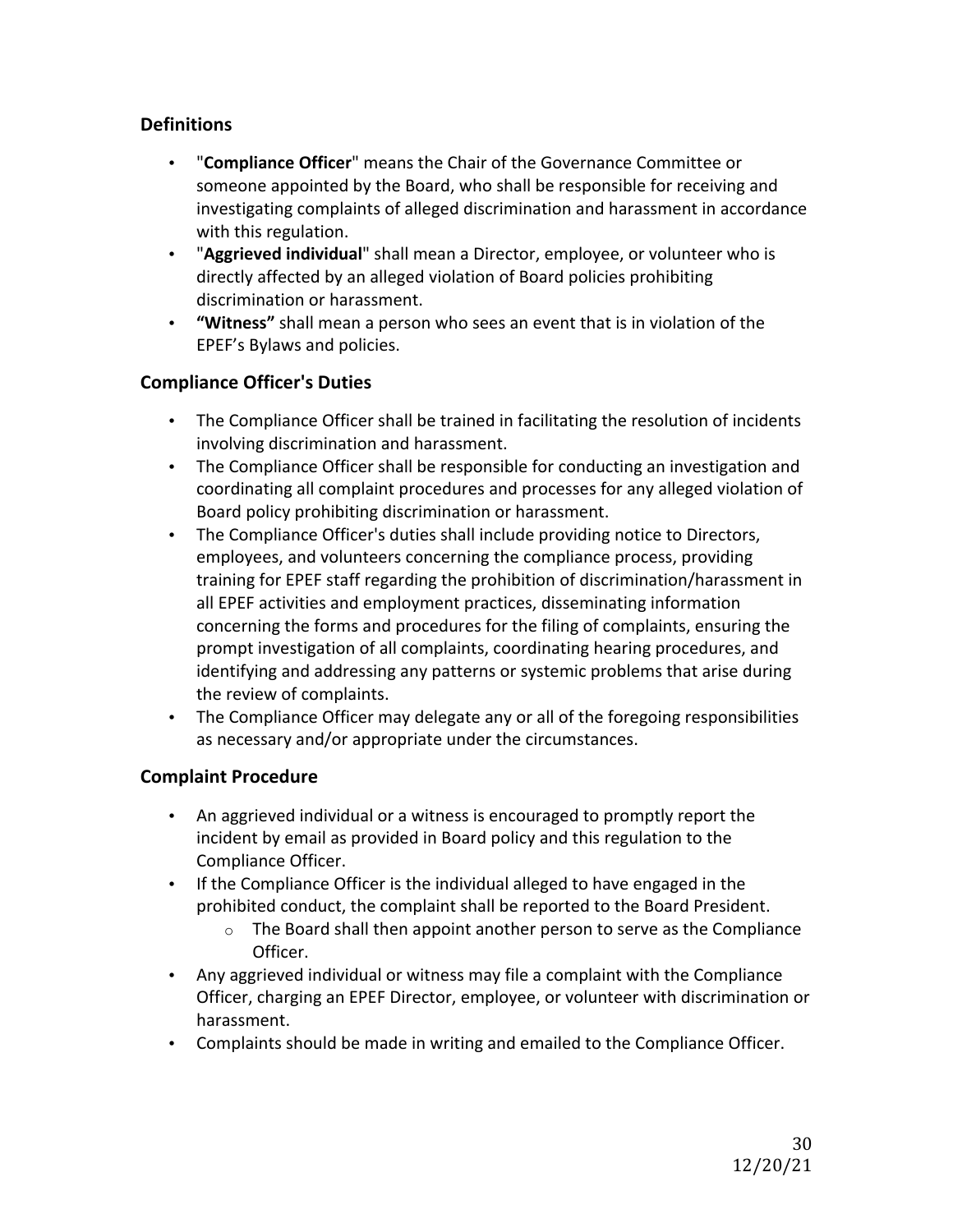- $\circ$  All complaints shall include a detailed description of the alleged events, the dates the alleged events occurred, and names of the parties involved, including any witnesses.
- $\circ$  The complaint shall be made as soon as possible after the incident.
- $\circ$  Complaints found to be unfounded/not credible shall be deleted.
- $\circ$  All credible complaints emails and/or written statements shall be prohibited from being deleted and be kept in a secure file separate from a personnel file for the record for at least seven (7) years after final action to be determined on a case-by-case basis.
- The Compliance Officer shall confer with the aggrieved individual and/or the witness of discrimination or harassment as soon as is reasonably possible, preferably within two (2) business days following the Compliance Officer's receipt of the complaint in order to obtain a clear understanding of the basis of the complaint.
- As soon as is reasonably possible, preferably within two (2) business days following the initial meeting with the aggrieved individual and/or witness, the Compliance Officer shall attempt to meet with the individual alleged to have engaged in the prohibited conduct in order to obtain a response to the complaint.
- Such person(s) shall be informed of all allegations that, in the Compliance Officer's judgment, are necessary to achieve a full and accurate disclosure of material information or to otherwise resolve the complaint.
- If the accused is a member of the Board or Governance Committee, that person must be recused from any part of the investigation, discussions, or decisions unless invited to present their position.
- At the initial meetings, the Compliance Officer shall explain the avenues for informal and formal action, provide a description of the complaint process, and explain that both the victim and the individual alleged to have engaged in prohibited conduct have the right to exit the informal process and request a formal resolution of the matter at any time.
- The Compliance Officer shall also explain that whether or not the individual files a written complaint or otherwise requests action, EPEF is required by law to take steps to correct the discrimination or harassment and to prevent recurring discrimination, harassment, or retaliation against anyone who makes a report or participates in an investigation.
- The Compliance Officer shall also explain that any request for confidentiality shall be honored so long as doing so does not preclude EPEF from responding effectively to prohibited conduct and preventing future prohibited conduct.

#### **Informal Action**

• If the aggrieved individual and/or the individual alleged to have engaged in the prohibited conduct requests that the matter be resolved in an informal manner and/or the Compliance Officer believes that the matter is suitable to such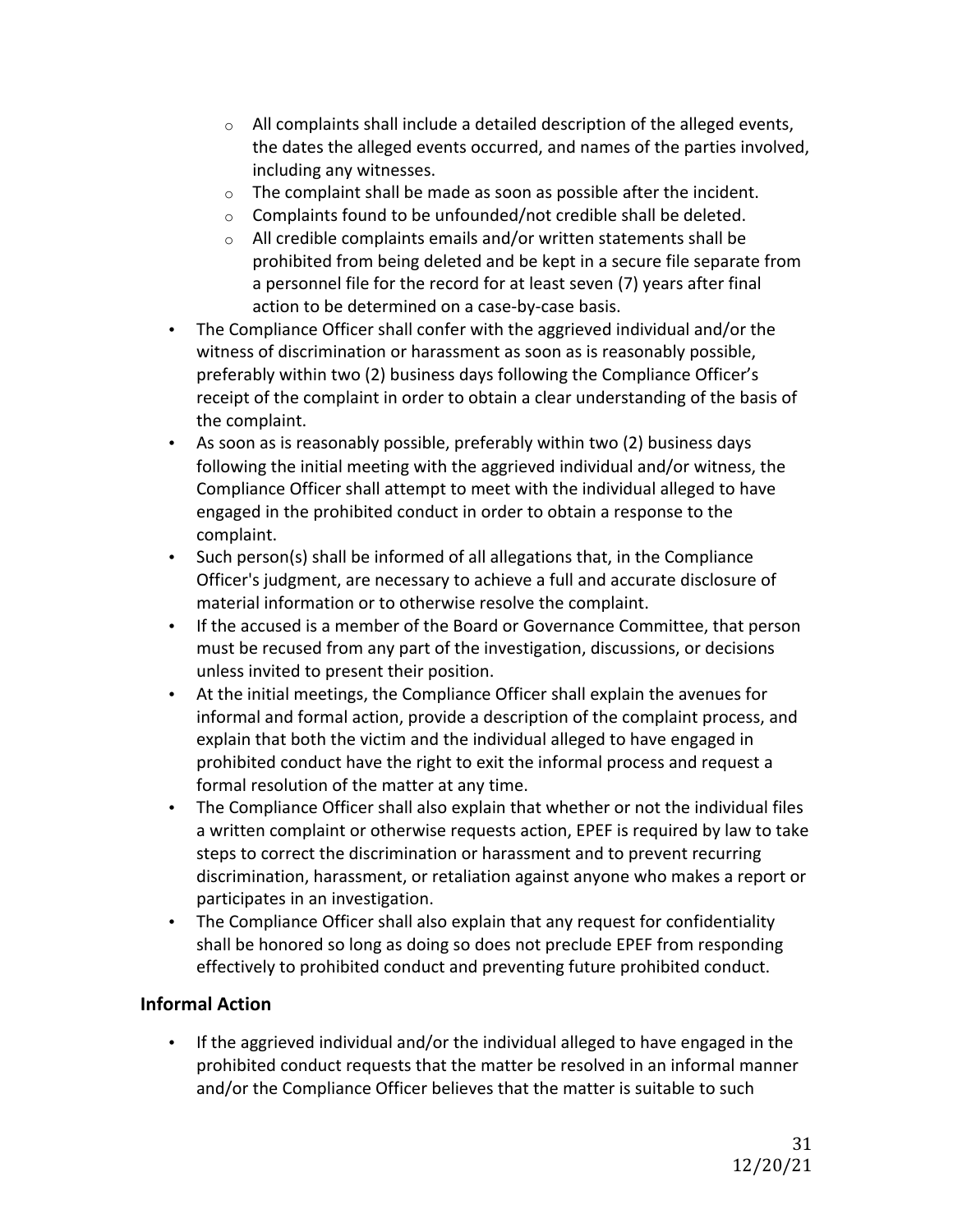resolution, the Compliance Officer may attempt to resolve the matter informally through mediation, counseling, or other non-disciplinary means.

- If both parties feel a resolution has been achieved through the informal process, then no further compliance action must be taken.
- No party shall be compelled to resolve a complaint of discrimination or harassment informally and either party may request an end to an informal process at any time.
- Informal resolution shall not be used to process complaints against an EPEF Director, employee, or volunteer where the underlying offense involves sexual assault or other act of violence. Those cases will be referred to law enforcement.

#### **Formal Action**

- If informal resolution is inappropriate, unavailable, or unsuccessful, the Compliance Officer shall form a task force team of two (2) or more other qualified individuals to promptly investigate the allegations to determine whether and/or to what extent, discrimination or harassment has occurred.
- The Compliance Officer and Task Force may consider the following types of information in determining whether discrimination or harassment occurred:
	- $\circ$  Statements by any witness to the alleged incident,
	- $\circ$  Evidence about the relative credibility of the parties involved,
	- $\circ$  Evidence relative to whether the individual alleged to have engaged in prohibited conduct has been found to have engaged in prohibited conduct against others,
	- $\circ$  Evidence of the aggrieved individual and/or alleged victim's reaction or change in behavior following the alleged prohibited conduct,
	- $\circ$  Evidence about whether the alleged victim and/or aggrieved individual took action to protest the conduct,
	- $\circ$  Evidence and witness statements or testimony presented by the parties involved,
	- $\circ$  Other contemporaneous evidence, and/or
	- $\circ$  Any other evidence deemed relevant by the Compliance Officer.
	- $\circ$  Relevant evidence is evidence having any tendency to make the existence of any fact that is of consequence to the determination of the action more probable or less probable than it would be without the evidence.
- In deciding whether conduct is a violation of policy, all relevant circumstances shall be considered by the Compliance Officer and the Task Force, including:
	- $\circ$  The degree to which the conduct affected one or more Director's, employee's, or volunteer's work environment,
	- $\circ$  The type, frequency, and duration of the conduct,
	- $\circ$  The identity of and relationship between the individual alleged to have engaged in the prohibited conduct and the aggrieved individual and/or witness,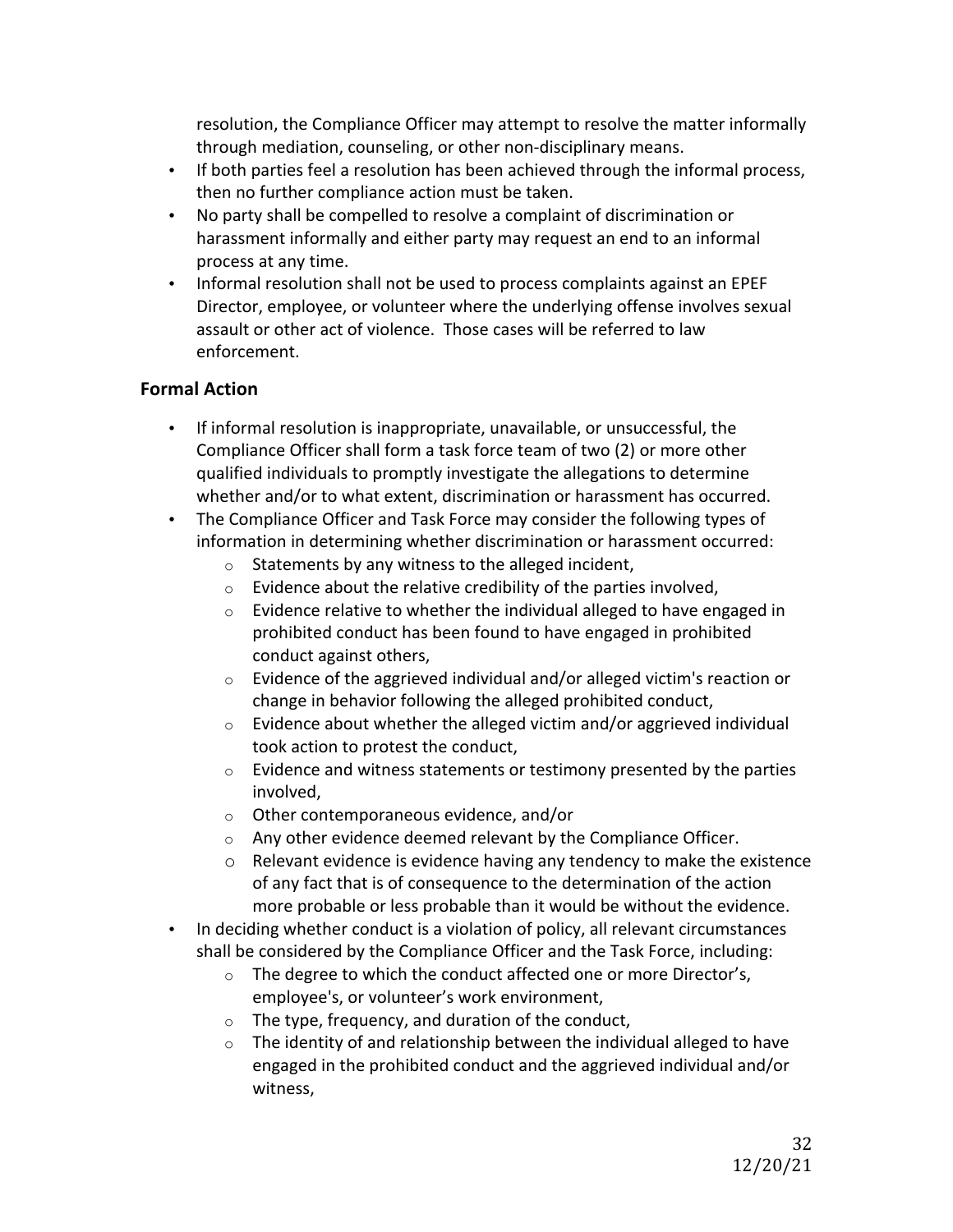- $\circ$  The location of the incident and context in which it occurred,
- The preponderance of evidence standard shall be used by the Compliance Officer and Task Force in making a decision.
- Within ten (10) business days after the hearing, the Compliance Officer and Task Force shall prepare a written decision with specific factual findings, and sanctions or other remedial action, including, as appropriate, recommendations to the Board for disciplinary or other action.
- To the extent permitted by federal and state law, all parties shall be notified in writing by the Compliance Officer of the final outcome of the investigation and all steps taken by EPEF within five (5) business days following the Compliance Officer's determination.

#### **Hearing Procedure**

- The aggrieved individual may request a hearing.
	- $\circ$  This hearing procedure will not address guilt or innocence or disciplinary consequences which shall instead be governed by the Board's policies and procedures.
	- $\circ$  EPEF shall retain a person to serve as the impartial hearing officer, who shall be knowledgeable about discrimination and harassment law.
	- $\circ$  The hearing shall be informal and shall be recorded.
	- $\circ$  Formal rules of evidence shall not apply.
	- $\circ$  The complainant may appear at the hearing and shall be entitled to present testimony and other evidence.
	- $\circ$  A district representative shall likewise be entitled to present testimony and other evidence.
	- $\circ$  The hearing shall be closed to the public.
- Within ten (10) business days after the hearing, the hearing officer shall issue a written decision based upon evidence presented at the administrative hearing, including any remedial or corrective action deemed appropriate.
- Remedial actions shall include measures designed to stop the discrimination or harassment, correct its negative impact on the affected individual, ensure that the conduct does not recur, and restore lost organizational opportunities.
- After the hearing officer has issued his or her decision, the recording of the hearing, all physical and documentary evidence, and all other items comprising the record of the hearing shall be returned to EPEF.
- Either party may seek review of the hearing officer's decision in a court of competent jurisdiction, in accordance with applicable law and applicable timelines for requesting such review.
- Nothing contained herein shall be interpreted to confer upon any person the right to a hearing independent of a Board policy, administrative procedure, statute, rule, regulation, or agreement expressly conferring such right.
- This process shall apply, unless the context otherwise requires and unless the requirements of another policy, procedure, statute, rule, regulation, or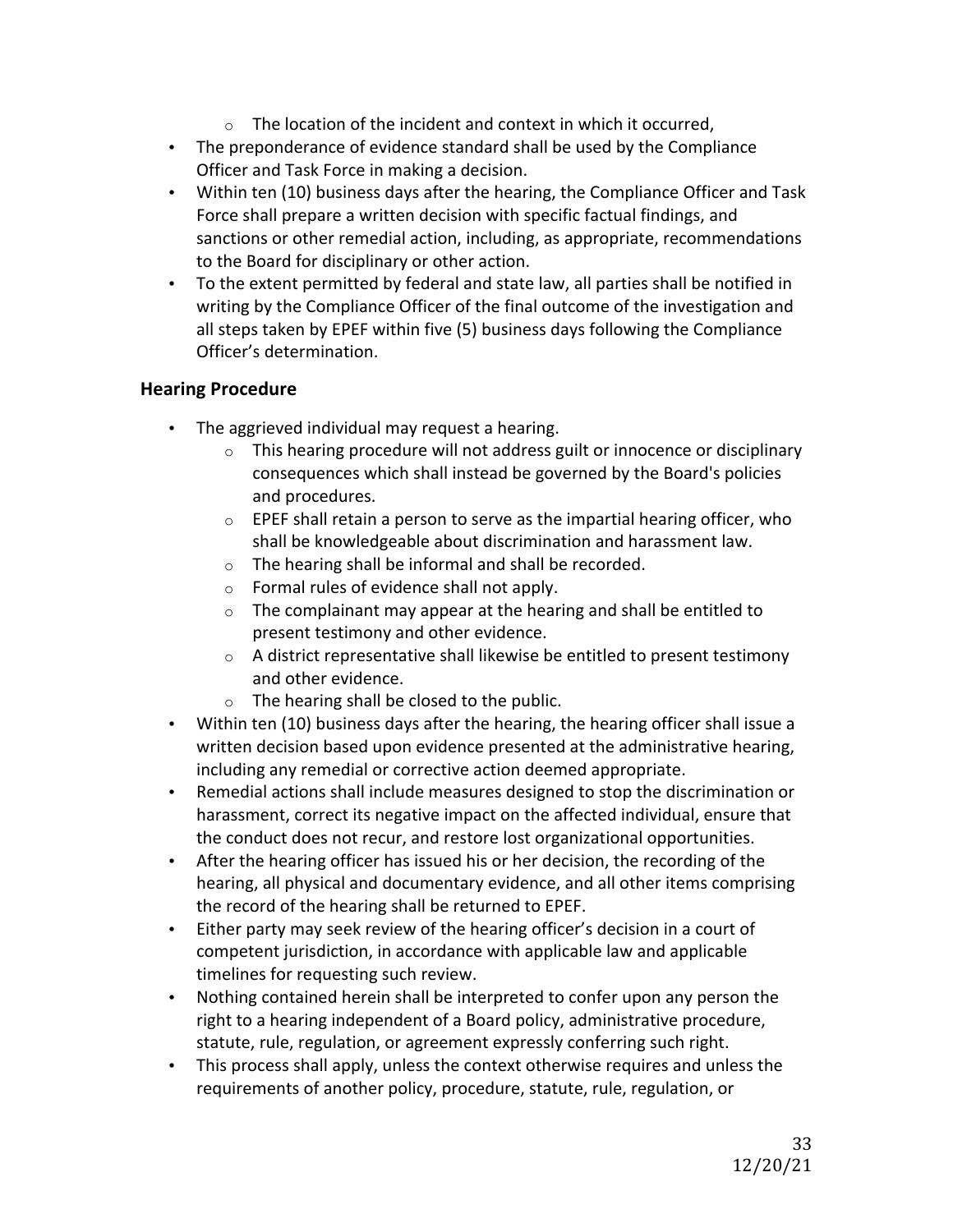agreement expressly contradicts with this process, in which event the terms of the contrary policy, procedure, law, rule, regulation or agreement shall govern.

Approved: 10-17-18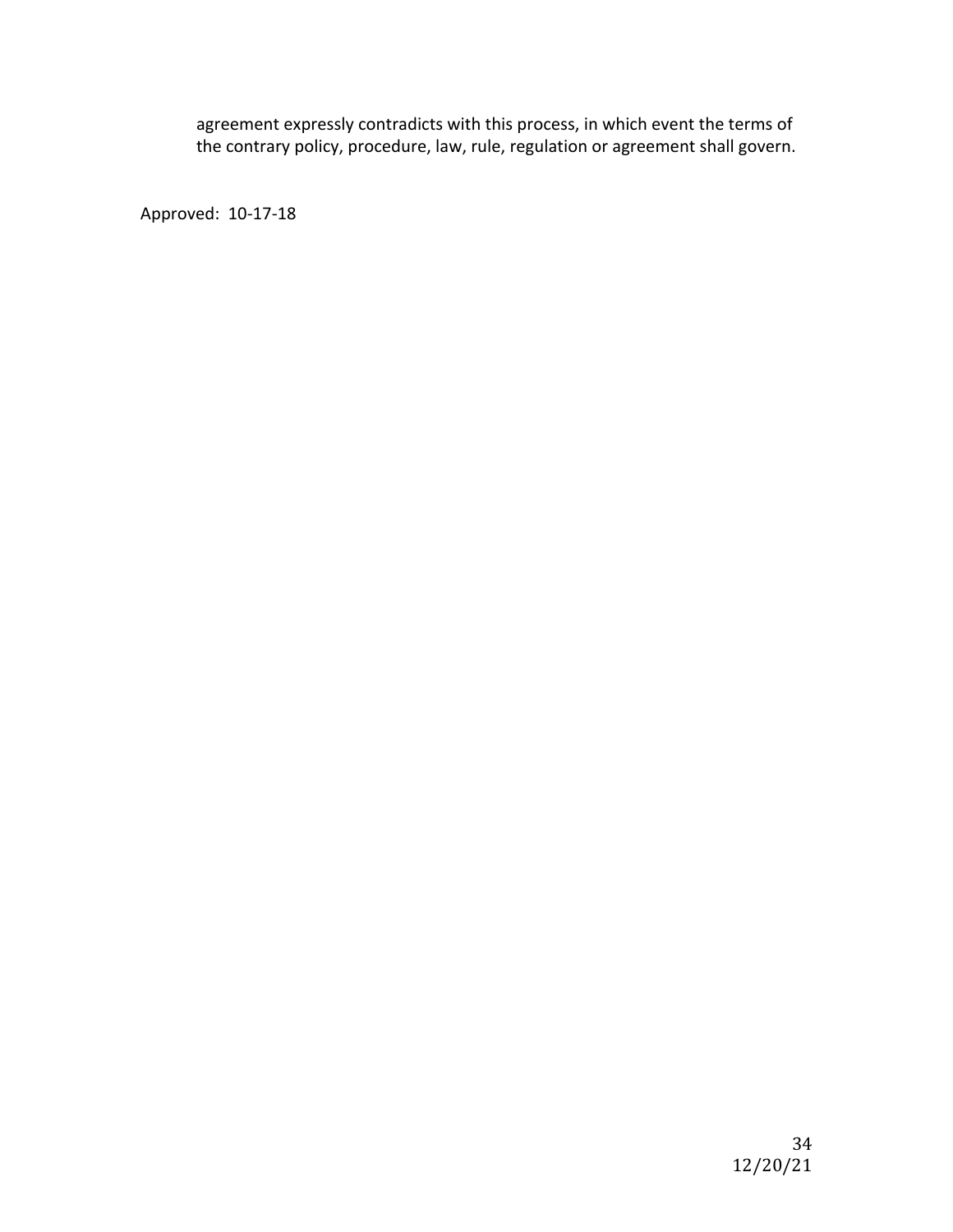#### **Estes Park Education Foundation Policy: Whistleblower Procedure**

#### **What It Is:**

• The purpose of the Estes Park Education Foundation's whistleblower policy is to assure that our organization is behaving lawfully and ethically and to provide a procedure for reporting and dealing with violations of laws and ethical and professional standards, including those specified in EPEF's Bylaws, Code of Conduct, Conflict of Interest Policy, Guiding Principles, policies, and procedures.

#### **Why It's Important:**

• To advance EPEF's Mission and Vision, our culture and environment must be one in compliance with federal, state, and local laws as well as with EPEF's Bylaws and policies.

#### **What It Entails:**

#### **Definitions:**

• "Compliance Officer" means the Chair of the Governance Committee or another appointee by the Board who shall be responsible for receiving and investigating complaints of alleged violations in accordance with this regulation.

#### **Compliance Officer:**

- The Compliance Officer shall be trained in facilitating the resolution of incidents involving whistleblowing.
- The Compliance Officer will be responsible for receiving and investigating complaints of alleged violations in accordance with this regulation.
- The Chair of the Governance Committee will serve as the Compliance Officer once a complaint is known.
	- $\circ$  If the Chair is the accused, the whistleblower may report to the President of the Board, and the Board will appoint another Compliance Officer.
- The Compliance Officer may delegate any or all of the foregoing responsibilities as necessary and/or appropriate under the circumstances.

#### **Complaints Procedure**:

• EPEF has an open-door policy.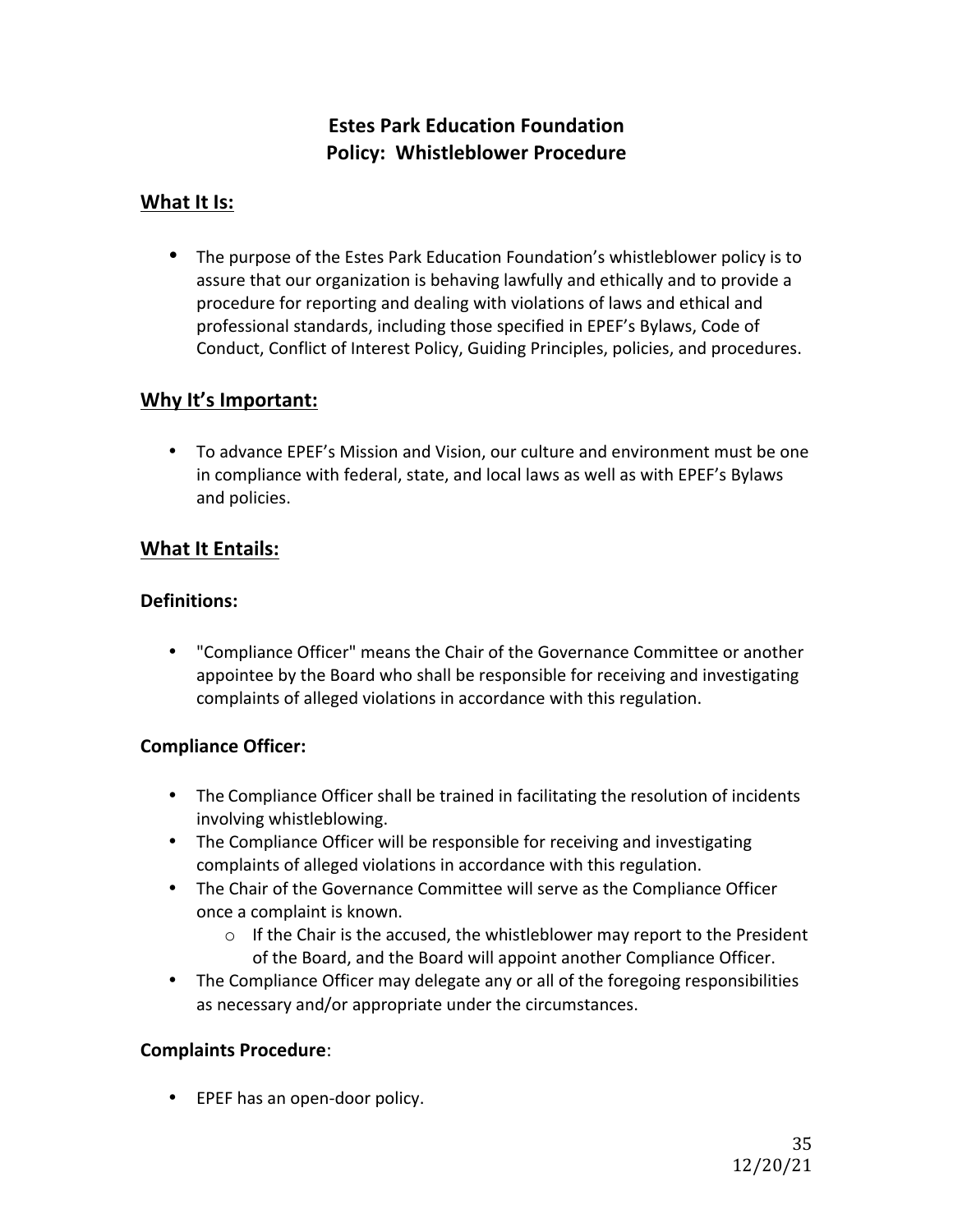- $\circ$  Anyone who, in good faith, reports a suspected or actual violation of law or of the Estes Park Education Foundation's Bylaws, Conflict of Interest, Code of Conduct, policies or procedures, or ethical or professional standards, will be protected from retaliation as a result of such reporting regardless of whether or not, after investigation, a violation is found to have occurred.
- $\circ$  This whistleblower protection extends to individuals who provide information in relation to an investigation of a report by a whistleblower.
- $\circ$  Any act of retaliation shall be treated by EPEF as a serious violation of policy, which will result in disciplinary action, including discharge.
- In the event that a Director, employee, and/or volunteer observes or becomes aware of a violation, that person should, as soon as possible, notify the Chair of the Governance Committee or the President of the Board.
	- $\circ$  In the event that the President and/or the Chair are the targets of the complaint, the informant could go to another officer of the Board.
- The informant should submit, in writing by email or hard copy, a description of the violation of the law, Bylaws, Code of Conduct, Conflict of Interest, policies, or procedure; who was involved; when it occurred; and where it occurred.
- If the accused is a member of the Board or Governance Committee, that person must be recused from any part of the investigation, discussions, or decisions unless invited to present their position.
- The Compliance Officer can form a Task Force or engage an impartial party to assist in the investigation.
- The investigation must include informing the accused of the allegations and include a written statement from the accused for the record.
- If the Compliance Officer discovers that a crime may have been observed, it will be immediately referred to law enforcement and be reported to the Board.
	- $\circ$  The accused will be suspended from EPEF duties pending the outcome of the law enforcement investigation.
- The Compliance Officer must keep a written record of all activities, including all emails, in a secure file separate from a personnel file.
- The Compliance Officer (with input from the Task Force if applicable) will review the findings, determine if EPEF's Bylaws and/or policies have been violated, determine a recommended course of action, and present a written report to the Board.
- The Board may decide that the matter should be referred to law enforcement.

#### **Disciplinary Measures:**

• The Board will determine disciplinary action based upon the findings and the severity of the infraction.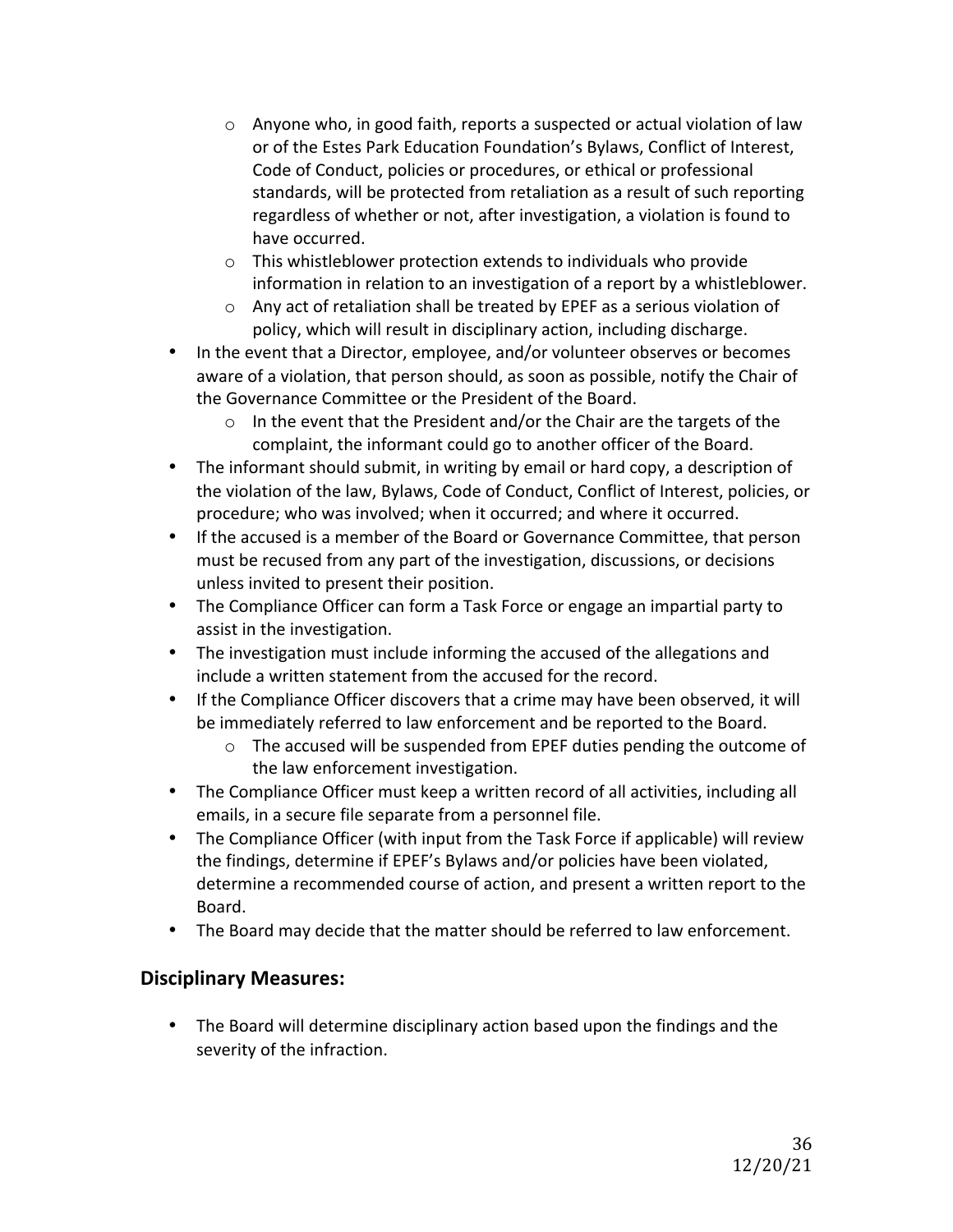- $\circ$  Disciplinary action may include restorative practice, dismissal from the Board, firing from a job, prohibiting affiliation with the EPEF, and/or legal action.
- $\circ$  Any person in the EPEF who is found guilty of breaking the law by a court of law will be fired or dismissed from involvement with EPEF.
	- The Board may consider legal action if appropriate.
- $\circ$  The accused will be informed of the planned actions and may ask for a hearing and may have counsel with him or her.
- $\circ$  The Board's decision will be final.
- The Compliance Officer will update the informant on the status of the investigation and on corrective actions taken to remedy the problem.
- The Board will submit its findings and action in written record.
- Complaints found to be unfounded/not credible shall be deleted.
- All credible complaints emails and/or written statements shall be prohibited from being deleted and be kept in a secure file separate from a personnel file for the record for at least seven (7) years after final action to be determined on a case-by-case basis.

Approved: 10-17-18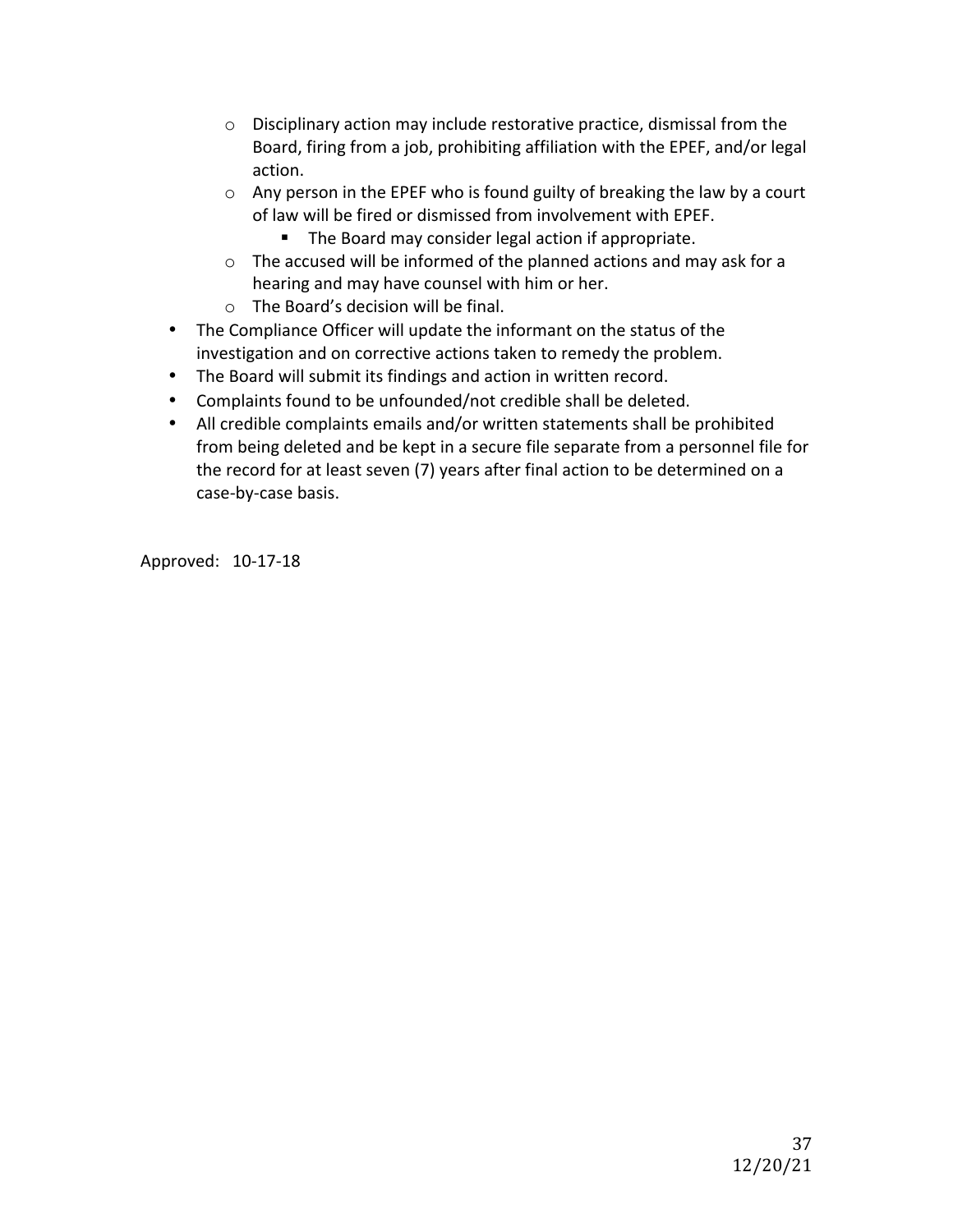### **Estes Park Education Foundation Policy: Sexual Harassment**

### **What It Is:**

- The purpose of the Estes Park Education Foundation's sexual harassment policy is to protect everyone in our organization from unwanted sexual advances and to provide a procedure to address incidents (should they occur) and prevent recurrence.
- EPEF does not discriminate on the basis of sex, marital status, gender expression, sexual orientation, or any other characteristic protected by federal or state laws.
- Sexual harassment is about how we make others feel. It is unwelcome and unwanted conduct of a sexual nature, which makes a person feel offended, uncomfortable, humiliated, and/or intimidated. Anyone can be a victim of sexual harassment, regardless of his or her sex and of the sex of the harasser.

### **Why It's Important:**

- To advance our mission and vision, the EPEF culture and environment must be one of mutual respect and collaboration. Sexual harassment is a serious violation of that culture.
- Sexual harassment can exhaust those who endure it. It creates an environment that is hostile, intimidating, and/or humiliating for the recipient.
- No one has a right to sexually harass the EPEF's Directors, employees, or volunteers.
- EPEF needs to hear every claim and punish offenders appropriately.

### **What It Entails:**

### **Definitions:**

Sexual harassment can involve one or more incidents and actions constituting harassment that may be physical, verbal, and/or non-verbal. Sexual harassment has many forms of variable seriousness. Examples of conduct or behavior which constitute sexual harassment include, but are not limited to:

- **Sexual assault, sexual contact, indecent exposure**
	- $\circ$  Sexual assault (the most extreme form of sexual harassment), sexual contact (e.g. groping), and indecent exposure are all against the law.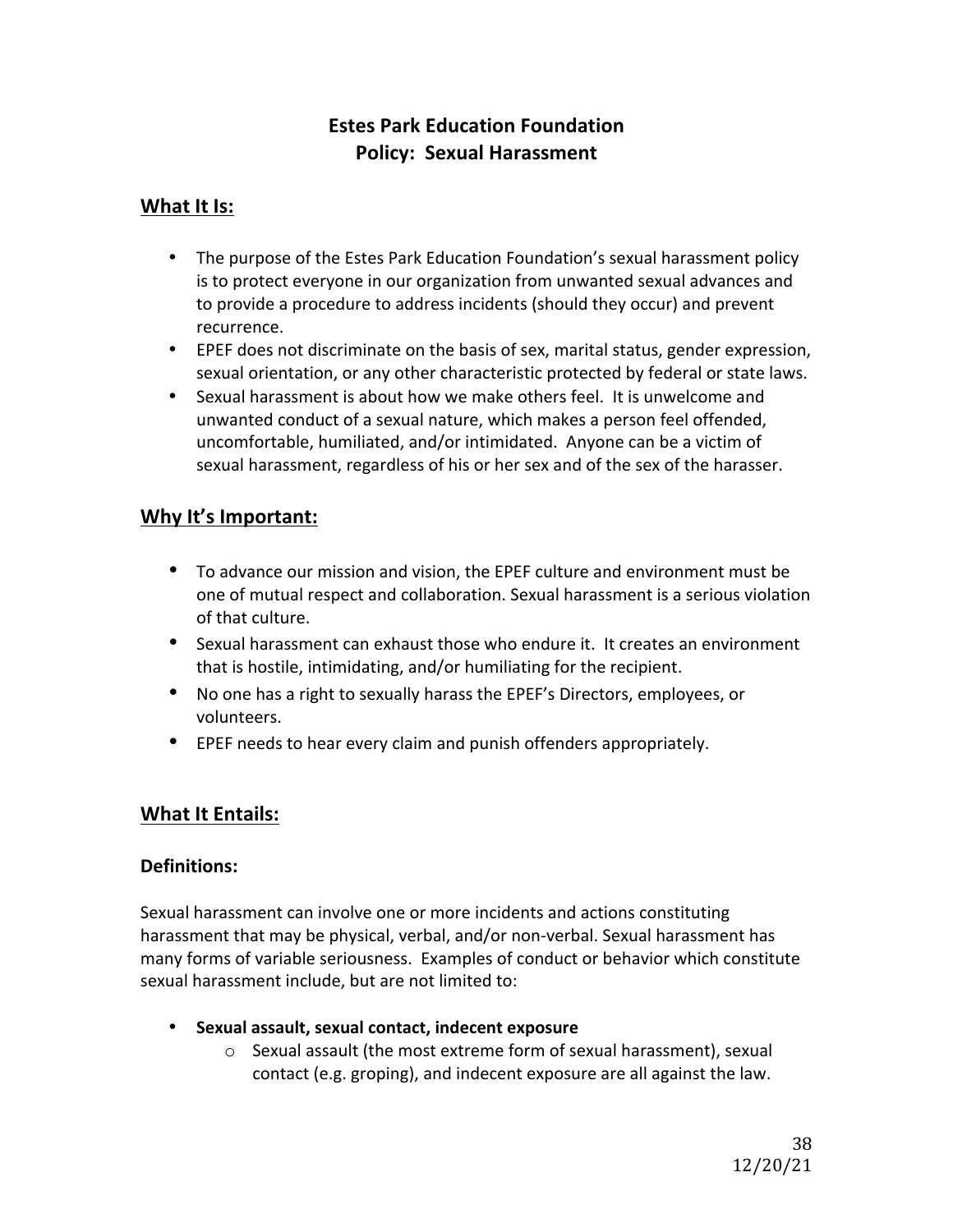- **•** Inadvertent harassment
	- $\circ$  Sometimes, people who harass others do not realize that their behavior constitutes unwanted/unwelcome sexual harassment.
- **Sexual harassment** 
	- $\circ$  Physical conduct
		- Unwelcome/unwanted physical contact including rubbing against, patting, hugging, pinching, stroking, kissing, fondling, or inappropriate touching.
	- $\circ$  Verbal conduct
		- Comments on someone's looks, dress, sexuality, gender, etc. in a derogatory or objectifying manner or a manner that makes the person uncomfortable.
		- Sexual comments, stories, and jokes that humiliate or offend someone.
		- Repeated and unwanted social invitations for dates or physical intimacy.
		- The use of job-related threats or rewards to solicit sexual favors (quid-pro-quo).
		- Condescending or paternalistic remarks.
	- $\circ$  Non-verbal conduct
		- Pursuing or flirting with another person persistently without the other person's willing participation.
		- Leering, staring at breasts, buttocks, or pubic area.
		- Sending sexually explicit objects or messages by email or social media.
		- Display of sexually explicit or suggestive material.
		- **Sexually-suggestive gestures.**

### **Compliance Officer:**

- The Compliance Officer is a person who will have training in dealing with sexual harassment complaints and who will be responsible for receiving and investigating complaints of alleged unlawful sexual harassment in accordance with this regulation.
- The Chair of the Governance Committee will serve as the Compliance Officer once a complaint is known.
	- $\circ$  If the Chair is the accused, the complainant may report to the President of the Board, and the Board will appoint another Compliance Officer.
- The Compliance Officer may delegate any or all of the foregoing responsibilities as necessary and/or appropriate under the circumstances.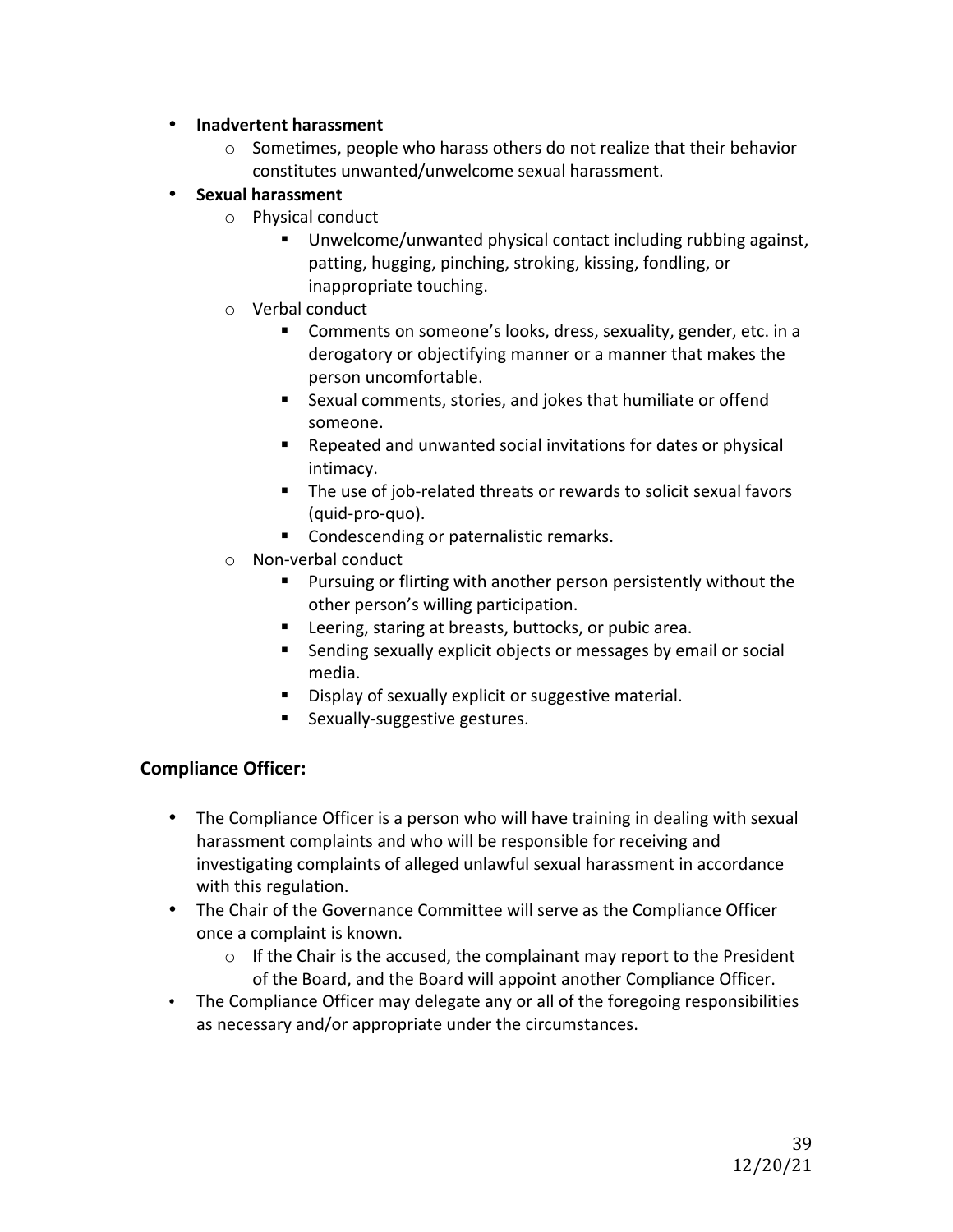### **Compliance Officer Duties:**

- When the Chair of the Governance Committee or President of the Board receives a complaint that a Director, employee, volunteer, or donor harasses another Director, employee, or volunteer, the Chair (or someone designated by the Board) becomes the person who will assume the task of Compliance Officer and:
	- $\circ$  Within two (2) business days of the complaint or as soon as possible, contact the complainant.
	- $\circ$  Ask for as many details and information as possible in writing from the person or people making the complaint – what happened, where did it occur, when did it occur, who might have witnessed it.
	- $\circ$  Keep copies of the report with dates, times, and details of incidents and any possible evidence in a secure, confidential file (separate from the personnel file.)
	- $\circ$  The file should be kept updated with all future actions and conversations regarding this complaint.
- **Launch an investigation.** 
	- $\circ$  A Task Force may be formed, with Board approval, to do the investigation.
	- $\circ$  Consider three to five people who have had training in sexual harassment investigations.
	- o Make the Task Force gender-balanced.
- Inform the accused of the complaint and get, in writing, his or her response.
- If the matter is complex, the Compliance Officer may, with Board approval, seek external services.
- Check if there have been similar reports involving the same person.
	- $\circ$  Although very rare, in some cases one may also find the accuser to have a pattern of accusations that should be considered.
	- $\circ$  If there are, that person could be fired or be barred from association with EPEF if the investigation finds that person guilty violating EPEF Bylaws and Policy.
- Interview the victim and the accused separately.
- Interview other relevant third parties separately.
- Decide whether or not the incident(s) of sexual harassment took place.
	- $\circ$  If the harassment took place, the Compliance Officer (in conjunction with the Task Force if one was used) should consider the gravity and extent of the harassment and decide on appropriate action, taking into account the wishes of the victim (i.e. an apology, a change to working arrangements, training for the harasser, discipline, dismissal).
	- $\circ$  Some victims might want the matter to be resolved informally and discreetly, while others might expect more radical actions.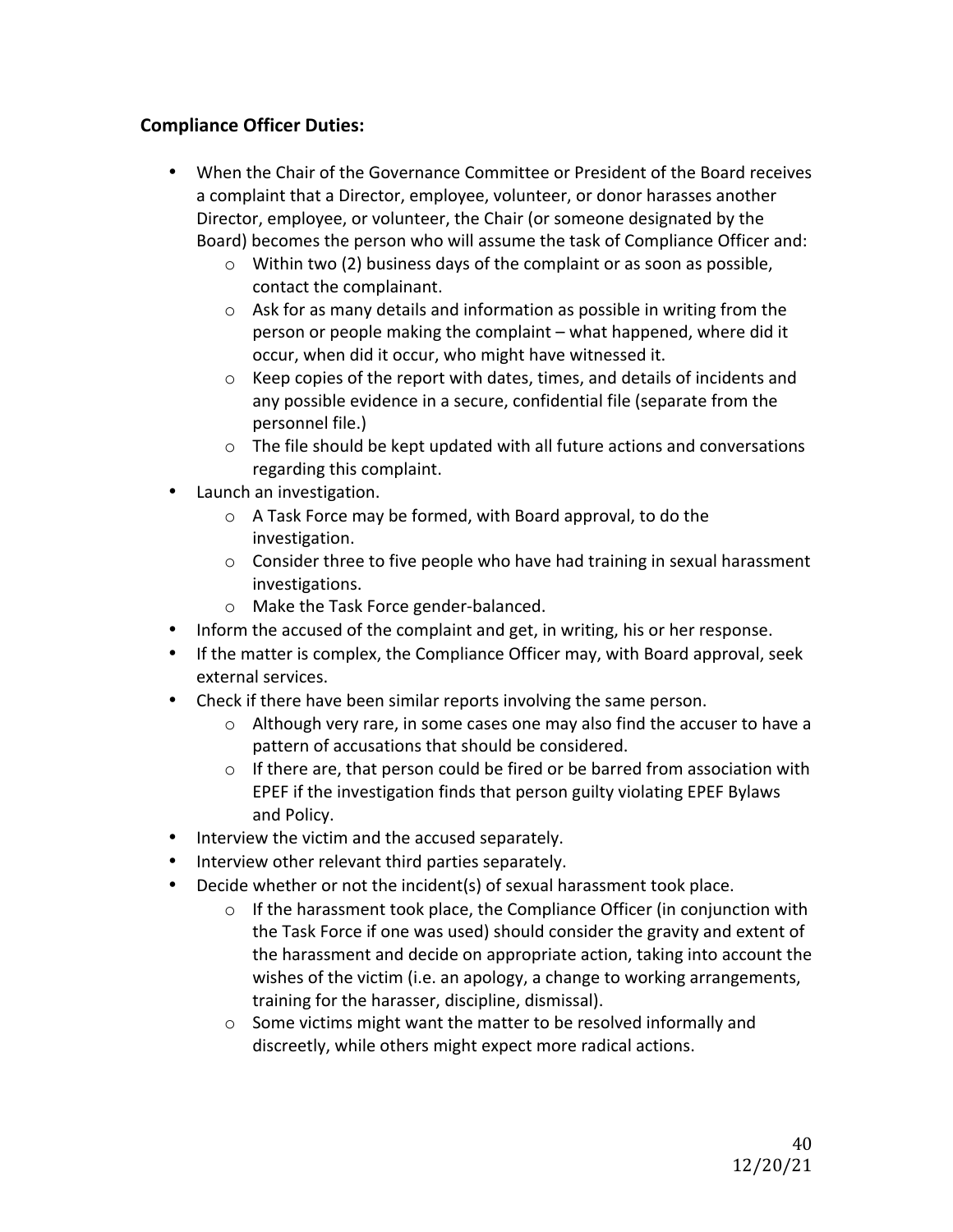- If it cannot be determined that the harassment took place, the Compliance Officer can still make recommendations to ensure proper functioning of the workplace.
- Ensure that the all records concerning the matter are kept confidential and secure.
- Ensure that the process is done as quickly as possible.
- Produce a report detailing the investigations, findings, and any recommendations.
- At the conclusion of the investigation, the Compliance Officer will share his or her findings and recommendations with the Board.
- $\bullet$  The Board will make the final decision as to action.

### **Complaints Procedure**:

### For different forms of sexual harassment:

- Sexual assault, sexual contact, and indecent exposure:
	- $\circ$  These are crimes and should be reported to law enforcement immediately.
	- $\circ$  It should also be reported to the Chair of the Governance Committee or the President of the Board.
	- $\circ$  The accused will be suspended from involvement in EPEF, including loss of wages and benefits if an employee, pending an investigation by authorities.
- Inadvertent/unintentional sexual harassment:
	- $\circ$  If the recipient suspects that someone doesn't realize that his or her behavior is sexual harassment under the definition of this policy (e.g. flirting, sexual jokes, a gender insult, a hug that makes one uncomfortable, staring, etc.), the recipient should follow these steps:
		- Step 1: Let that person know of the offending behavior, how it violates EPEF's Guiding Principles, how it makes one feel, and tell him or her to stop.
			- The recipient should keep a record (e.g. an email to self) of what was done, by whom, where, when, and the names of any witnesses.
		- Step 2: If the behavior reoccurs, the recipient should email the accused, reminding him or her that he or she has been asked to stop a specific behavior, and, if he or she doesn't stop, the recipient will get help from EPEF.
			- cc the Chair of the Governance Committee or President of the Board.
		- Step 3: If this happens again, report to the Chair of the Governance Committee or President of the Board for assistance.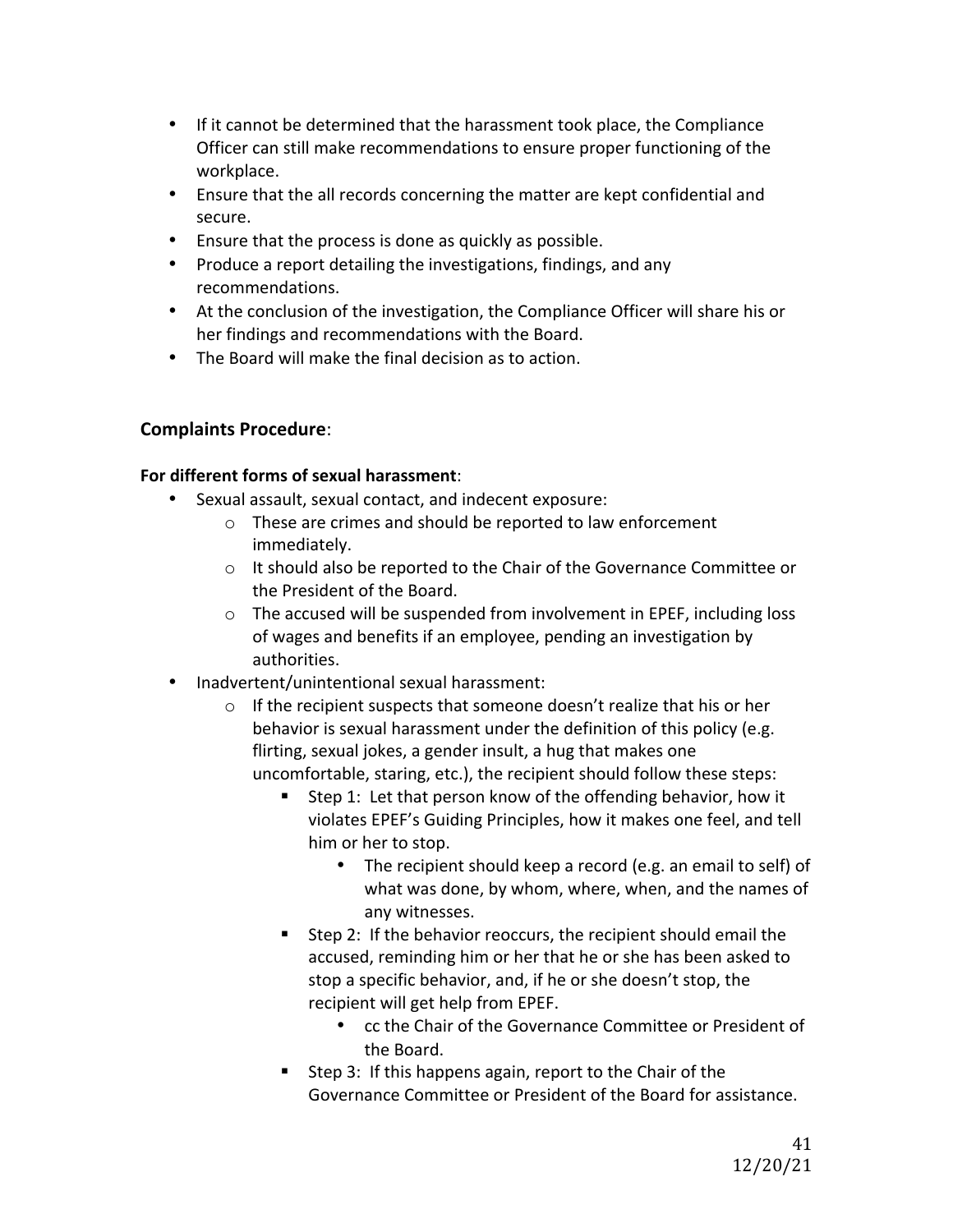- **F** If the recipient is uncomfortable with engaging the accused in the steps outline above, that person may request assistance from the Chair of Governance Committee or the President of the Board in doing them.
- $\circ$  Do not use this approach, but report to the Chair of the Governance Committee or President of the Board as soon as possible, when:
	- Sexual harassment goes beyond the boundaries of off-hand comments, flirting, or jokes.
	- A Director, one's supervisor, or a donor is the perpetrator.
- $\circ$  If the recipient has followed Steps 1 and 2 and has come to the Chair or President at Step 3, the Chair or President will talk to both parties involved to resolve the situation and prevent recurrence.
- Sexual harassment
	- $\circ$  Report the incident to the Chair of the Governance Committee or the President of the Board, including emailing details of what happened, by whom, when it happened, and where it happened.
	- $\circ$  Include any hard evidence (e.g. forward emails) and names of witnesses.
- Those who support or overlook sexual harassment are as much at fault as offenders.
	- o Directors, especially, are obliged to prevent sexual harassment and act when they have suspicions or receive reports.
		- Letting this behavior go on or encouraging it will bring about disciplinary action by the Board.
	- $\circ$  Anyone who witnesses an incident of sexual harassment or has other kinds of proof should report to Chair of the Governance Committee and/or the President of the Board.
- Complaints found to be unfounded/not credible shall be deleted.
- All credible complaints emails and/or written statements shall be prohibited from being deleted and be kept in a secure file separate from a personnel file for the record for at least seven (7) years after final action to be determined on a case-by-case basis.

### **Disciplinary Measures**:

- Sexual assault, sexual contact, indecent exposure:
	- $\circ$  Directors, employees, or volunteers who are found guilty of sexual assault, sexual contact, and/or indecent exposure by a court of law will be fired, dismissed from involvement with, and prohibited from future involvement with EPEF.
- Sexual harassment: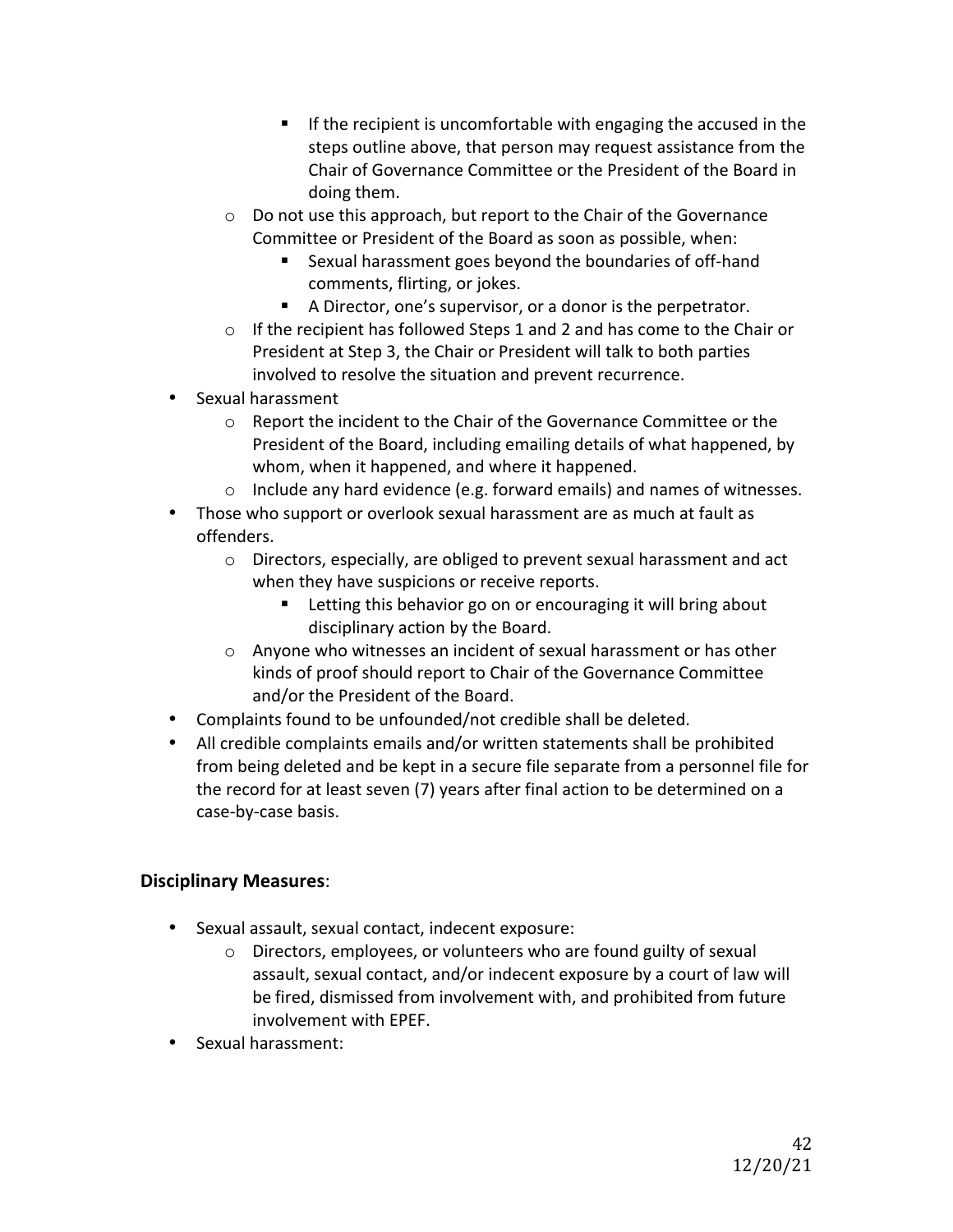- $\circ$  Anyone who has been found to have been sexually harassing another person in violation of the terms of this policy is liable to any of the following actions:
	- $\blacksquare$  Verbal or written warning to stop the sexually harassing behavior with a written commitment from the perpetrator to cease such activity.
		- If the accuser agrees, arrange for mediation or restorative practice sessions with the accuser and accused to resolve the issue.
	- Adverse performance evaluation for a Director or employee.
	- Reduction in wages (if an employee).
	- Suspension from involvement with EPEF for at least one year.
	- Dismissal from involvement with FPFF.
	- Any person in the EPEF who is found to have been perpetrating serious harassment (e.g. coercing someone to sexual favors under threats) will be fired, dismissed from involvement with, and prohibited from future involvement with EPEF.
	- Any person found guilty of a second incidence of sexual harassment will be fired, dismissed from involvement with, and prohibited from future involvement with EPEF.
- $\circ$  If donors or others interacting with EPEF sexually harass our Directors, employees, or volunteers, we will demand that the organization they work for takes disciplinary action and/or refuse to work with this person in the future.
- The Compliance Officer will follow up to ensure that the recommendations are implemented, that the behavior has stopped, and that the victim is satisfied with the outcome.
- Retaliation or adverse action toward victims of sexual harassment will not be tolerated.
	- $\circ$  Any such actions must be reported to the Compliance Officer.

### **Awareness of This Policy**

- EPEF will ensure that this policy is widely disseminated to all relevant persons.
- All new Directors, employees, and volunteers in positions of authority must be trained on the content of this policy as part of their induction into the EPEF.
- EPEF will require all Directors and employees to attend regularly scheduled refresher-training courses on the content of this policy.

### **Monitoring and evaluation**

• EPEF recognizes the importance of monitoring and adjusting this sexual harassment policy.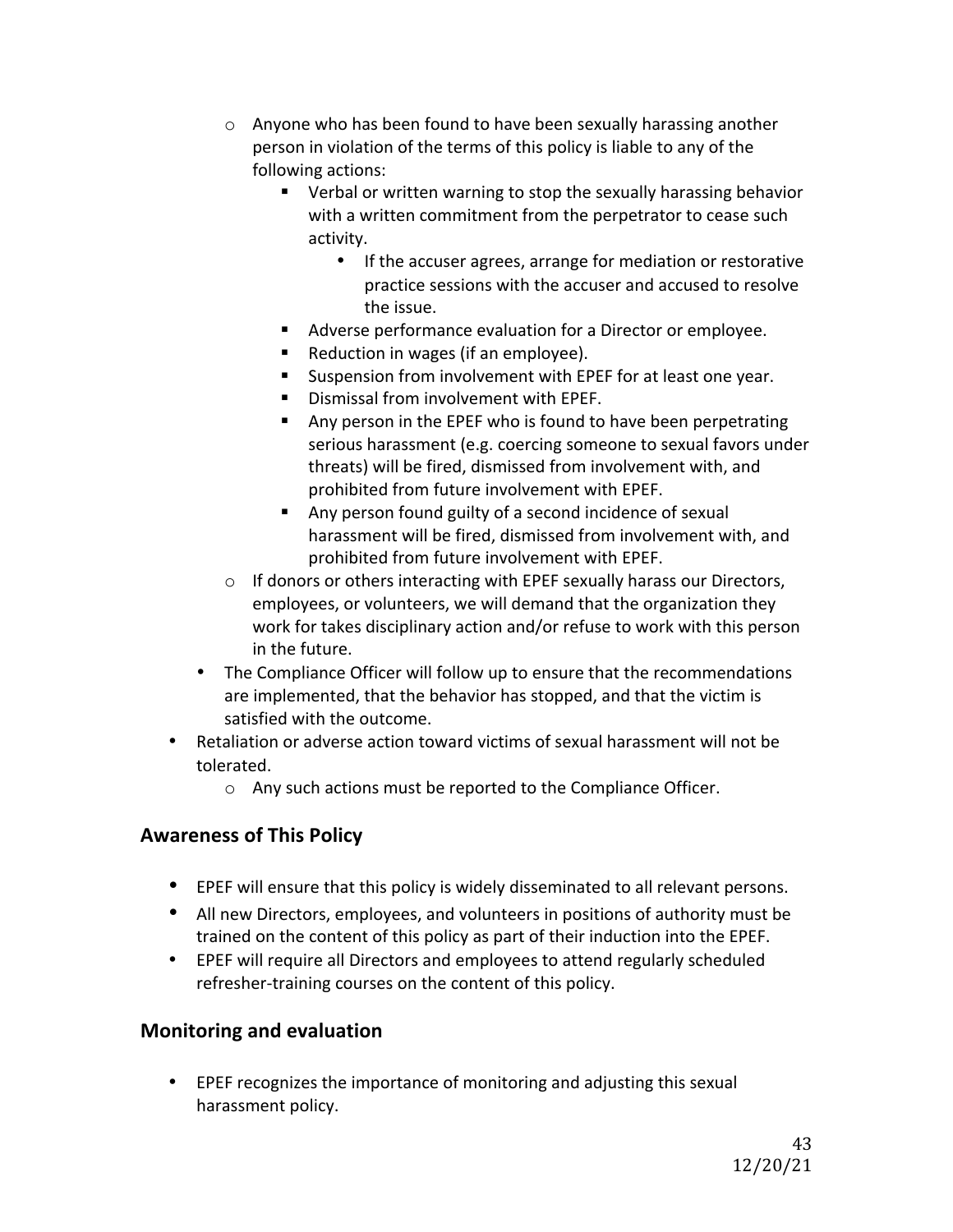• It will collect statistics and data from anonymous surveys and feedback from those involved in a complaint as to how the policy is used and whether or not it is effective, making adjustments to assure that this type of activity does not recur. 

Colorado Law

https://www.colorado.edu/institutionalequity/sites/default/files/attachedfiles/final\_crs\_criminal\_definitions\_2015.pdf

Approved: 10-17-18

Amended: 6-12-19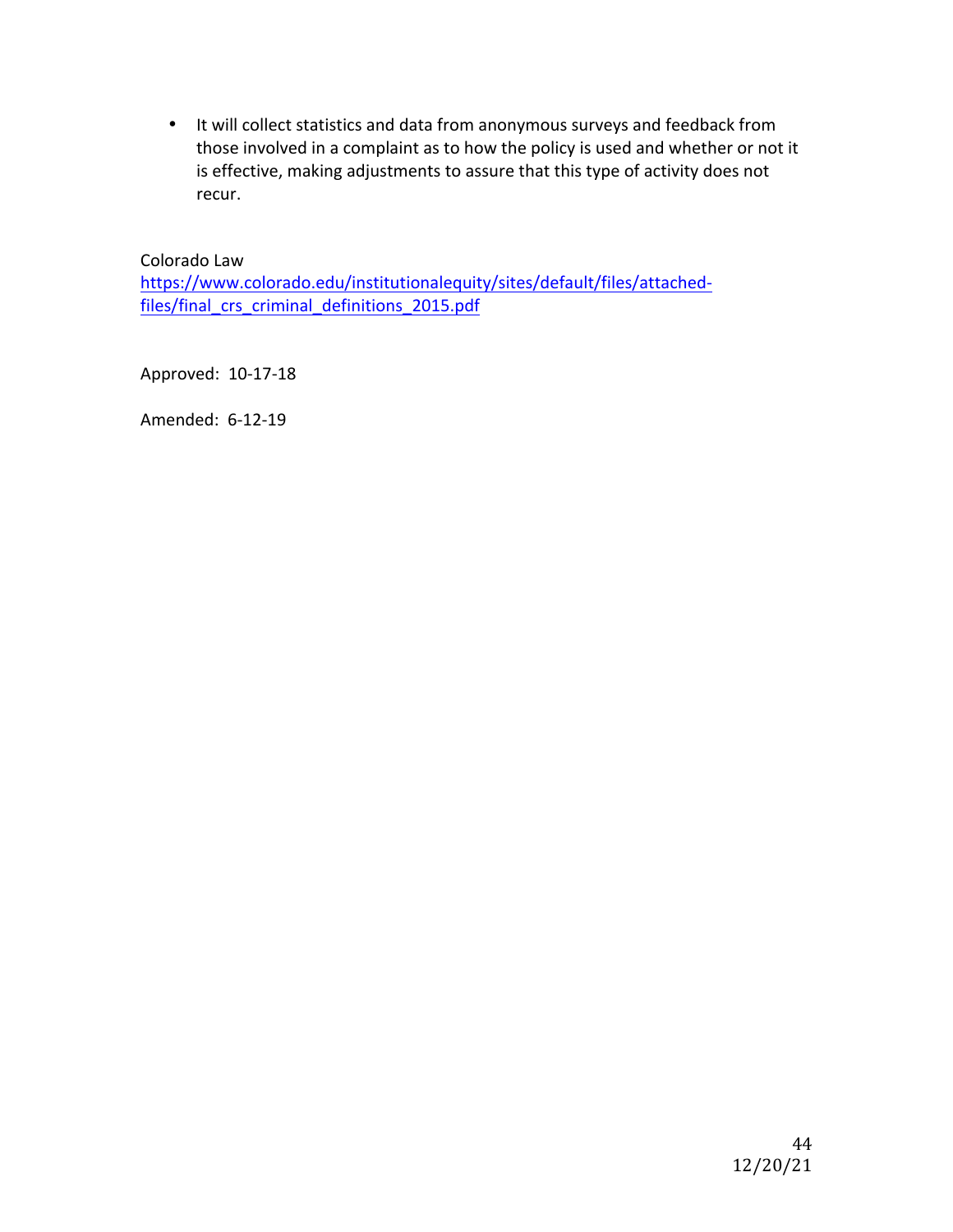### **Estes Park Education Foundation Policy: Grievance Procedure**

### **What It Is:**

- The purpose of the Grievance Procedure of the Estes Park Education Foundation is to protect employees in our organization from discrimination and unfair treatment and to provide a process to address incidents.
- A grievance is a complaint by an employee regarding an aspect of his or her employment.
- Grievances may include but are not necessarily limited to annual leave, sick leave, compensatory time, dismissal, suspension, promotion, demotion, disciplinary actions, and discrimination.

### **Why It's Important:**

- To advance our mission and vision, the EPEF culture and environment must be one of mutual respect and collaboration.
- It is important that people associated with the EPEF are treated fairly and receive prompt responses to problems and concerns.
- The EPEF has an open-door policy, and this procedure may be used freely, without fear of retaliation.

### **What It Entails:**

### **Definitions:**

- The supervisor for an employee will be the Executive Director.
- The supervisor for and Executive Director will be the Board, as represented by the President.

### **Procedure:**

- The employee feeling treated unfairly should identify the specific transgression(s), gathering as much evidence (e.g. emails, records) to support his or her case as possible.
- The employee should put those concerns in writing along with a suggested solution.
- The employee should then make an appointment with his or her supervisor to discuss the matter, face to face.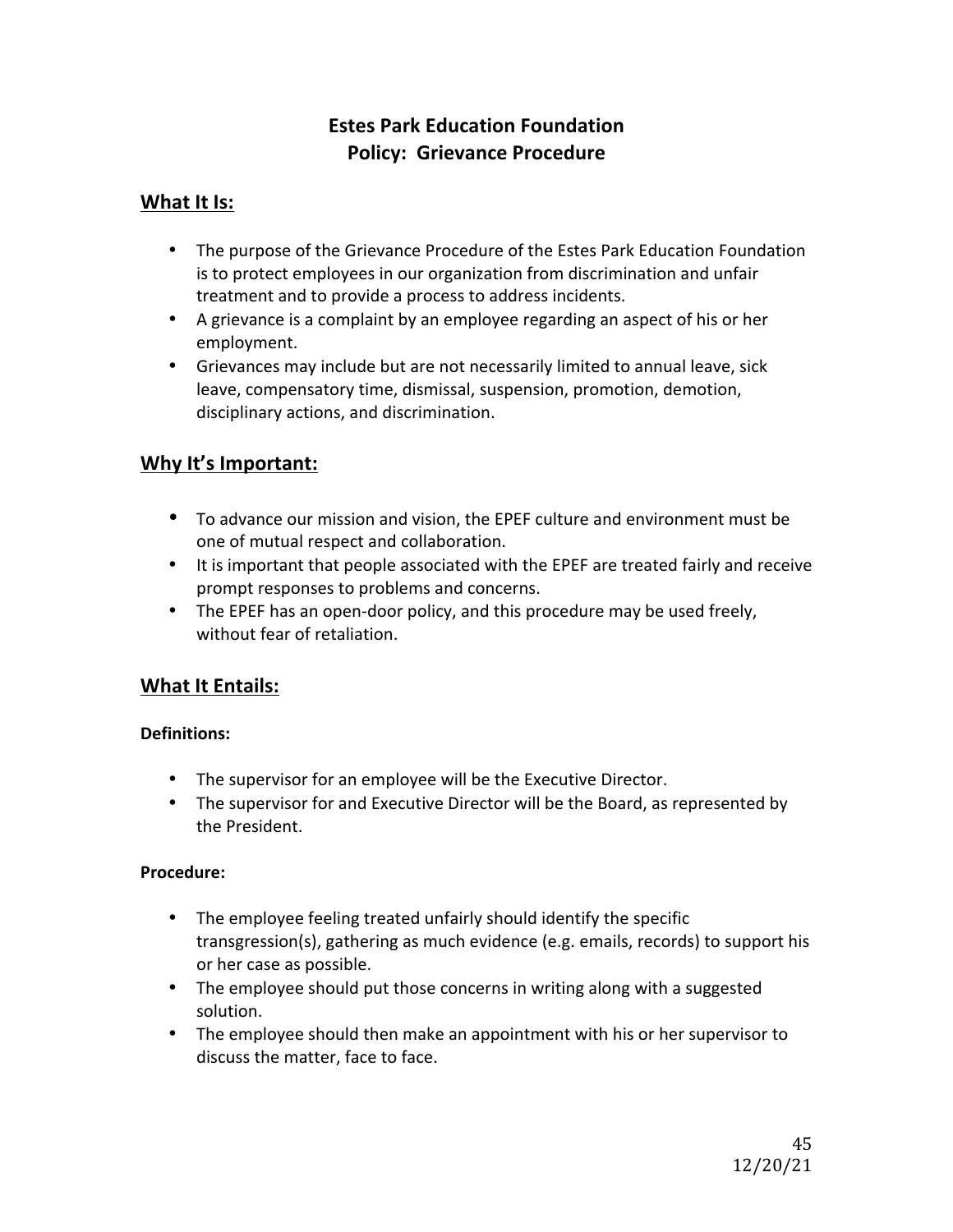- The supervisor should listen to the complaint and suggested solution, clarify any misunderstandings that might be present, and work with the employee to reach a solution that is within the supervisor's authority and Board policy.
	- $\circ$  If the solution is not within the supervisor's authority, the supervisor may take the matter up with the Board for a decision.
- If the employee feels that the supervisor is the problem, the employee can ask for assistance from the President of the Board.

Approved: 8-29-18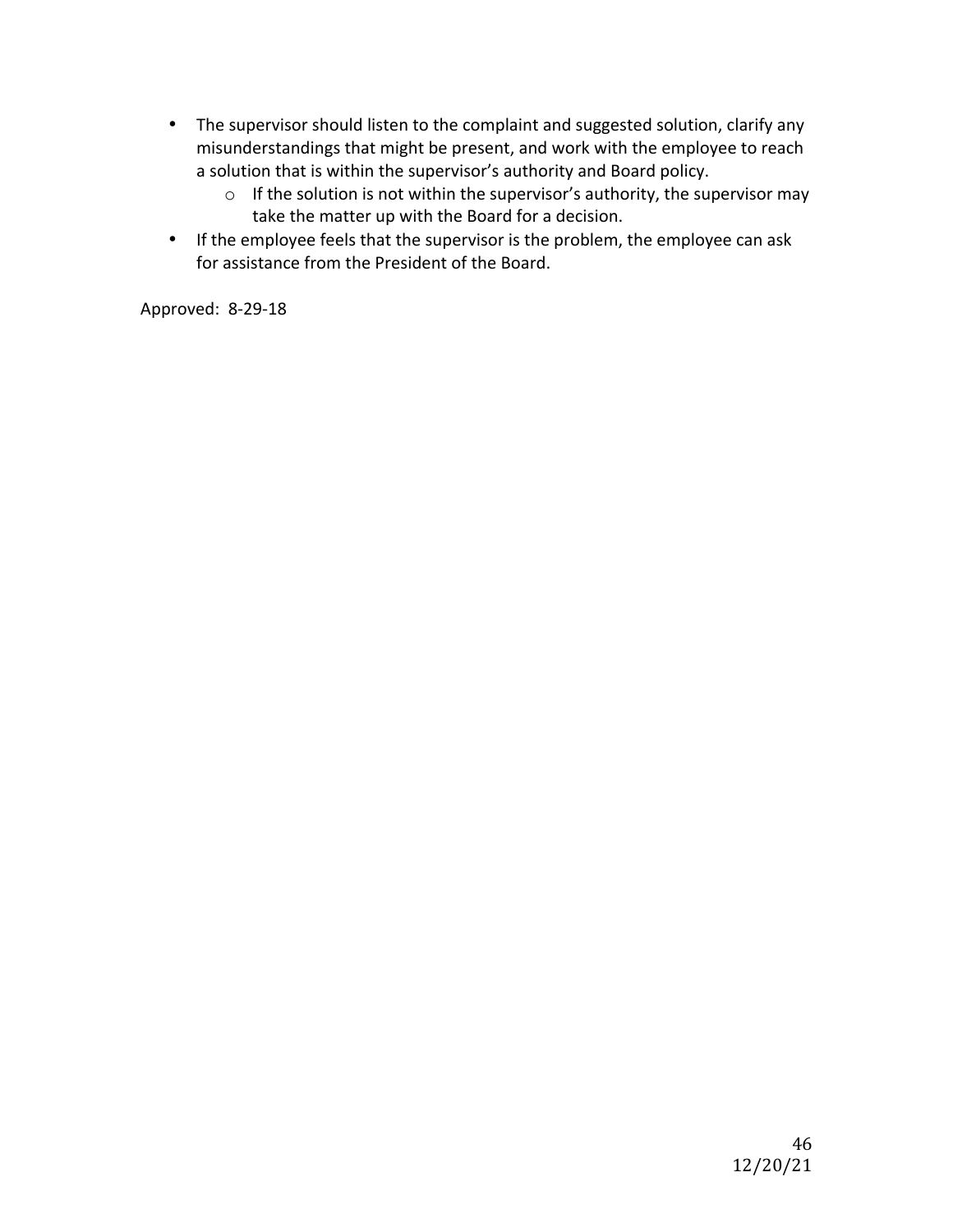# **FINANCIAL MANAGEMENT**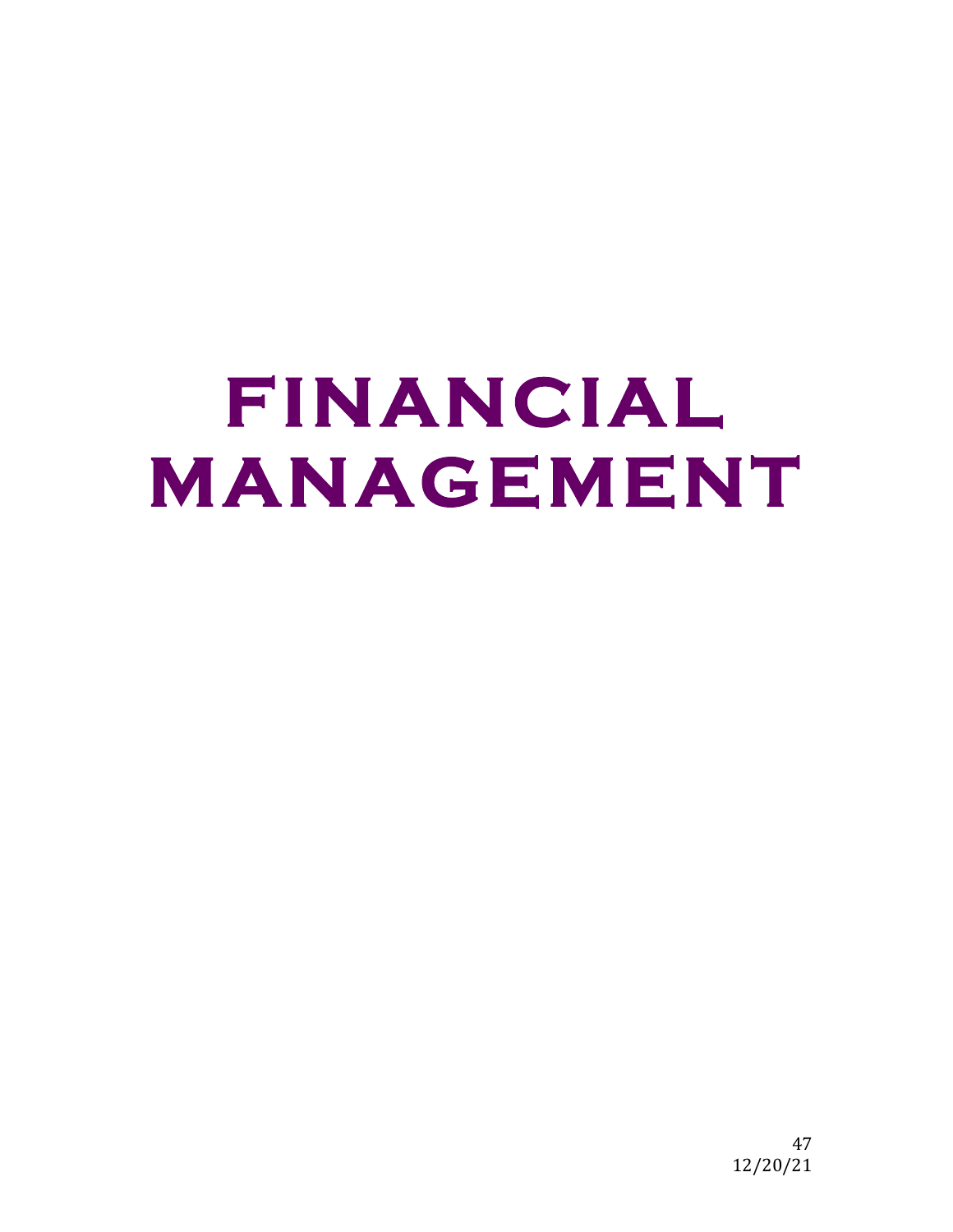### **Estes Park Education Foundation Policy: Financial Management**

### **What It Is:**

• The purpose of the Estes Park Education Foundation's Financial Management policy is to provide a procedure for the EPEF to engage in good stewardship of funds received and disbursed to advance EPEF's mission and vision.

### **Why It's Important:**

- To advance our mission and vision, EPEF must use its financial resources effectively and efficiently.
- Documenting the organization's fiscal policies serves as an important tool for clarifying roles and responsibilities and ultimately for ensuring that the organization's financial data is an accurate and reliable basis for organizational decision-making.
- It is important to protect the assets of EPEF.
- EPEF has an obligation to act as responsible stewards of our financial resources.
- Adherence to best practices and transparency is especially important to build public trust.

### **What It Entails:**

### **Accounting Procedures**

- **Basis of Accounting** 
	- o The EPEF shall use generally approved accounting procedures (GAAP).
	- $\circ$  Financial statements shall include a breakdown of expenses [e.g. office expenses, legal fees, website fee, personnel (when applicable), etc.] that show what was budgeted and what portion of these expenses was allocated to the program, fundraising, and administrative activities.
	- $\circ$  Throughout the fiscal year, revenue and expenses are accrued into the month in which they are incurred.
		- **E** Invoices received after closing the books will be counted as a current-month expense.
	- $\circ$  All expenses that should be accrued into the prior fiscal year are so accrued to ensure that year-end financial statements reflect all expenses incurred during the fiscal year.
		- Year-end books are closed no later than 90 days after the end of the fiscal year.
- Journal Entries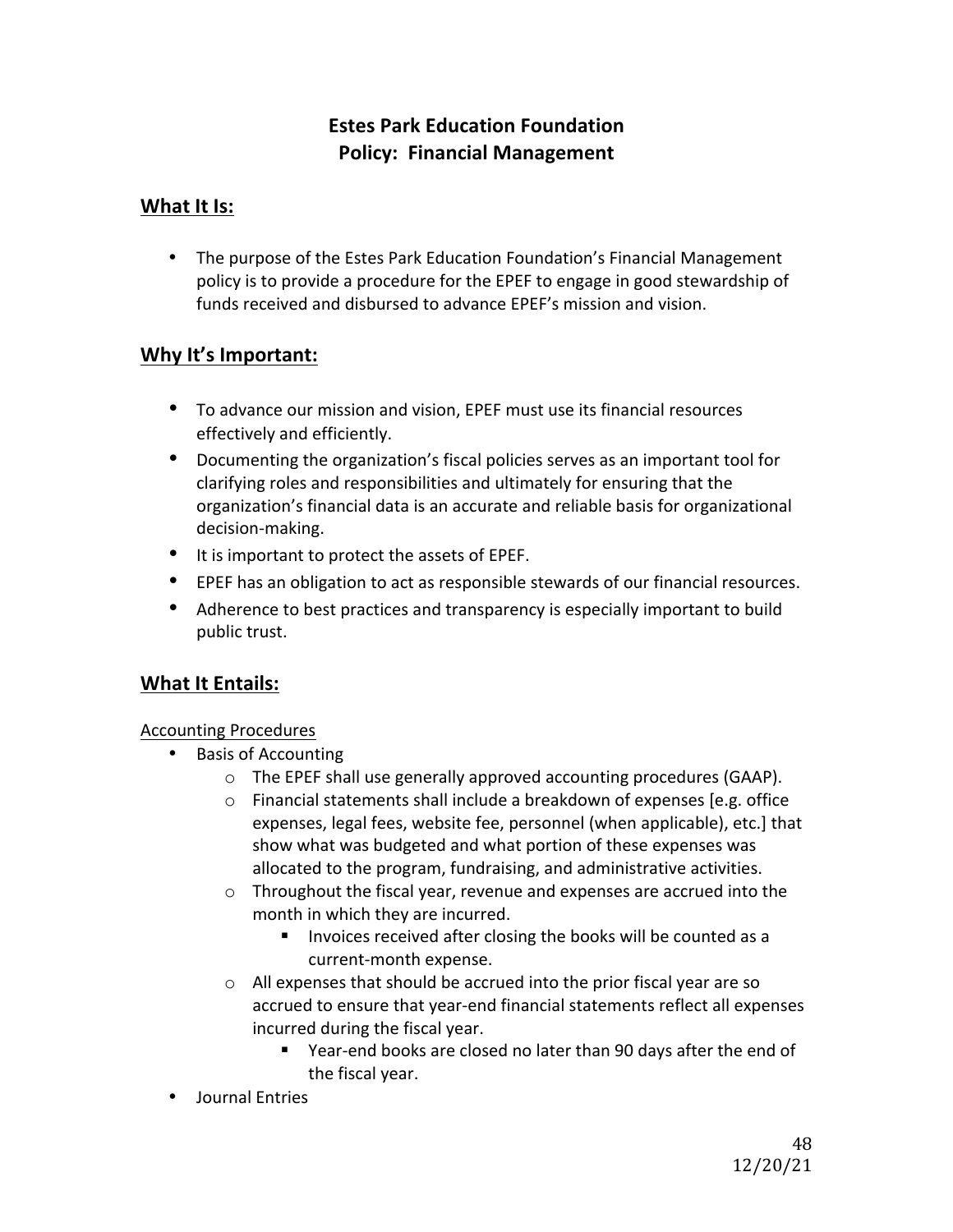- $\circ$  The Treasurer shall be responsible for writing and posting journal entries (debit and credit).
- $\circ$  The Finance Committee will review them quarterly, documenting their report in their minutes.
- Bank Reconciliations
	- o All bank statements and cancelled checks will be opened, reviewed, and initialed by the Treasurer upon receipt.
	- $\circ$  Once reconciled by the Treasurer, bank statements are submitted to the Finance Committee for review.
	- o The President of the Board (or Executive Director if there is one) will review and approve reconciliation reports by signing and dating the report in the upper right hand corner.
- Monthly Close
	- $\circ$  The books will be closed by the 15<sup>th</sup> of the following month by the Treasurer.
	- $\circ$  The Finance Committee will oversee the closing of the books and ensure that these steps are completed.
- Recordkeeping
	- $\circ$  All accounting records shall be kept in a locked file cabinet at the Estes Park Nonprofit Resource Center (EPNRC) as well as in an account on Google Docs.
	- $\circ$  Files shall be uploaded to Google Docs by the Treasurer.
	- $\circ$  Financial records are electronically archived at the end of reporting for each fiscal year.
	- $\circ$  Hard copies of records may be shredded after seven (7) years by the Treasurer.
- Transparency
	- $\circ$  The Treasurer shall assure that annual budgets and any audits are posted on the website.
	- $\circ$  Complete annual financial statements shall be prepared on schedule, attested or reviewed by a CPA, and made available upon request.

### Internal Controls

- Lines of Authority
	- $\circ$  The Board has the authority to approve fiscal policies, to review them annually, and to make any changes necessary.
	- o The Finance Committee shall be charged with overseeing the EPEF's financial affairs including but not limited to: keeping accurate records of all funds received or disbursed; the deposit of all funds, drafts, and checks in such banks and depositories as designated by the Board of Directors.
	- $\circ$  The Treasurer and at least one (1) other Director shall be members of the Finance Committee.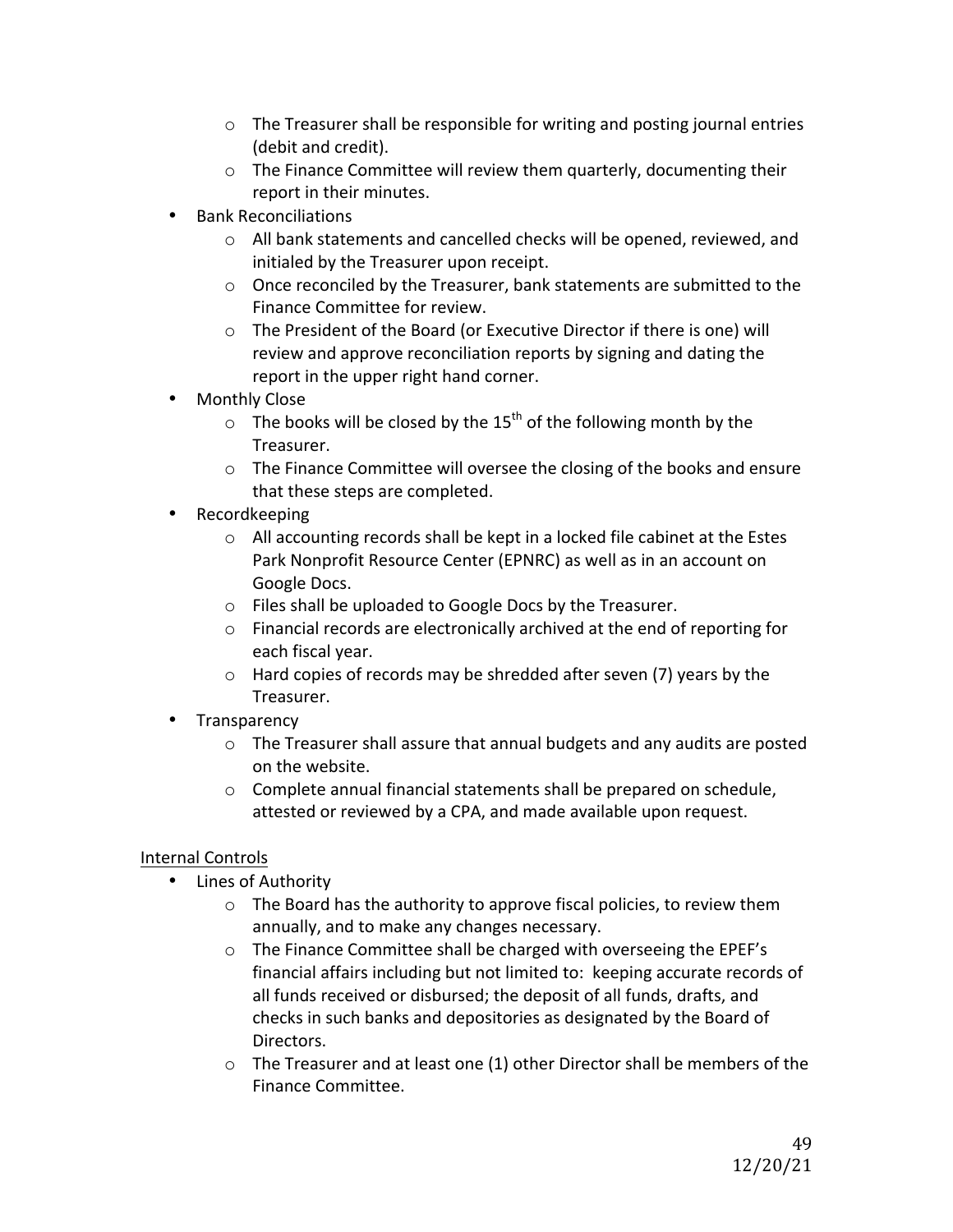- $\circ$  The Chair or another designated Director on the Finance Committee shall have the authority to approve expenses in accordance with the approved budget.
- Conflict of Interest
	- $\circ$  All Directors, Finance Committee members, and employees are expected to abide by the EPEF's Code of Conduct and Conflict of Interest policies and disclosure forms.
- Segregation of Duties
	- $\circ$  The organization's financial duties are distributed among multiple people to help ensure protection from fraud and error.
	- $\circ$  The Treasurer shall keep and post records, deposit and disperse funds.
	- $\circ$  Both the Treasurer and the President shall be authorized to write and sign checks.
	- $\circ$  The Secretary shall be the officer who shall open and log all checks received.
	- $\circ$  At least two (2) Directors shall be present when cash is counted and recorded.
	- $\circ$  The requester of funds shall not be able to approve his or her own request.
- Physical Security
	- $\circ$  The EPEF maintains physical security of its assets to ensure that only people who are authorized have physical or indirect access to money, securities, real estate and other valuable property.
	- $\circ$  All materials involved in finances ledgers, blank and cancelled checks, cash, etc. – shall be kept in a locked file cabinet at the district office of EPSD.
	- $\circ$  Passwords will prevent access to accounting software and be available to the President of the Board, the Treasurer, and the Chair or another Director of the Finance Committee.
	- $\circ$  A safe deposit box will be used to store copies of financial contracts, etc.

### Financial Planning and Reporting

- Budgeting Process
	- $\circ$  The Finance Committee, in collaboration with the President and/or Executive Director, shall be responsible for preparing an annual budget for review and presentation to the Board outlining expected income and projected expenses to support major program activities (supporting the Pillars), fundraising, marketing, and administration.
		- $\blacksquare$  The recommended fiscal year budget shall be submitted to the Board at least 30 days prior to the last Board meeting of the fiscal year.
		- The Board of Directors shall approve the budget at its last meeting prior to the start of the fiscal year.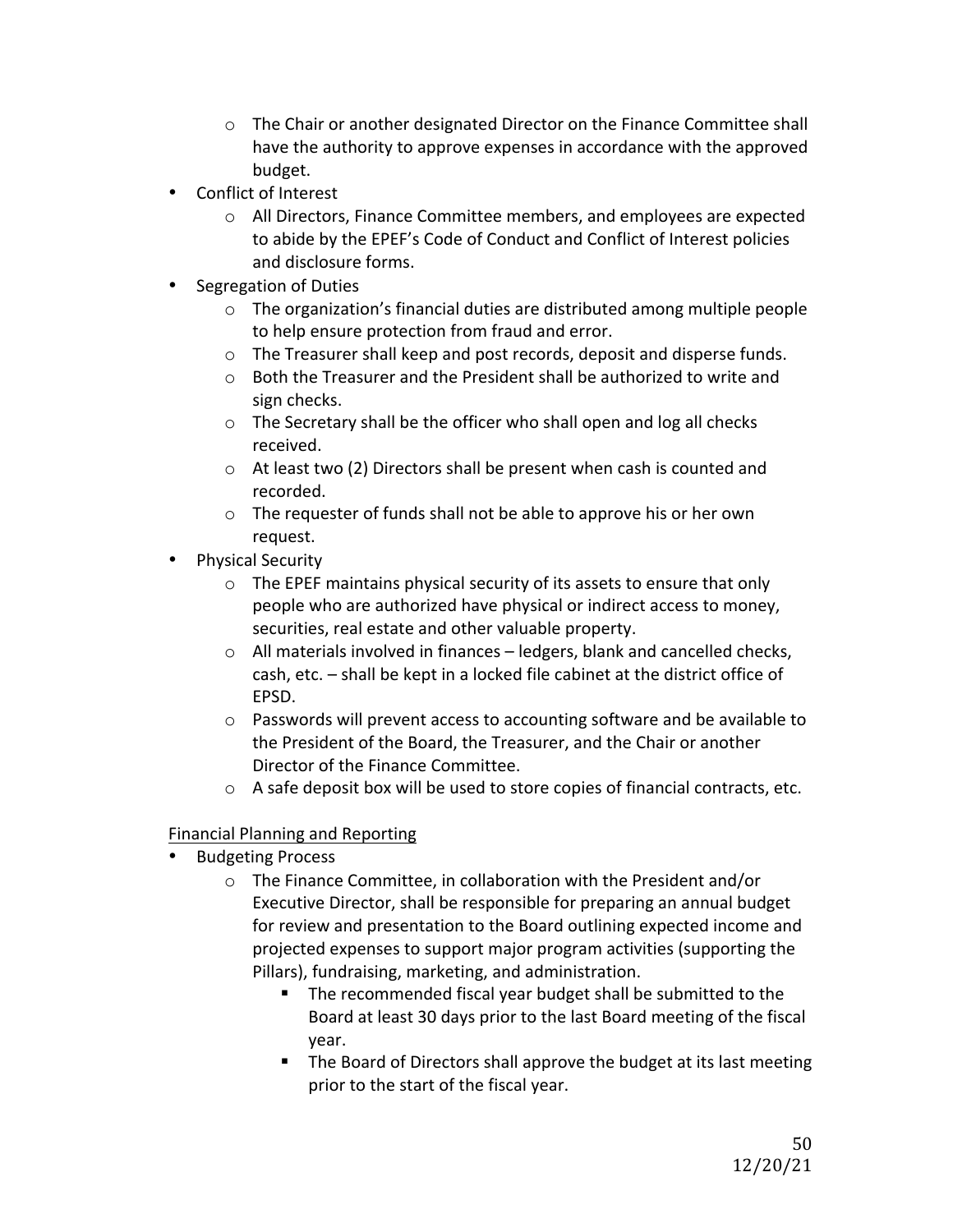- The budget shall be revised during the year only with Board approval.
- $\circ$  The EPEF shall carry a three-month reserve to cover operating costs.
	- To avoid accumulating funds that could be used for current program activities supporting the Pillars, anything beyond the three-month reserve for operating costs should used for current programming.
- $\circ$  The EPEF shall spend at least 65% of total expenses supporting the Pillars (program activities), striving toward 90% as soon as capacity allows.
- Internal Financial Reports
	- $\circ$  The President of the Board or Executive Director and the Finance Committee shall review financial reports each month.
	- $\circ$  The Finance Committee shall present year-to-date financial reports to the Board of Directors on a quarterly basis that include: Statement of Financial Position, Statement of Activities, Budget v. Actual, and updated Cash Flow Projection.
- Audit
	- $\circ$  The Finance Committee shall arrange for, oversee, and receive for presentation to the Board any audit of the financial affairs of the EPEF.
	- $\circ$  An audit shall be preformed every five (5) years in lieu of an attest or review.
	- $\circ$  The most recent audit will be posted on the EPEF's website.
- Tax Compliance
	- $\circ$  Exempt Organization Returns
		- The Finance Committee shall be responsible for arranging for, overseeing, and assuring completion of Federal Form 990 (or Form 990EZ if applicable) and presenting it to the Board of Directors at least one (1) month prior to the filing date for approval.
		- $\blacksquare$  The form shall be filed before the Federal deadlines.
		- The most recent Federal Form 990 will be posted on the EPEF's website.
	- $\circ$  Quarterly/Annual Payroll Reports
		- These reports shall be established once there are employees.

### Revenue/Accounts Receivable

- Invoice Preparation
	- $\circ$  The Treasurer gathers relevant expense documentation for grants and projects, prepares all invoices, and submits to the Finance Committee for approval by the 10th of each month.
		- Following approval, the Treasurer shall send the invoice to the customer and keep a copy in the EPEF records.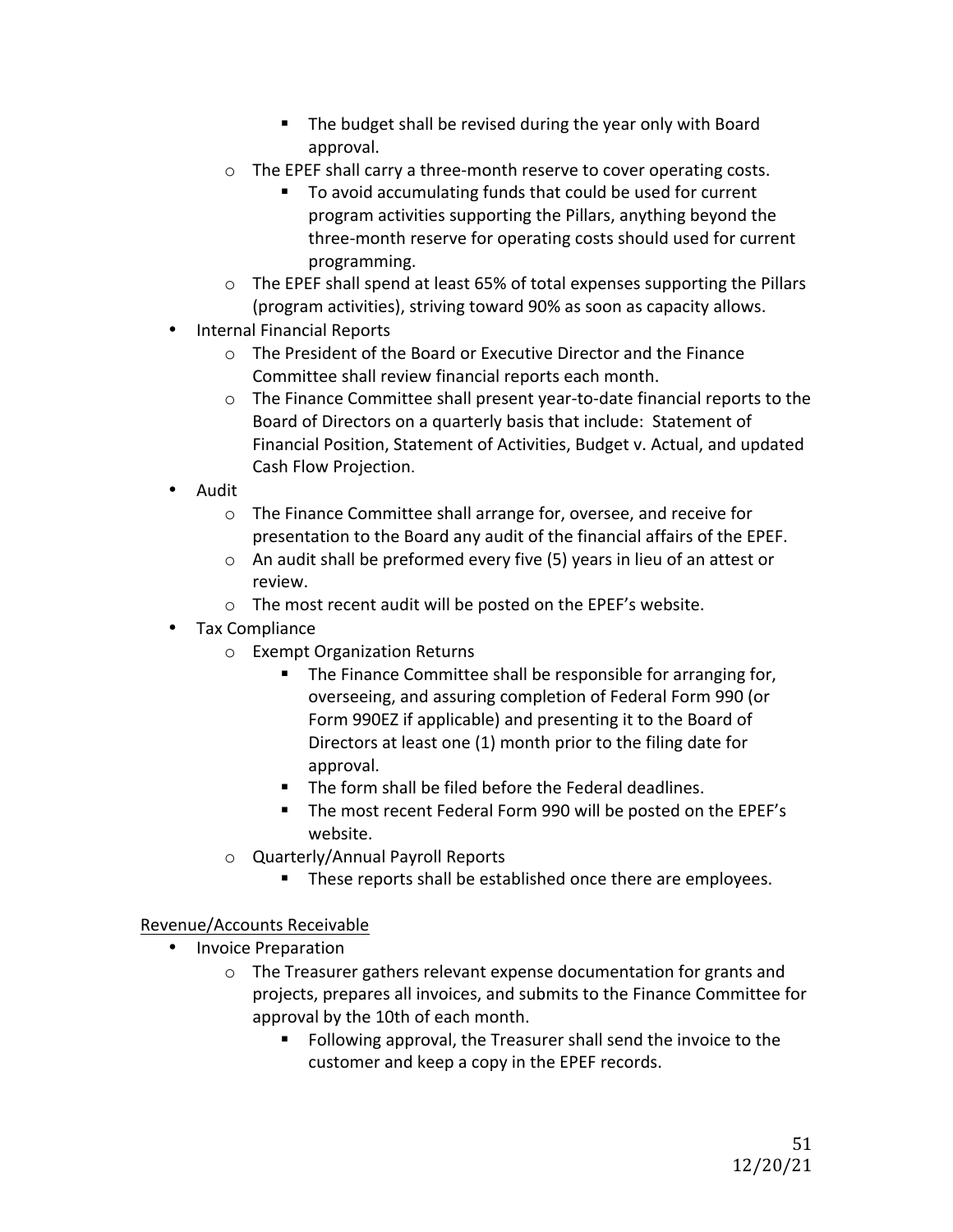- $\circ$  As part of the monthly close process, the Treasurer reviews an Accounts Receivable Aging Report and alerts the Finance Committee of invoices more than 60 days overdue.
- $\circ$  The Finance Committee determines appropriate collection efforts for long outstanding invoices.
- **Revenue Recognition** 
	- $\circ$  Contributions will be recorded in accordance with GAAP, with specific attention to Financial Accounting Standards, Board (FASB) standards 116 and 117.
		- Contributions are recorded as pledged or received in accordance with FASB 116, and must be credited to the appropriate revenue lines as presented in the annual budget.
	- $\circ$  The Finance Committee shall review all contributions in excess of \$5,000 and shall indicate on the acknowledgement letter how the revenue shall be recognized (as designated/undesignated, conditional/unconditional or restricted/unrestricted).
		- **F** If there is a question or uncertainty about how to recognize a particular contribution, the committee will ensure that the donor is contacted to clarify the intent of the contribution.
- Deposits
	- $\circ$  Funds shall come to the EPEF by check, cash, or EFT (the EFT option will be postponed until the EPEF has the capacity to fulfill) and will be recorded by the Secretary and processed by the Treasurer.
	- $\circ$  Copies of checks will be scanned and saved in the EPEF's records before depositing.
	- $\circ$  Cash and checks will be deposited within one (1) week of receipt.
	- $\circ$  Cash and checks will be kept in the locked cash box in a secure location (e.g. a locked file cabinet at the EPNRC).

### Expense/Accounts Payable

- Purchases and Procurement
	- $\circ$  Any expenditure in excess of \$1000 for the purchase of a single item should have bids from at least two (2) suppliers if possible.
		- These bids shall be reviewed by the Finance Committee, presenting their recommendations for awarding to the Board of Directors for advance approval.
	- $\circ$  The Finance Committee is authorized to approve purchases for items less than \$1000, and become part of that committee's record.
- Independent Contractors
	- $\circ$  EPEF will use independent contractors when their services are needed for accuracy and transparency (e.g. auditors, CPA, attorney, etc.) or if a service is required that the EPEF cannot provide from within its ranks.
	- $\circ$  The Board shall verify that the person is appropriately classified as an independent contractor and authorize such contracts.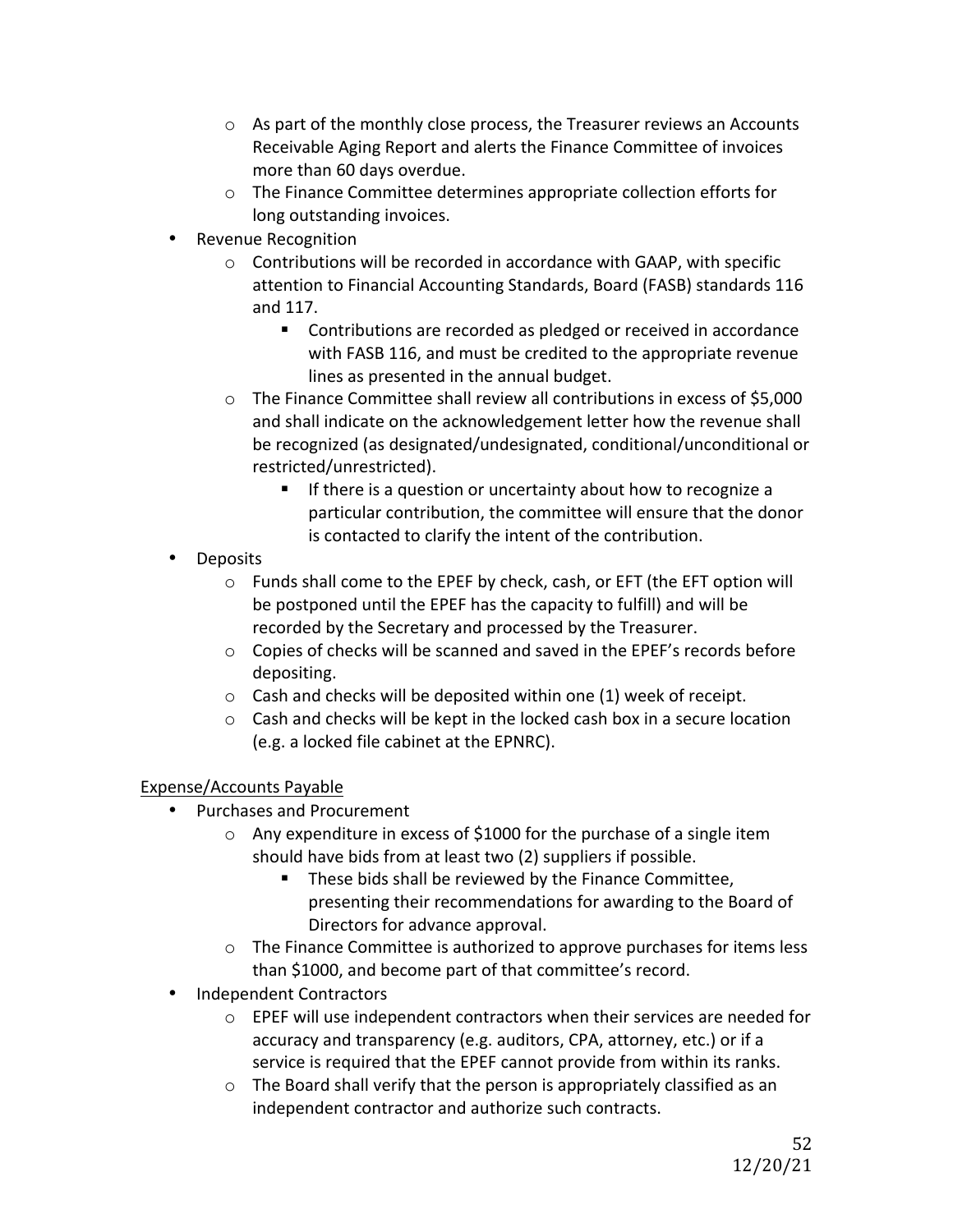- Invoice Approval and Processing
	- $\circ$  All invoices must be approved by the Chair of the Finance Committee before a check request can be acted upon.
		- Approved invoices will be paid within 30 days of receipt or as per vendor terms.
- Petty Cash
	- $\circ$  The petty cash custodian shall be the Treasurer who will be given \$100 to be kept in a lock box locked in the file cabinet.
		- $\blacksquare$  It will be used for such things as office supplies, snacks, delivery tips, etc.
	- $\circ$  When cash is used, a record must be entered in the petty cash spreadsheet.
	- $\circ$  Receipts for all purchases are kept in the locked file cabinet.
	- $\circ$  When needed, the Treasurer shall request, in writing to the President of the Board for approval, the amount needed to bring the petty cash back to \$100.
- Expense Reimbursements
	- $\circ$  Directors and employees (when EPEF has some) can be reimbursed for reasonable expenses incurred on behalf of the EPEF within the current fiscal year.
- Debit and/or Credit Cards
	- $\circ$  Debit and/or credit cards may be issued in the name of EPEF for the purpose of expediting business of EPEF (e.g. purchasing materials online).
	- $\circ$  The President of the Board, Executive Director, and the Treasurer shall have access to use the cards when needed for EPEF business preauthorized by the Board of Directors.
	- $\circ$  All credit card balances shall be paid in full monthly.
- Payroll (when the EPEF has employees)
	- $\circ$  Time Sheet Preparation and Approval
		- All employees, exempt and non-exempt, are required to record time worked, holidays, and/or leave taken for payroll, benefits tracking, and cost allocation purposes.
		- Employees complete time sheets and submit them to their supervisors on the due date, based on the schedule produced at the beginning of the year.
		- Supervisors review, correct if necessary, sign and submit timesheets to the Treasurer within three (3) working days from the time sheet due date.
		- The Treasurer is responsible for entering time sheet information into the payroll and accounting systems as needed.
		- All paid time-off balances are maintained within the payroll system, based on the information provided on approved timesheets.
	- o Payroll Additions, Deletions, and Changes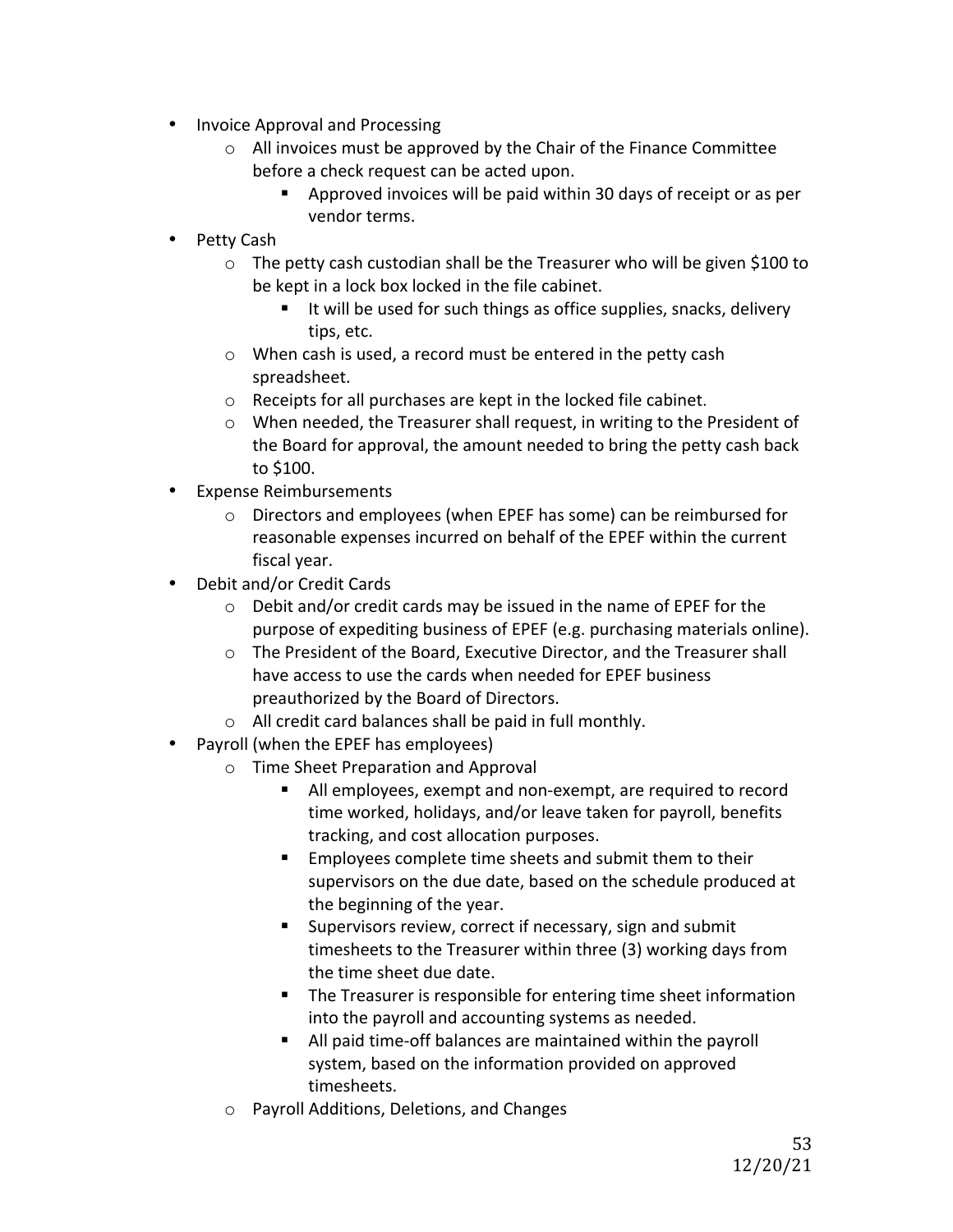- The Finance Committee has the authority to approve payroll changes, producing a written document.
- The Board, upon the recommendations of the Finance Committee, has the authority to add or remove employees from the payroll system and to authorize salary rates and increases.
- Employees may request payroll changes (e.g. changes to withholdings) once per month.
- $\circ$  Payroll Preparation and Approval
	- Payroll shall be prepared and delivered by the last working day of the month.
	- The Treasurer shall be the primary party responsible for the payroll, with the Chair of the Finance Committee as a secondary.
	- $\blacksquare$  Time sheet records shall be entered into the payroll system by the Treasurer or another individual designated by the Board.
	- The Finance Committee shall review the payroll register prior to the monthly disbursement to assure accuracy and legitimacy.
- o Pay Upon Termination
	- Upon voluntary or involuntary termination of an employee, the final paycheck for that person shall be processed and made available by the end of the two (2) business days.

### Asset Management

- Cash Management
	- $\circ$  Banking accounts shall be at the following institutions:
		- Operating account: Bank of Estes Park.
		- Interest-bearing account: Premier Member Credit Union.
	- o The Treasurer, President of the Board, and Executive Director shall have access to these accounts.
		- The Treasurer and President shall be authorized sign checks.
		- Any check of \$1000 or more must have two (2) authorized signatures.
	- $\circ$  The Finance Committee, with Board approval, shall determine the threshold at which cash should be transferred from an operating account to an interest-bearing account.
		- The Treasurer, Board President, and Executive Director shall be authorized to make the transfer.
- Operating Reserve
	- $\circ$  The target minimum operating reserve fund for the organization is three (3) months of average operating costs.
		- The calculation of average monthly operating costs includes all recurring, predictable expenses such as salaries and benefits, occupancy, office, travel, program, and ongoing professional services.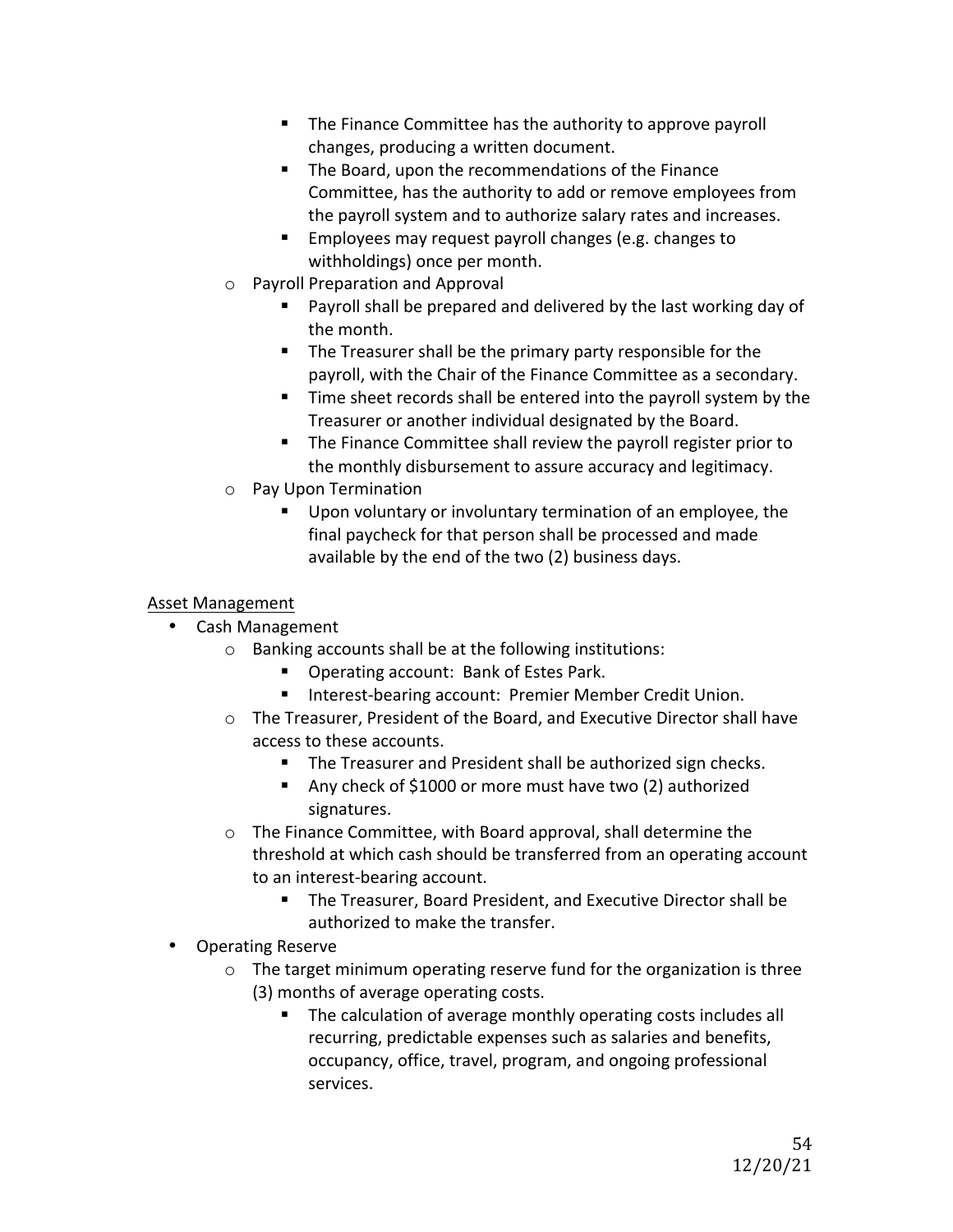- $\circ$  The amount of the operating reserve will be calculated each year after approval of the annual budget, reported to the Finance Committee and Board, and included in regular financial reports.
- $\circ$  The operating reserve will be funded with surplus unrestricted operating funds.
	- The Board may from time to time direct that a specific source of revenue be set aside for operating reserves.
		- Examples may include one-time gifts of bequests, special grants, or special appeals.
- $\circ$  To use the operating reserves, the President of the Board or the Executive Director will submit a request to the Finance Committee.
	- $\blacksquare$  The request will include the analysis and determination of the use of funds and plans for replenishment.
	- The organization's goal is to replenish the funds used within twelve (12) months to restore the operating reserve fund to the target minimum amount.
	- Board approval will be required.
- Capital Equipment
	- $\circ$  The Finance Committee shall develop a plan for determining what capitalized items are purchased and how often each should be replaced (years of useful life).
		- The Finance Committee shall develop a depreciation method and assure that a schedule is maintained.
		- Records should be part of the Finance Committee's proceedings and posted to the general ledger annually.
	- $\circ$  The Finance Committee shall keep an inventory of capitalized items.
		- Any capital items available from using a shared space at the EPNRC should also be noted and monitored.
	- $\circ$  The Finance Committee, with Board approval, shall develop a procedure for disposing of assets when they are no longer in use.
- Investments
	- $\circ$  The Finance Committee, with Board approval, shall set policy for investment performance of the EPEF's endowment(s), select a professional firm to manage the EPEF's assets, and review the performance of the investment manager on an annual basis.
	- $\circ$  The risk tolerance/risk preference shall be set by the Finance Committee and approved by the Board.
- Employee Retirement Accounts
	- $\circ$  The Finance Committee, in conjunction with the Board, shall develop a plan once the EPEF has enough employees and the finances to offer a retirement program.
		- Until then, EPEF will not offer a retirement program.
	- $\circ$  The Finance Committee, with Board approval, will determine what retirement program could be offered.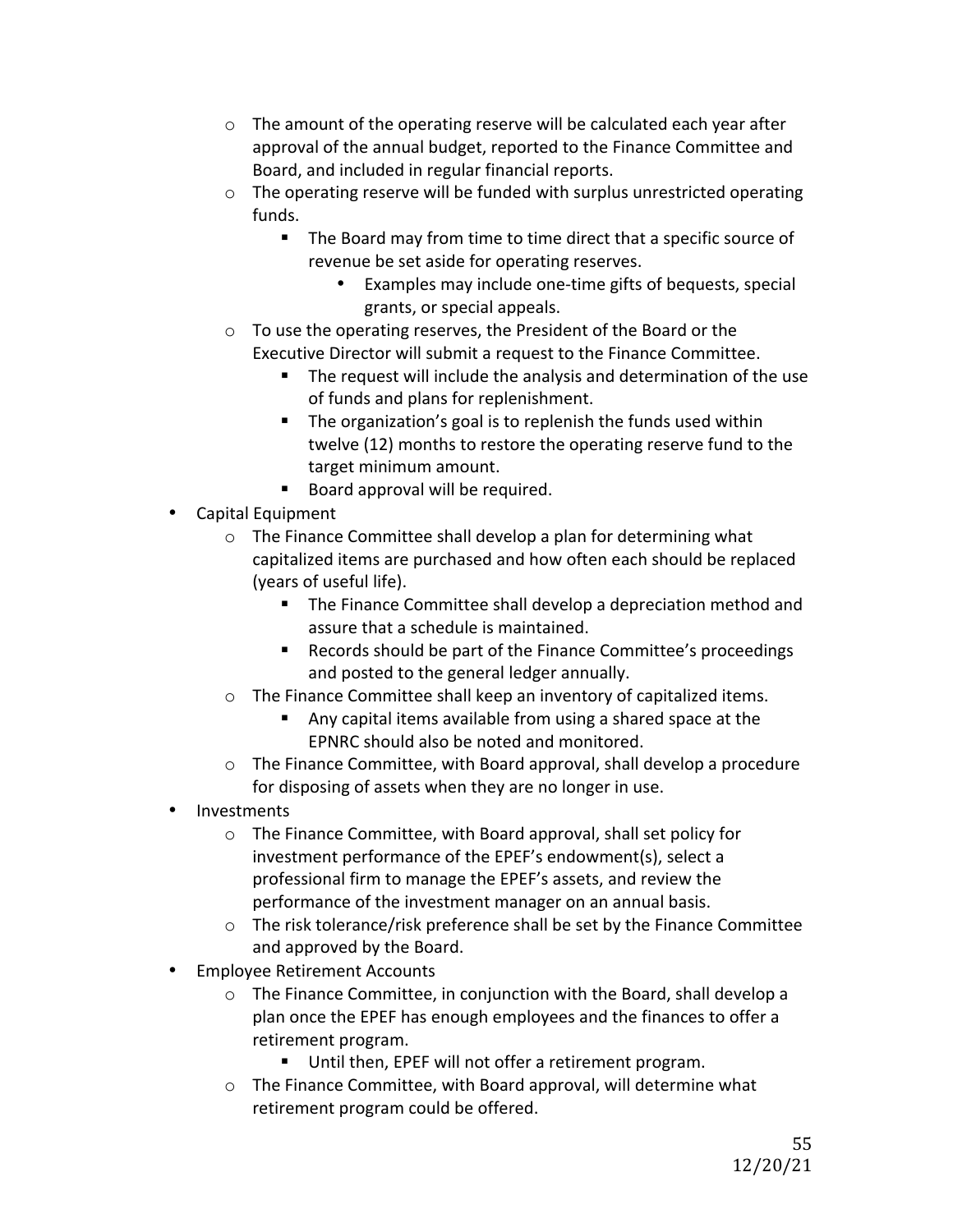### Approved: 1-9-19

Amended: 11-13-19

Resources:

- https://www.nonprofitaccountingbasics.org/contributions-financialstatementsreporting/fas-116
- https://www.nonprofitaccountingbasics.org/auditing/fas-117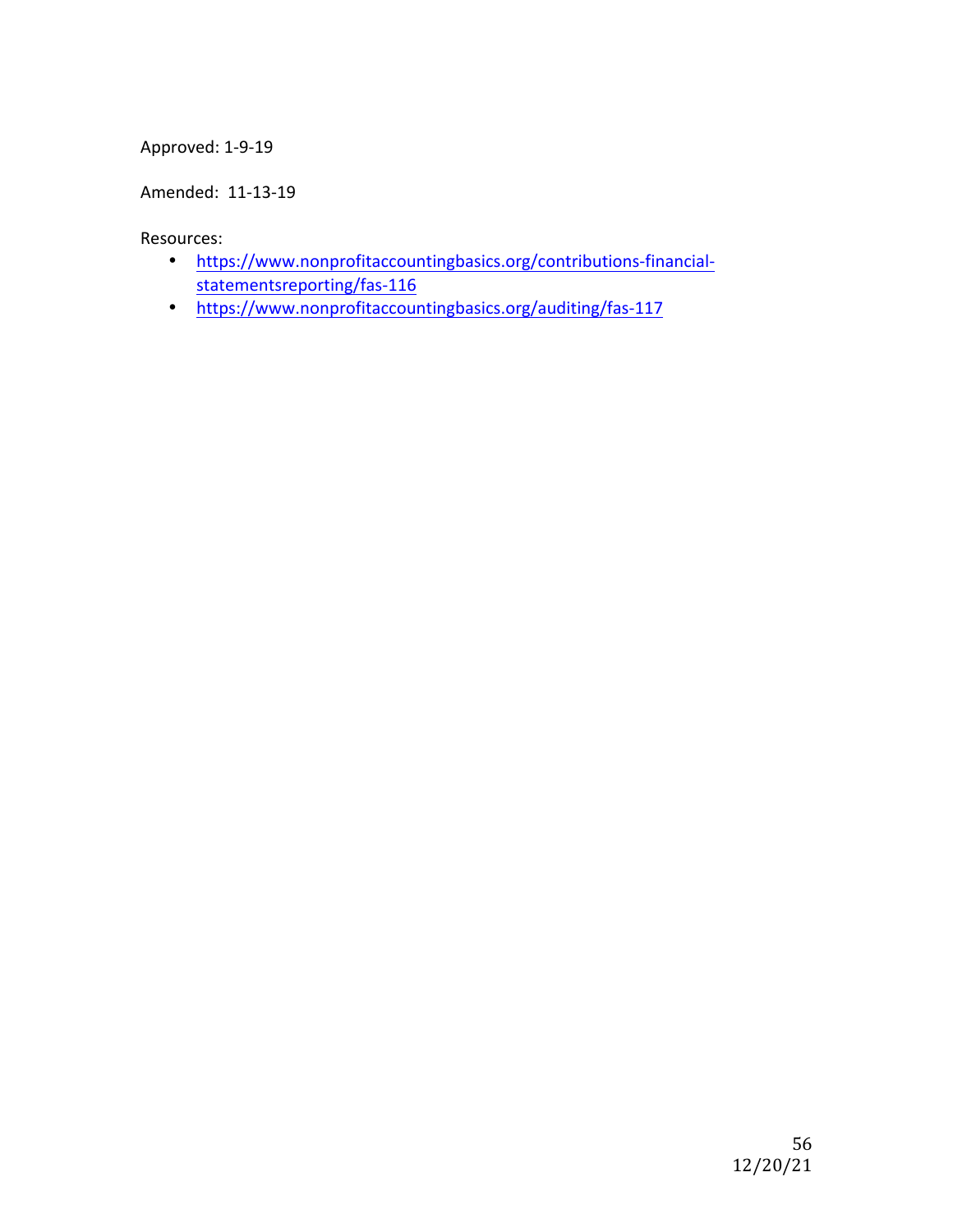## **planning**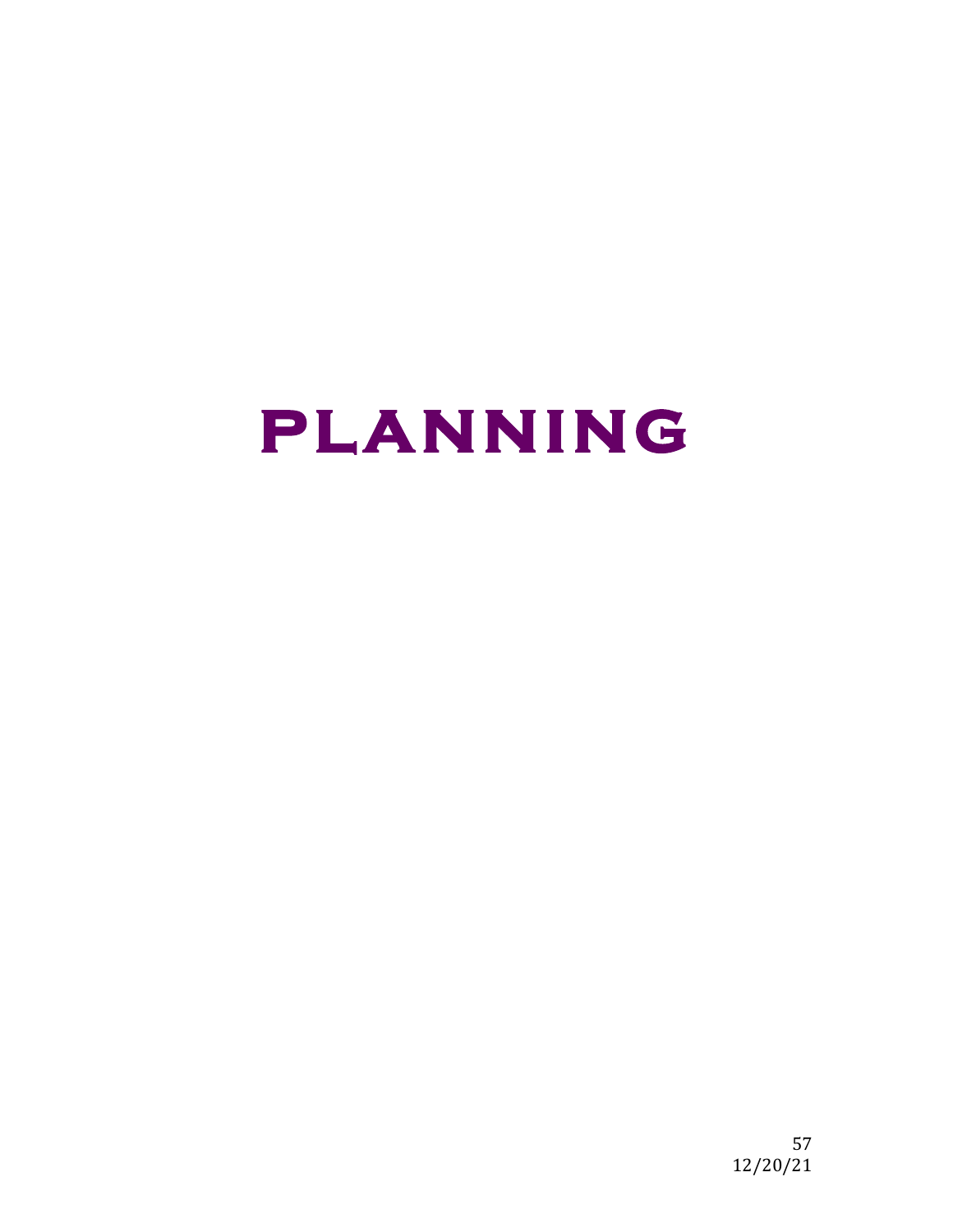### **Estes Park Education Foundation Policy: Strategic Planning**

### **What It Is:**

- The purpose of the Estes Park Education Foundation's Strategic Planning policy is to provide guidelines for the EPEF to set goals and strategies to advance EPEF's Mission and Vision.
- SMART goals set clear outcomes that are Specific, Measurable, Achievable, Relevant/Realistic, and Time-bound.

### **Why It's Important:**

• SMART goals keep the focus on achieving the Mission and Vision, reducing less productive use of time and effort.

### **What It Entails:**

- Every three (3) years, the Board shall set SMART goals for the coming three years. They should:
	- $\circ$  Reflect the current needs of the school district and community to achieve the Mission and Vision.
	- $\circ$  Reflect the results of any environmental assessment of the EPEF.
	- $\circ$  Clearly define specific program, financial, personnel, and evaluation activities; delineate timelines; and assign specific responsibility for implementation.
	- $\circ$  Clearly identify goals and performance measurements.
	- $\circ$  Be tied to the annual approved budget.
	- $\circ$  Provide a framework for regular progress reports.
	- $\circ$  Be reviewed and updated regularly by Directors.
	- $\circ$  Be flexible to adapt to unforeseen changes, monitoring, feedback, or to take advantage of unanticipated opportunities.
- At the beginning of each fiscal year, each Standing Committee and each Director will write SMART goals for the year (compatible with the goals the Board determines for the year for programs, services, budgets, etc.

Approved: 1-23-19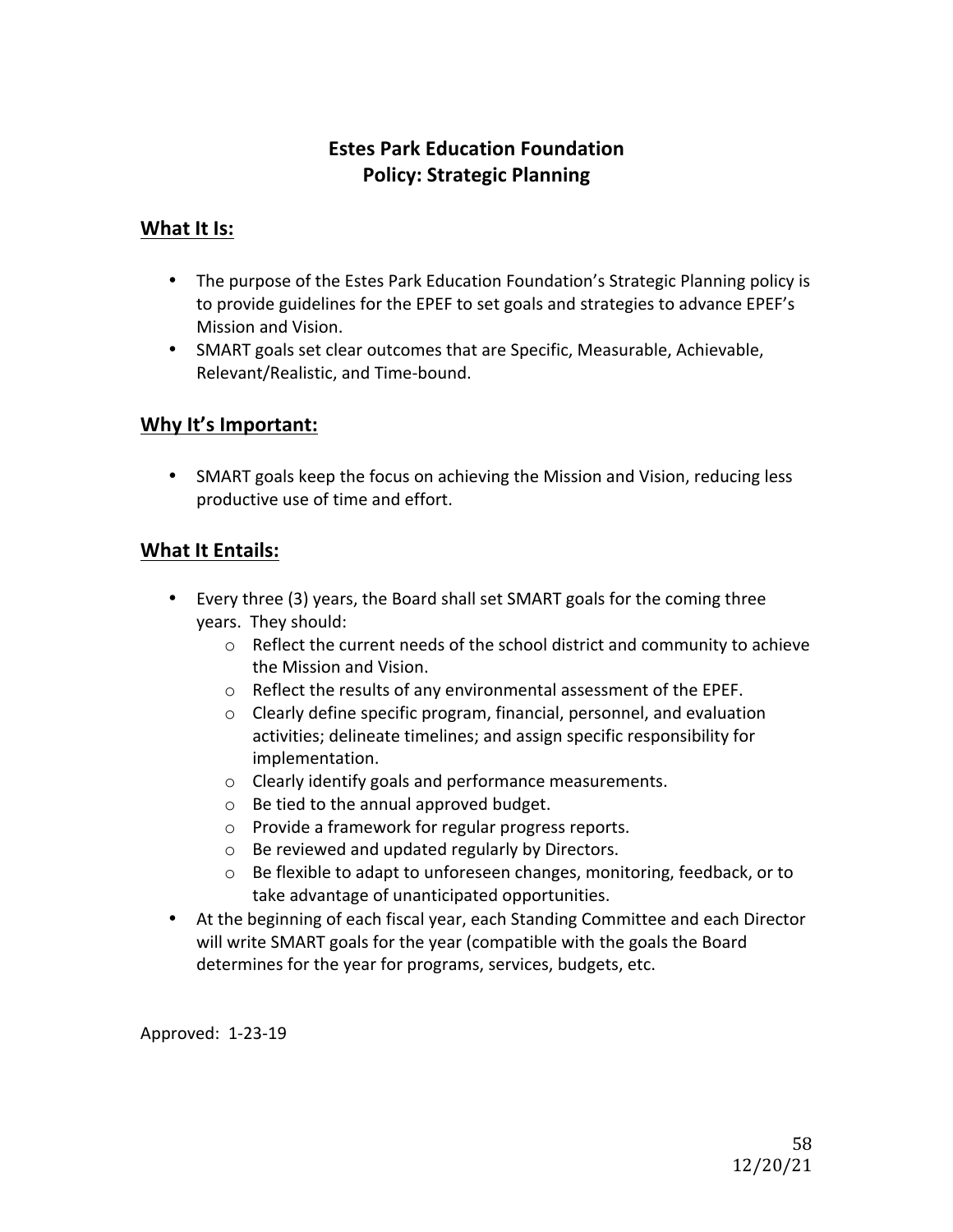## **FUNDRAISING**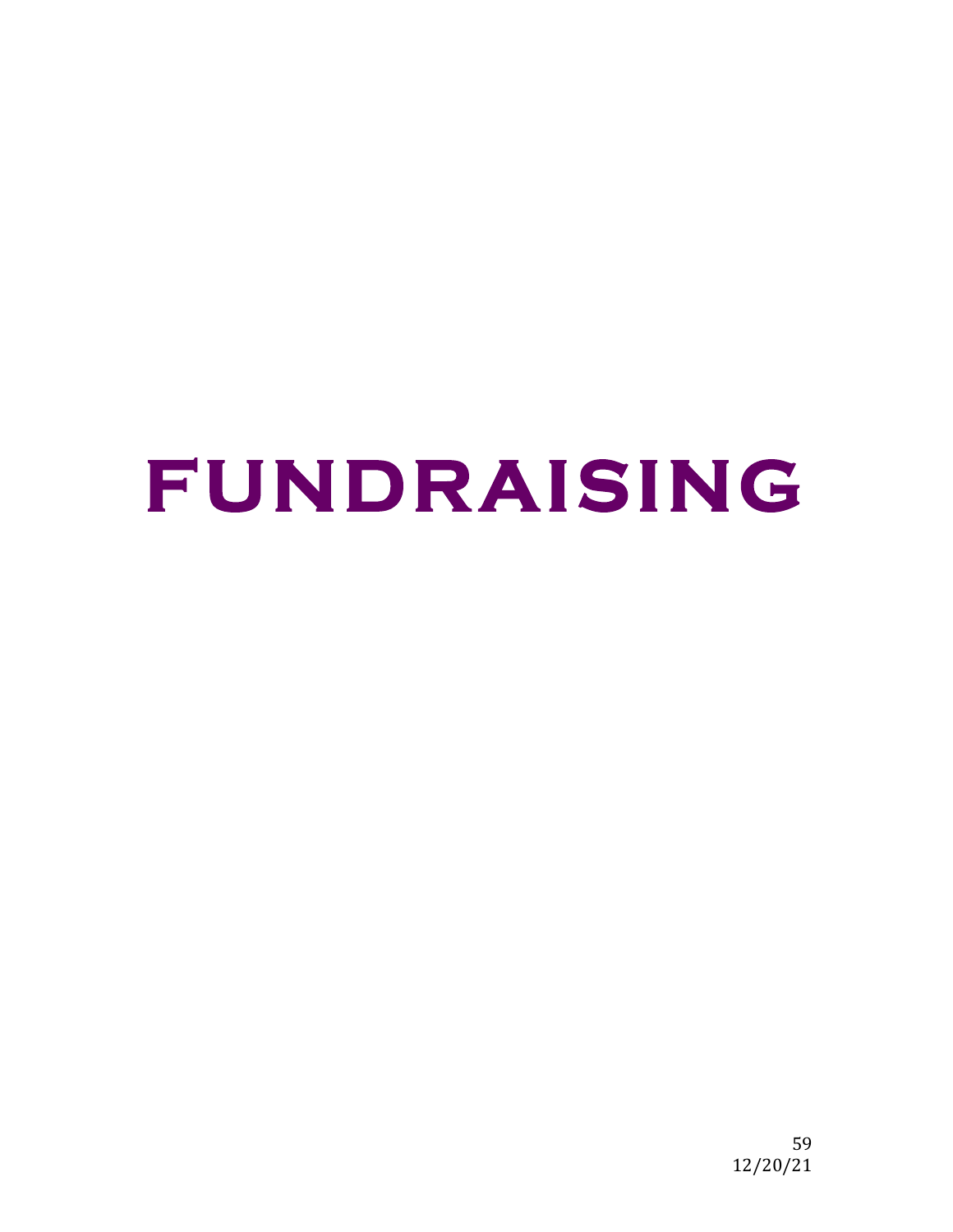### **Estes Park Education Foundation Policy: Fund Development**

### **What It Is:**

- The purpose of the Estes Park Education Foundation's Fund Development policy is to provide a procedure for raising and dispersing funds to advance EPEF's Mission and Vision:
	- $\circ$  Mission: Inspiring community investment in exemplary student learning experiences today to develop our citizens of tomorrow.
	- $\circ$  Vision: With the support of our community and a high quality education, all Estes Park School District R3 students graduate as thriving, successful, responsible citizens.
- The Pillars of EPEF represent the programs toward which funding will be directed to advance the Mission and Vision.

### **Why It's Important:**

- EPEF must have adequate financial resources to advance its Mission and Vision.
- A clear policy for fundraising decisions and activities ensures responsible acquisition of funds and open, transparent communication with contributors and other constituents.

### **Funding Programs:**

- EPEF fundraising shall be focused on accomplishing the EPEF's Mission and Vision by way of its Pillars (values):
	- $\circ$  Experiential Learning Opportunities
		- To give students knowledge, critical thinking, and problem-solving skills.
	- $\circ$  Innovations in Learning
		- To support new teaching ideas and strategies to strengthen learning.
	- o Building Community
		- To promote a culture of seamless unity between the schools and the rest of the community to optimize learning.
	- $\circ$  Support of district teachers and staff
		- Providing supplemental assistance as well as appreciation for the work that they do for our students.
	- o Student Support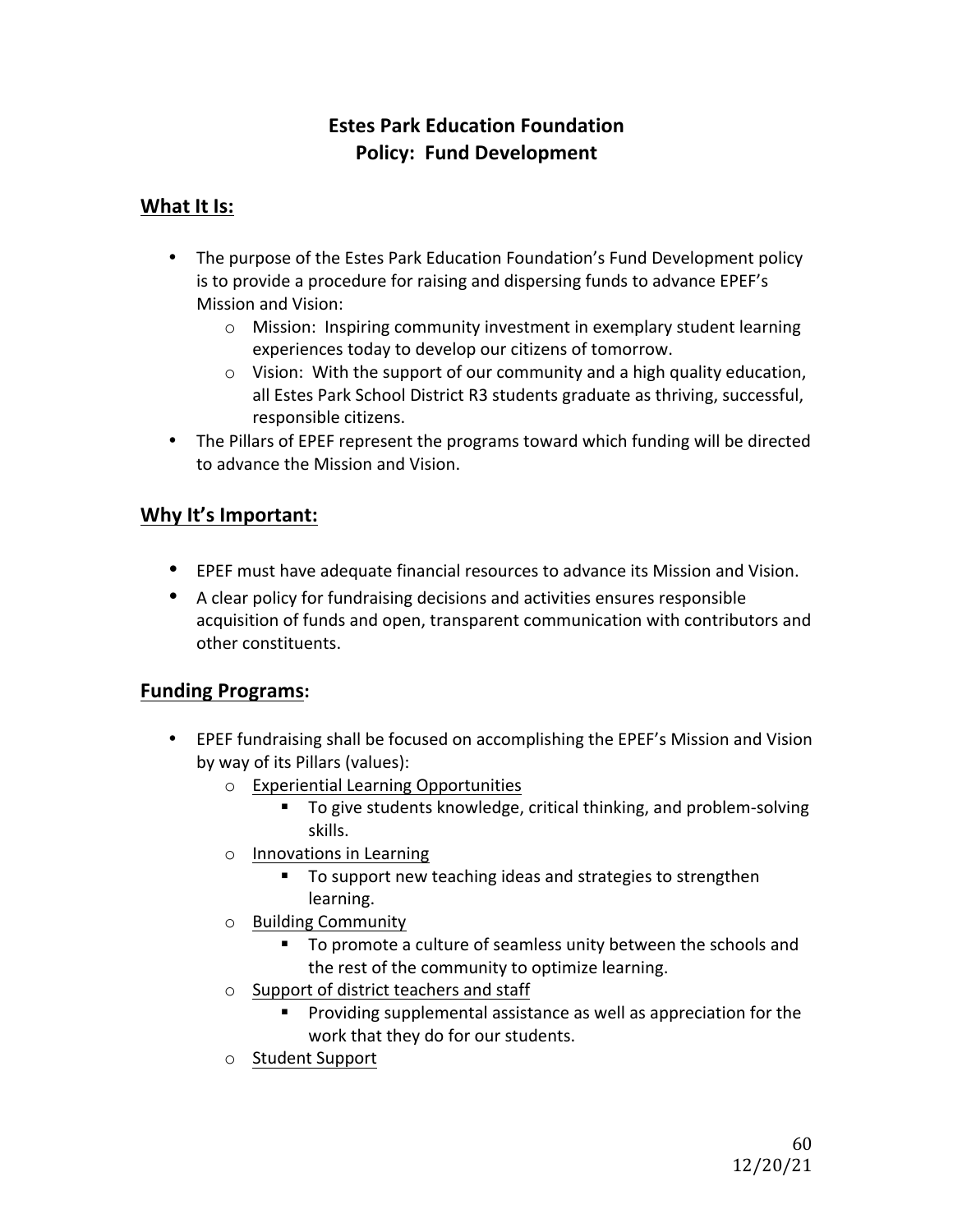- To ensure that they have the resources needed to participate in public schooling and extra-curricular activities, as well as support for early childhood education and transitioning after graduation.
- o Wellness
	- As an integral part of learning and being successful in school and life, including physical activities, youth sports, and outdoor recreation.

### **What It Entails:**

- All Directors are expected to contribute their time and money (as their situation allows) toward fundraising efforts.
	- $\circ$  Personal action can include direct solicitations, writing or signing fundraising letters, thanking donors personally, helping to organize and/or facilitate a campaign, etc.
- The Board shall be responsible for developing and supervising a strategic plan to deliver the EPEF's services and attract public support.
	- $\circ$  It shall ensure that budget appropriations for fundraising are evaluated as an investment strategy designed for long-term results from faithful donors, committed volunteers, and reliable net revenue that advances the EPEF's Mission and Vision.
		- Plans shall be developed to address staff, systems, space, and budget within the capacity of the EPEF.
	- $\circ$  The Board shall review the results of and evaluate fundraising activities at all levels to their satisfaction in accordance with established goals and objectives.
- The Fundraising Committee shall work with the Board to facilitate the planning, coordinating, and implementing of specific fundraising activities for the EPEF.
	- $\circ$  The Fundraising Committee shall have two subcommittees: Donors/Grants and Events.
		- Each subcommittee shall have a chair and secretary to maintain records of decisions and actions and report to the Fundraising Committee as directed.
	- $\circ$  Efforts shall be made to work with parents, community members, friends, corporations, and other foundations to raise funds.
	- $\circ$  The committee shall prepare and facilitate marketing for fundraising campaigns.
		- The committee shall keep fundraising costs to a minimum, no more than 35% of related contributions, striving toward 15% or less (Total fundraising expenses ÷ Total related contributions ≤ 35%).
		- $\blacksquare$  At the point of solicitation, clearly communicate the portion of the purchase price that will benefit the organization, the duration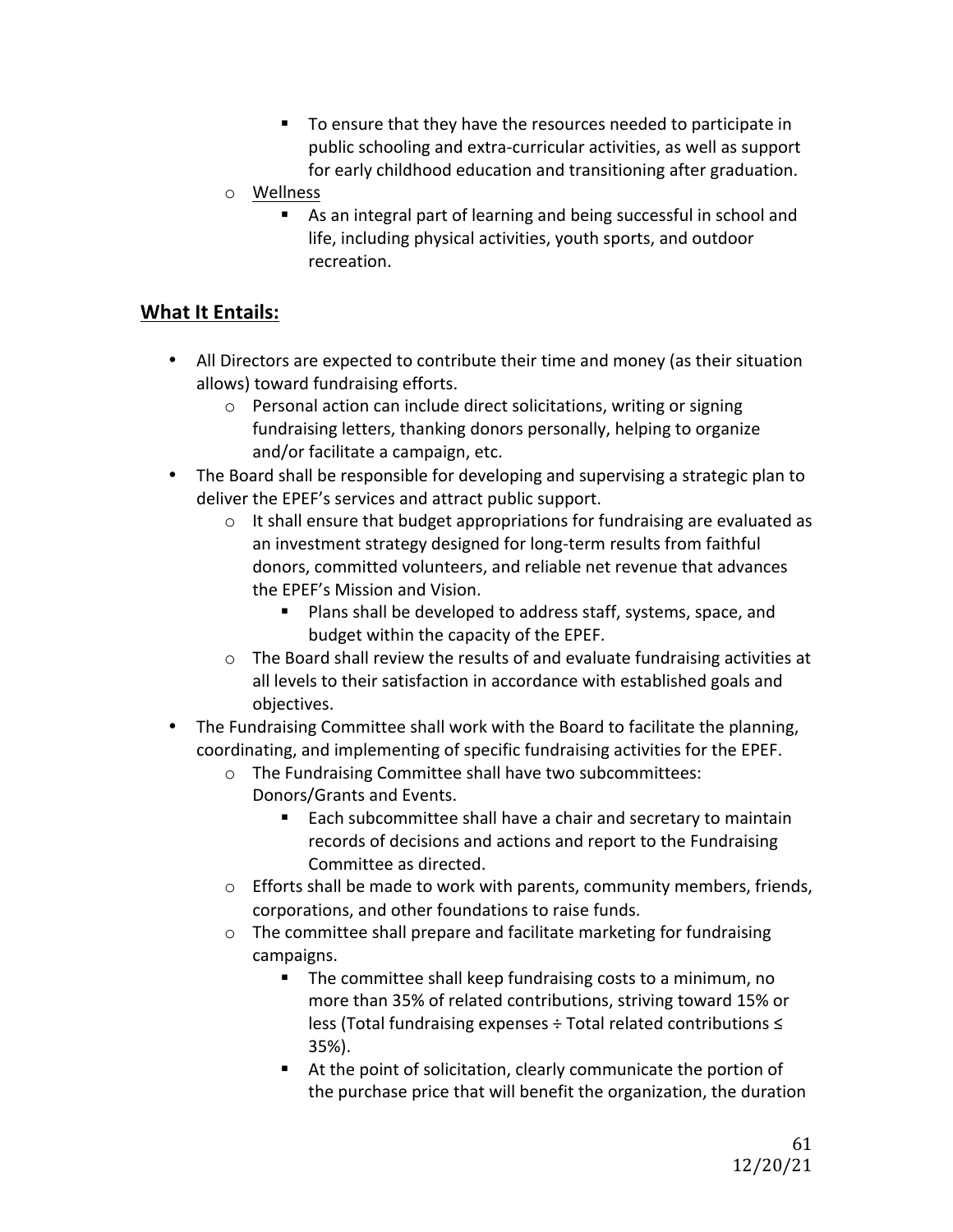of the campaign, and any guaranteed minimum contribution amount. 

- $\circ$  The committee shall maintain a file of loyal donors.
	- Annually, provide a means (e.g. check off box) for new and continuing donors) to indicate that they do not want their name and address shared outside of the organization.
- $\circ$  The committee shall also be responsible for training Directors in ways they can participate in fundraising.
- The Board, working with the Fundraising Committee, shall assure all fundraising is in compliance with:
	- $\circ$  All federal, state, and local laws.
	- $\circ$  Any requirements and/or registrations:
		- $\blacksquare$  For charitable solicitations.
			- Any permits, e.g.
				- Facility use.
				- Selling liquor.
				- Parade.
			- Event insurance.
			- Security coverage.
	- o The Association of Fundraising Professionals (APF) Code of Ethics  $(\text{https://afpglobal.org/ethics/code-ethics})$  shall be in effect.
- Volunteers:
	- $\circ$  The Fundraising Committee shall be responsible for providing, training, and coordinating volunteers needed to carry out fundraising activities and EPEF committee work.
	- $\circ$  A file of qualified volunteers shall be kept by the committee,
		- The Estes Park Nonprofit Resource Center's volunteer bank can be of assistance.
		- The quality of each volunteer's work shall be monitored.
	- $\circ$  Within one (1) month of the end of a campaign or activity, the committee shall send a letter to each volunteer thanking them for their service.
- **Fundraising revenues:** 
	- $\circ$  Donations shall follow the EPEF policies on donations and gift acceptance.
	- $\circ$  The Fundraising Committee shall work with the Finance Committee to acknowledge sponsors and major donations made during a campaign.
- Reports:
	- $\circ$  Following the end of a campaign, the Finance Committee shall prepare a report summarizing the effectiveness of the activity, including net revenue generated and recommendations and submit it to the Board for evaluation.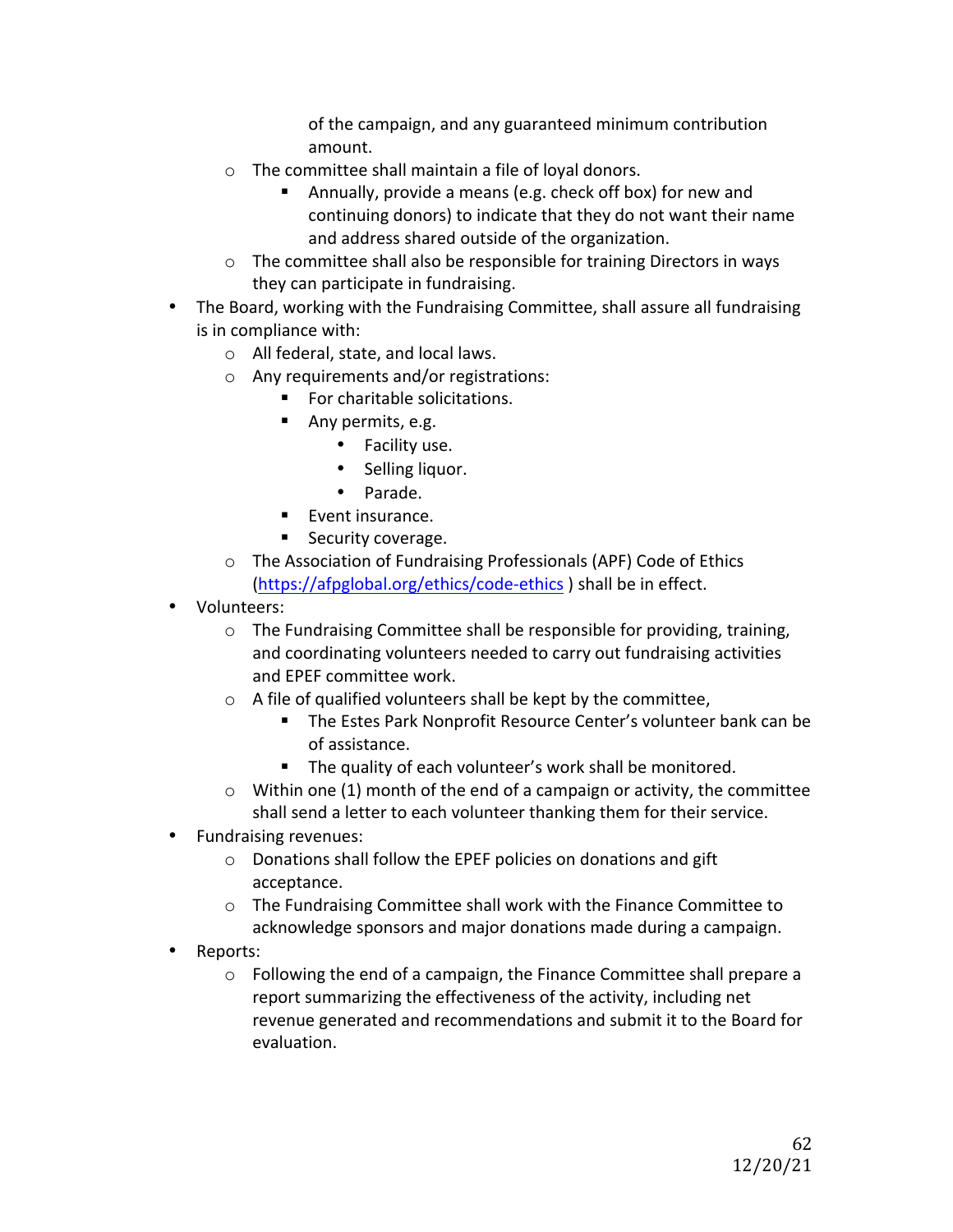- $\circ$  The Finance Committee shall submit an annual report summarizing all fundraising, including expenses, income, and net revenue generated and recommendations for the upcoming year.
- $\circ$  Copies of reports shall be made available on the EPEF website.
- Grants:
	- $\circ$  The Fundraising Committee shall be responsible for applying for funding grants for the EPEF.
	- $\circ$  The committee shall be responsible for facilitating the fulfillment of the grant's requirements, including any monitoring and reporting.
	- $\circ$  For grants designated for a specific Pillar, the committee shall work in cooperation with the Grant Allocation Committee to monitor the use of funds.
- Professional fundraiser:
	- $\circ$  If the services of a professional fundraiser or consultant are needed, the Fundraising Committee shall be responsible for facilitating the search and hiring of such person or company by the Board.
	- $\circ$  Compensation should be limited to what professional fundraisers receive in our area.
		- A flat fee shall be the preferred form of compensation.
	- $\circ$  The committee shall be responsible for monitoring and evaluating the work of any professional fundraiser and keeping the Board informed.

Approved: 1-9-19

Amended: 9-11-19

Amended: 11-13-19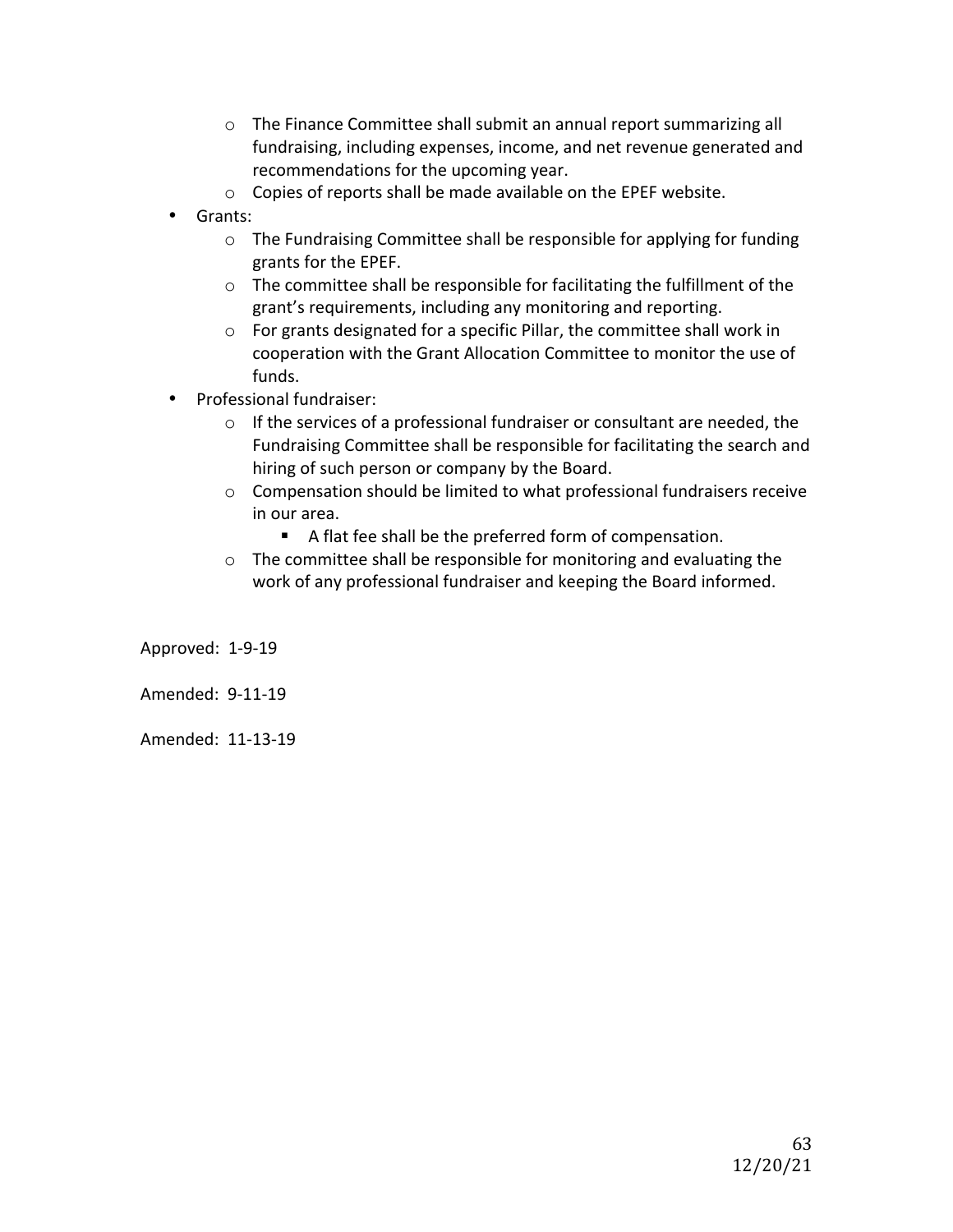### **DONORS**

### **Estes Park Education Foundation Policy: Donation and Gift Acceptance**

#### **What It Is:**

• The purpose of the Estes Park Education Foundation Donation and Gift Acceptance Policy is to provide a process for accepting donations.

### **Why It's Important:**

- Private giving helps ensure the EPEF's mission and vision to provide excellence in services offered to support the on-going needs of students of the Estes Park Public School District.
- Acknowledgment of gifts made by donors allows them to have the records they need to verify their charitable gift with the IRS.
- Acknowledgment of gifts can encourage more donations.
- Donations that don't align with the EPEF's Mission and Vision and/or that the EPEF does not have the capacity to manage would actually deter the EPEF from advancing its Mission and Vision.

### **What It Entails:**

- EPEF solicits and accepts donations that are consistent with advancing its Mission and Vision.
- The Marketing and Communication Committee will work with the Finance Committee to manage donations.
	- o The Marketing and Communication Committee will focus on the solicitation.
	- $\circ$  The Finance Committee will focus on handling the monies.
	- $\circ$  Both will keep the Board informed of the status of donations.
- Donations and other forms of support will generally be accepted from individuals, partnerships, corporations, foundations, government agencies, or other entities, subject to the power of the gift to advance the EPEF's Mission and Vision, and the capacity of EPEF to manage the donation without detracting from its Mission and Vision.
	- $\circ$  The EPEF reserves the right to accept or deny any gift.
	- $\circ$  In certain unique cases, a gift may be considered inappropriate due to particular restrictions imposed by the donor, or the nature of the gift.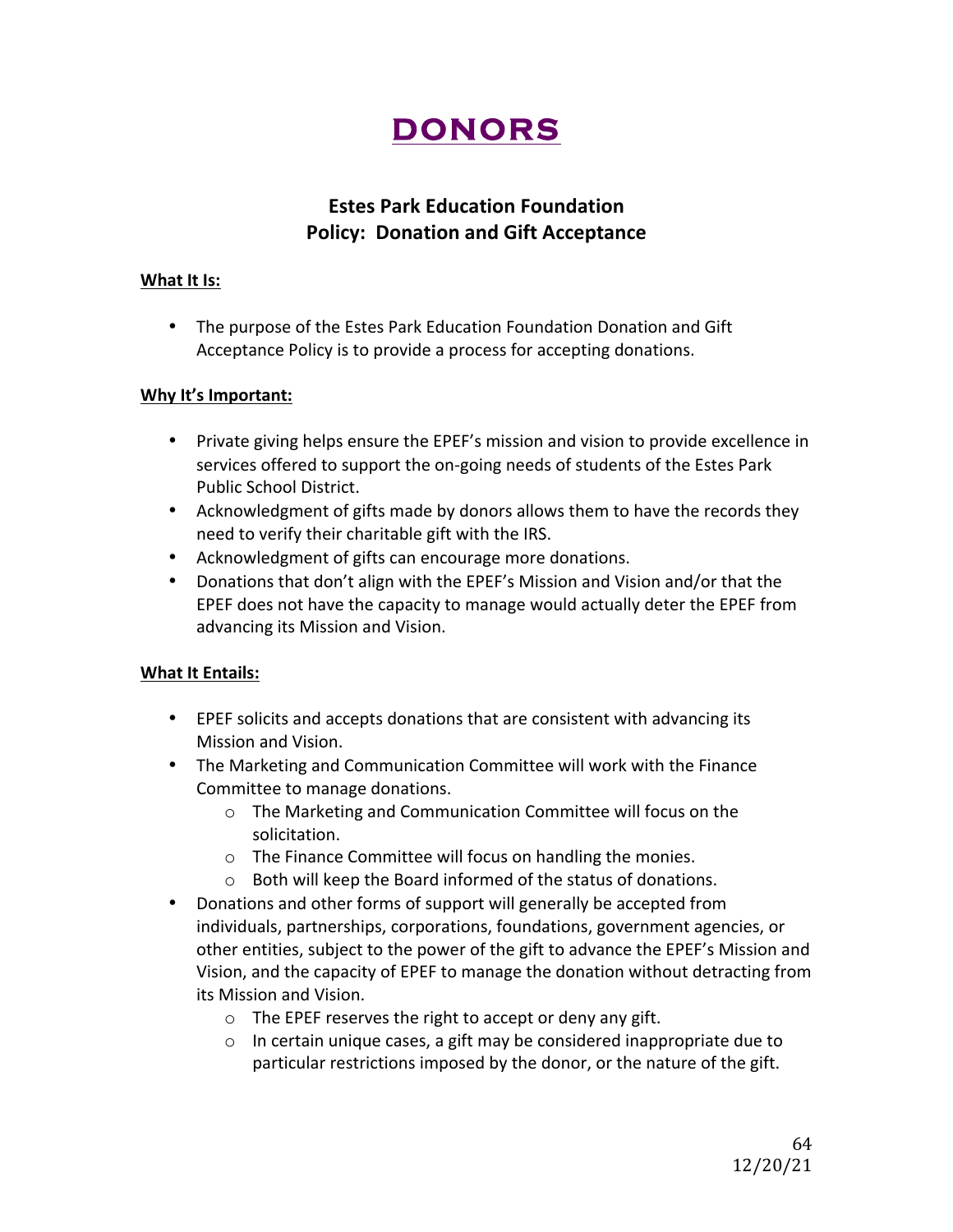- Generally EPEF shall only accept cash, check, and electronic transfer donations, which shall be deposited into the general fund.
- Non-Standard gifts those for which there is no ready market to liquidate for cash or where the value of the item is difficult to ascertain or is speculative shall generally not be accepted.
	- $\circ$  On occasion, the EPEF might give it consideration.
		- $\blacksquare$  Before the gift is accepted, it must first be evaluated by the Finance Committee as to the suitability of the gift in terms of advancing the EPEF's Mission and Vision, the capacity of the EPEF to manage such a donation, and any legal issues that might be involved.
		- The Finance Committee will make its recommendations to the Board.
		- The Board will make the final decision.
	- $\circ$  The EPEF has the right to refuse any donation that it feels would impede instead advance its ability to pursue its Mission and Vision.
- The Board shall determine the distribution the funds:
	- $\circ$  The annual budget shall allocate funds to support the Pillars:
		- Experiential Learning Opportunities to give students knowledge, critical thinking, and problem-solving skills
		- **E** Innovations in Learning to support new teaching ideas and strategies to strengthen learning
		- Building Community to promote a culture of seamless unity between the schools and the rest of the community to optimize learning
		- Support of District Teachers and Staff by providing supplemental assistance as well as appreciation for the work that they do for our students
		- Student Support to ensure that they have the resources needed to participate in public schooling and extra-curricular activities, as well as support for early childhood education and transitioning after graduation
		- Wellness as an integral part of learning and being successful in school and life, including physical activities, youth sports, and outdoor recreation
	- $\circ$  Funds may be reallocated during the budget year with Board approval.
- Donor-directed/restricted gifts may be accepted, but are not encouraged, if they advance EPEF's Mission and Vision and are within the EPEF's capacity to manage.
	- $\circ$  Those gifts will be subject to EPEF's policies.
	- $\circ$  Funds designated for a specific project under a Pillar shall be transferred to the general fund to be used at the discretion of the Board if:
		- The purpose of the project no longer aligns with EPEF's Mission and Vision.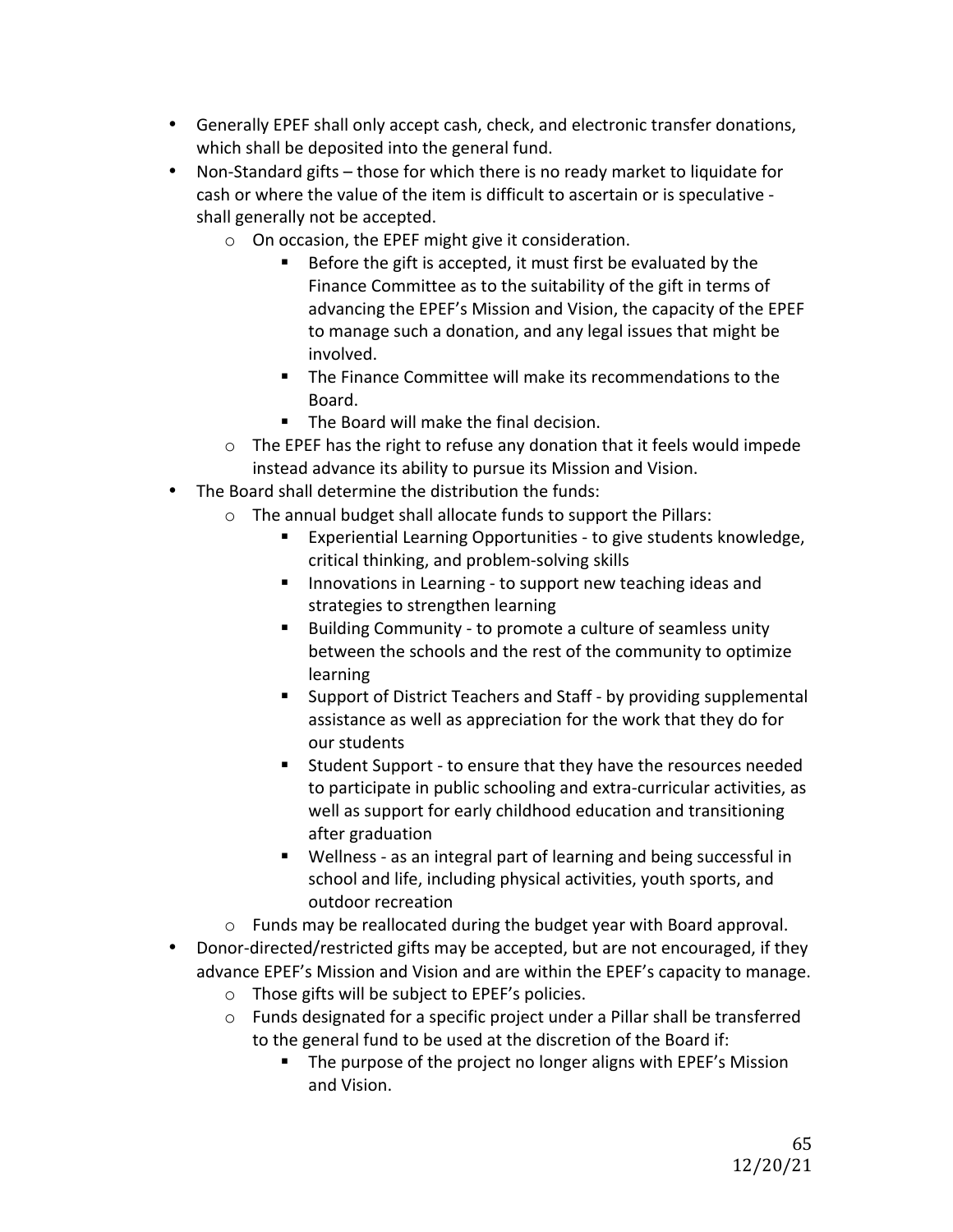- $\blacksquare$  The account is inactive for five (5) consecutive years with no plans to reactivate it.
- $\circ$  Unless there are plans for a major expenditure, if the balance in the account exceeds two times the median expenditures for that project in the past five (5) years, the excess above the median expenditure will be transferred to the general fund.
- Fiscal sponsored/pass-through gifts shall be considered, but not encouraged, with Board approval if they advance the Mission and Vision of EPEF and a contract can be arranged that aligns with EPEF's legal restrictions, policies, and capacity.
	- $\circ$  The Fiscal Sponsorship Agreement shall be required.
- The EPEF does not provide legal, accounting, tax, or other advice to prospective donors.
	- $\circ$  Therefore, each prospective donor is urged to seek the advice of independent legal counsel in the gift planning process.
- All donors of gifts shall be acknowledged within one (1) month of receipt in writing by the Treasurer or a designee.

Approved: 3-20-19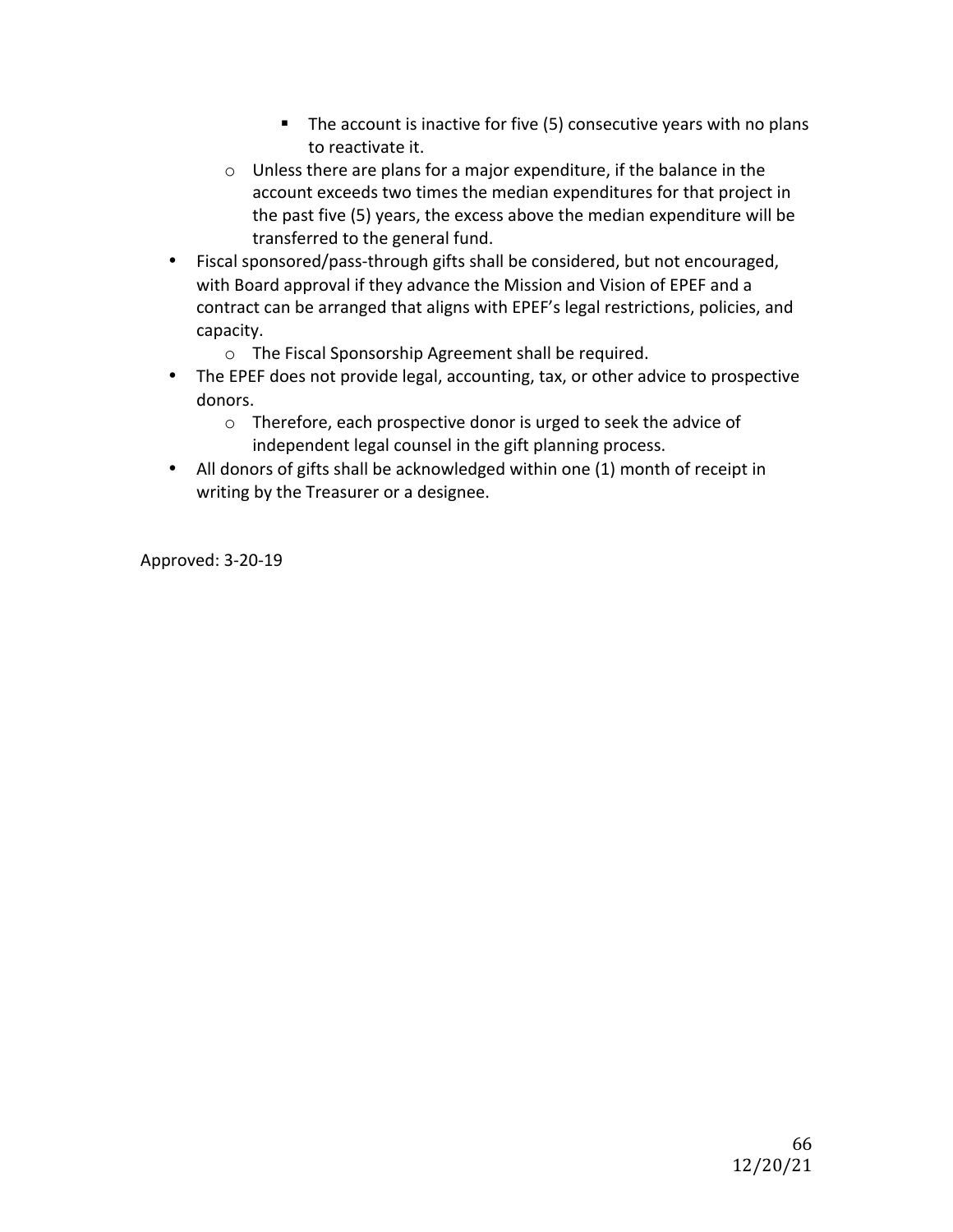### **Estes Park Education Foundation Policy: Donors Bill of Rights**

### **What It Is:**

• The Estes Park Education Foundation has adopted the Donor Bill of Rights as written by the Association of Fundraising Professionals (AFP).

### **Why It's Important:**

- Philanthropy is based on voluntary action for the common good. It is a tradition of giving and sharing that is primary to the quality of life.
- To ensure that philanthropy merits the respect and trust of the general public, and that donors and prospective donors can have full confidence in the EPEF and causes they are asked to support, it is important that all donors have these rights.

### **What It Entails:**

- I. To be informed of the EPEF's mission, of the way the EPEF intends to use donated resources, and of its capacity to use donations effectively for their intended purposes.
- II. To be informed of the identity of those serving on the EPEF's Board of Directors, and to expect the Board to exercise prudent judgment in its stewardship responsibilities.
- III. To have access to the EPEF's most recent financial statements.
- IV. To be assured their gifts will be used for the purposes for which they were given.
- V. To receive appropriate acknowledgement and recognition.
- VI. To be assured that information about their donation is handled with respect and with confidentiality to the extent provided by law.
- VII. To expect that all relationships with individuals representing EPEF will be professional in nature.
- VIII. To be informed whether those seeking donations are volunteers or employees of the EPEF or hired solicitors.
	- IX. To have the opportunity for their names to be deleted from mailing lists that the EPEF may intend to share.
	- X. To feel free to ask questions when making a donation and to receive prompt, truthful, and forthright answers.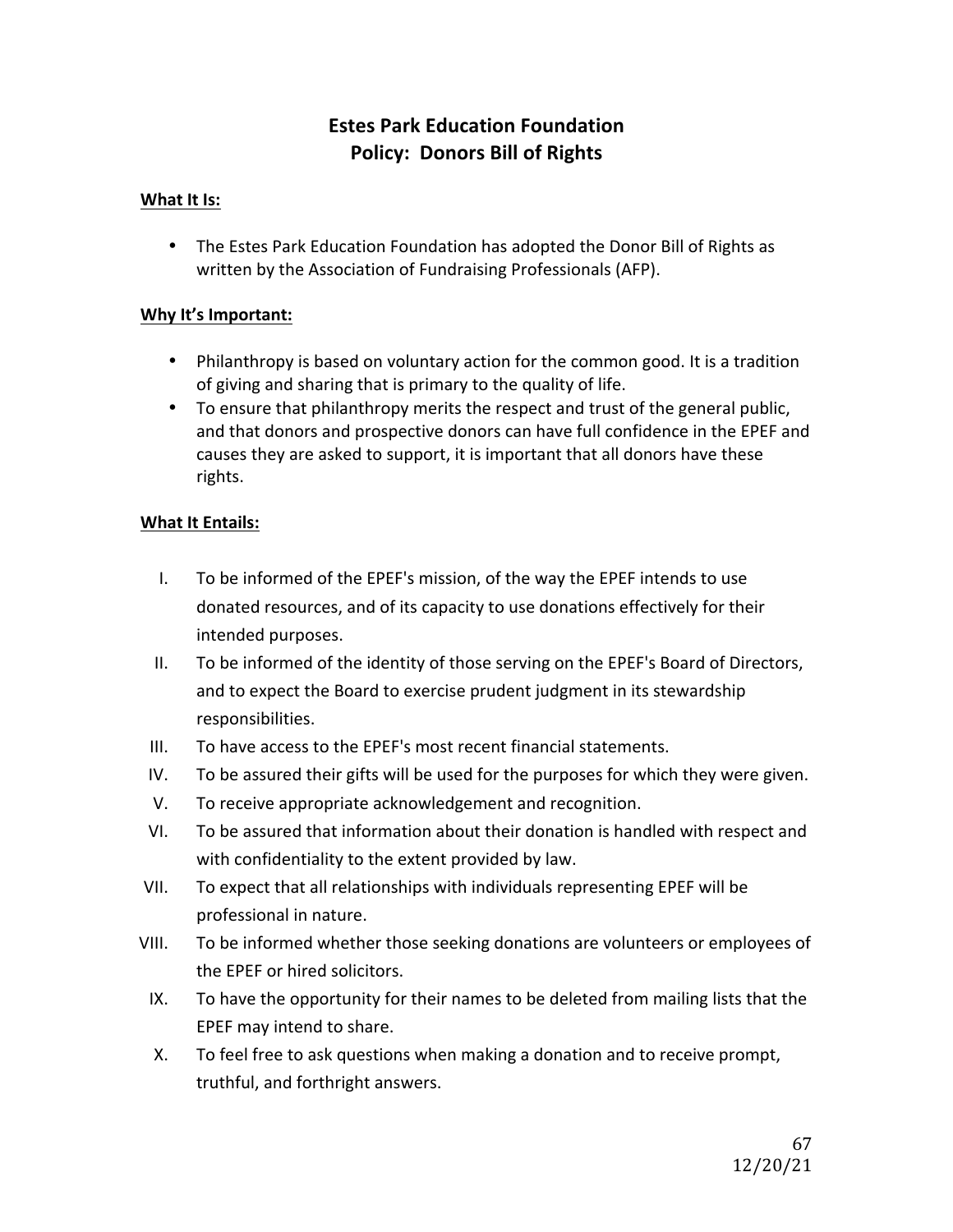Approved: 9-5-18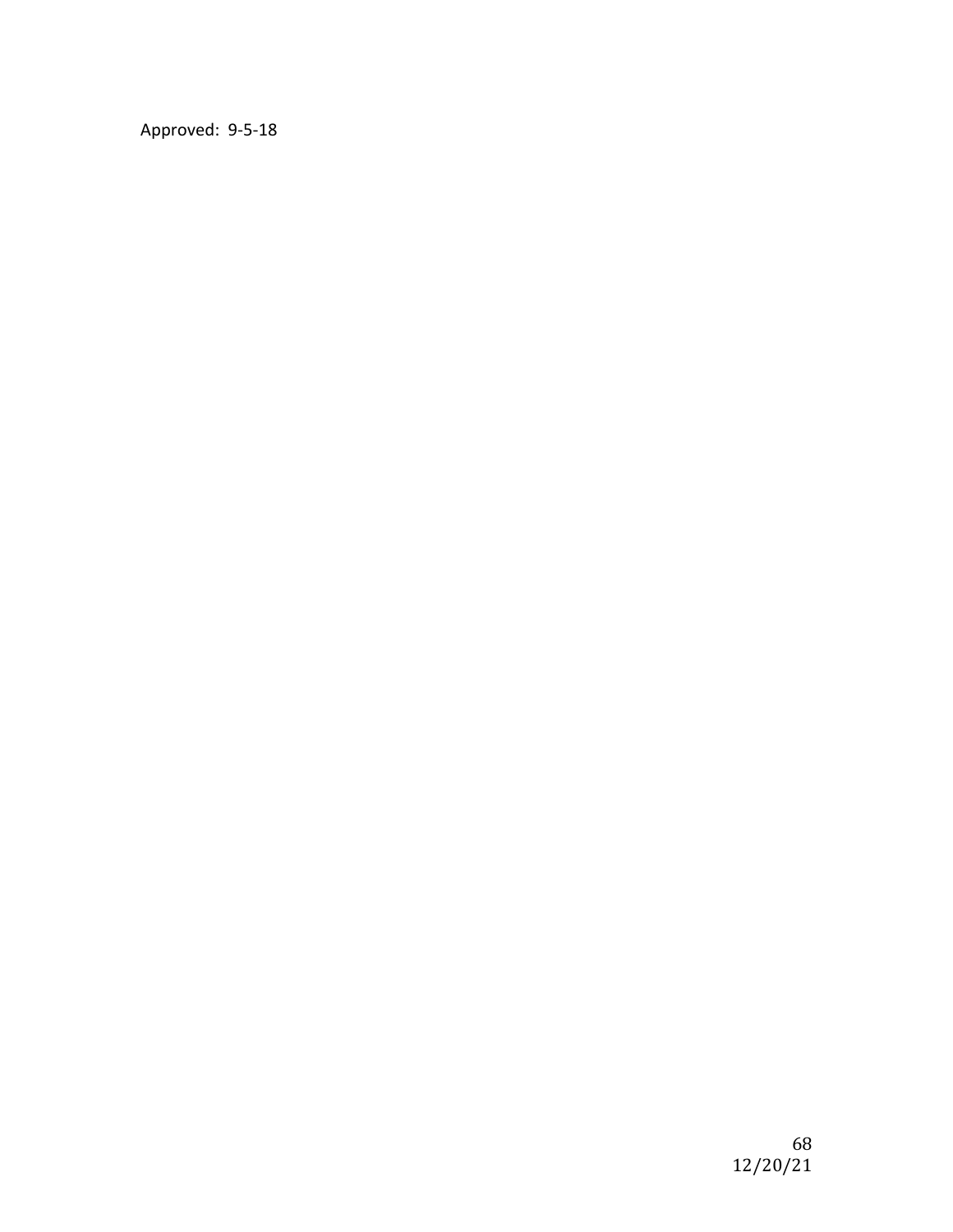### **MARKETING, COMMUNICATION, and INFORMATION TECHNOLGY**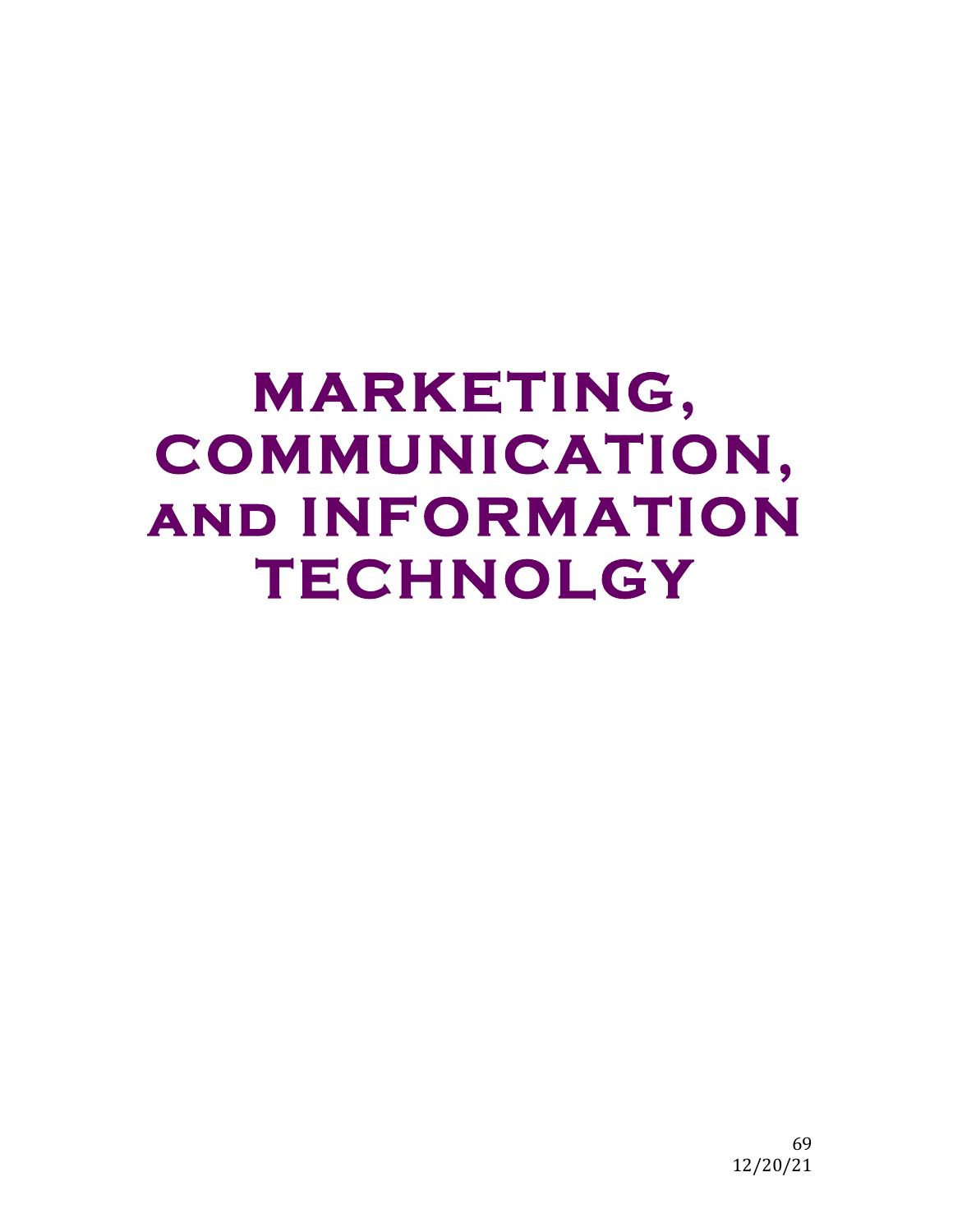### **MARKETING and COMMUNICATION**

### **Estes Park Education Foundation Policy: Communication and Marketing**

### **What It Is:**

- The purpose of the Estes Park Education Foundation's Communication and Marketing policy is to provide guidelines for the EPEF to maintain an open communication, both internally and externally.
- Effective marketing communicates value of supporting the EPEF's Mission and Vision.

### **Why It's Important:**

- Excellent internal and external communications will advance the EPEF's Mission and Vision, inspire its stakeholders, and increase its impact.
- Internal communication is essential to motivate, inform, and counsel employees and volunteers and to set the stage for excellent external communication.
- External communications are necessary to attract and retain stakeholders; raise public awareness; and increase understanding, commitment, and funding for EPEF.
- Effective communications help to ensure public trust in the EPEF.

### **What It Entails:**

- General
	- $\circ$  Organizational communication
		- All communications shall adhere to the highest ethical and professional standards (see Guiding Principles and Code of Conduct) as well as any applicable industry specific standards, and should exhibit transparency, fairness, and honesty.
	- $\circ$  Written communications plans shall:
		- Be SMART goals that include goals/intended outcomes, target audiences, key concepts/messages, strategies, tools, and the means to evaluate results;
		- Ensure that the EPEF is making the appropriate information available to the public and communicating in a clear and timely manner, including with those who request information;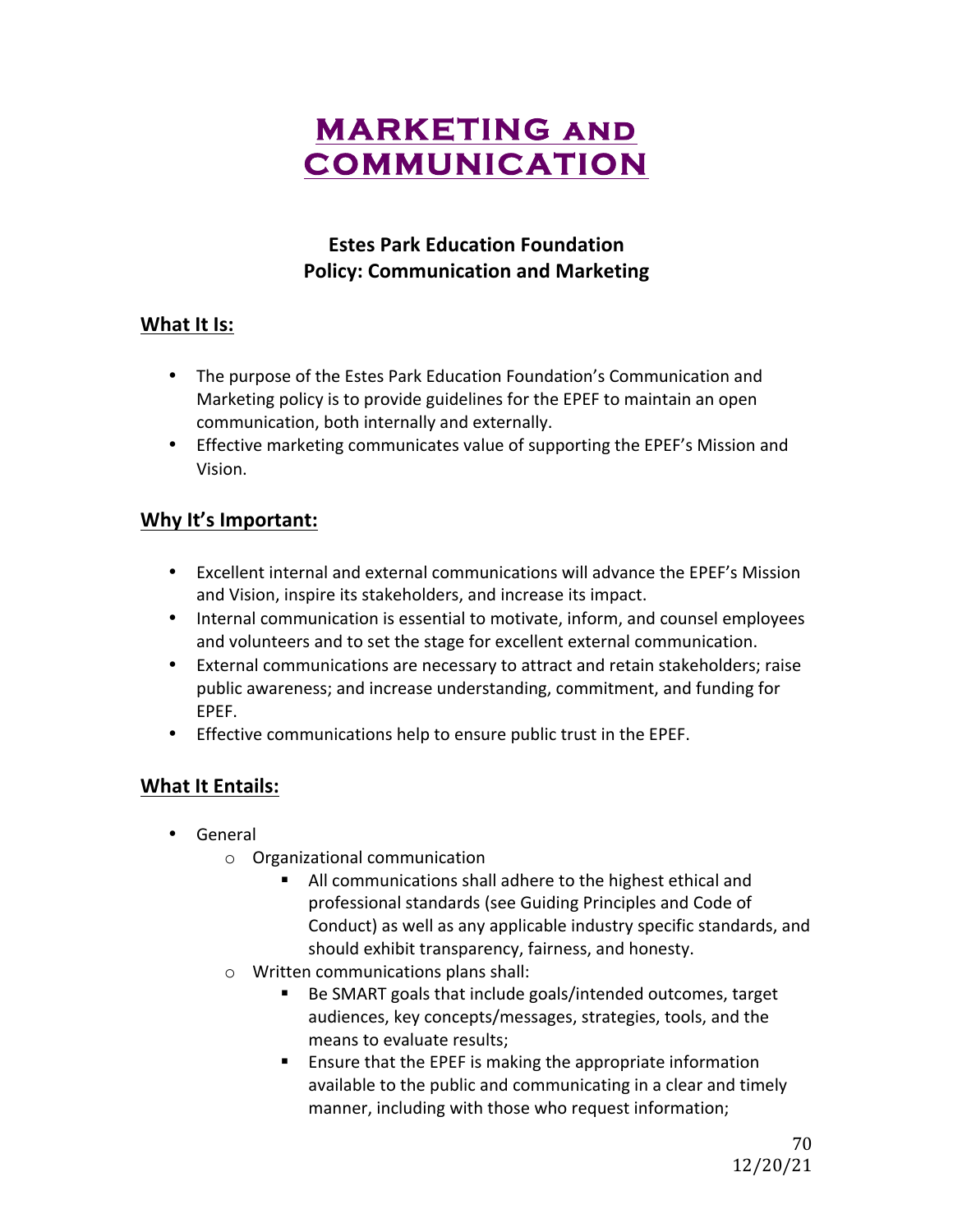- Be shared and regularly reviewed with the Board, staff, and key volunteers;
- Be updated regularly to ensure the plan stays current with the EPEF's priorities, communication trends such as social media, and technological capabilities.
- $\circ$  Online presence
	- People authorized by the Board shall have access to and place authorized information on the EPEF website and Facebook page.
	- As EPEF capacity increases, other online technologies and trends in online communication that affect the EPEF and its stakeholders with respect to its specific goals, available resources, and target audiences may be used.
- $\circ$  Communication procedures shall include:
	- Outreach efforts to targeted audiences
	- Frequency of communications
	- Print and electronic communication
	- Email
	- Approval for EPEF facts and messaging
	- Expected response for internal or external concerns
- $\circ$  Privacy and consent
	- Sensitive, private, or confidential information shall not be shared without expressed consent of the person or people involved.
- $\circ$  Crisis communications plan
	- In the event of an emergency or crisis situation, internal communication shall be by phone or email.
	- $\blacksquare$  If notification to other stakeholders is necessary, the Executive Committee shall determine the message and post it on the website and Facebook.
	- **E** If the situation warrants, the President (or other designated Executive Committee Director) shall communicate any needed information with the public and media.
- o Branding
	- EPEF's reputation and brand shall be supported by its logo, messaging, tone, and actions.
	- All communications shall be consistent with the brand.
- $\circ$  Graphic standards
	- The EPEF logo and tag line shall only be used for official EPEF business or with EPEF Executive Committee approval.
- o Evaluation
	- Communications strategies and tactics shall be evaluated with regard to the success of a measurable outcome/strategy weighed against the dollars and time expended.
- External communications
	- $\circ$  Marketing and public relations efforts shall be: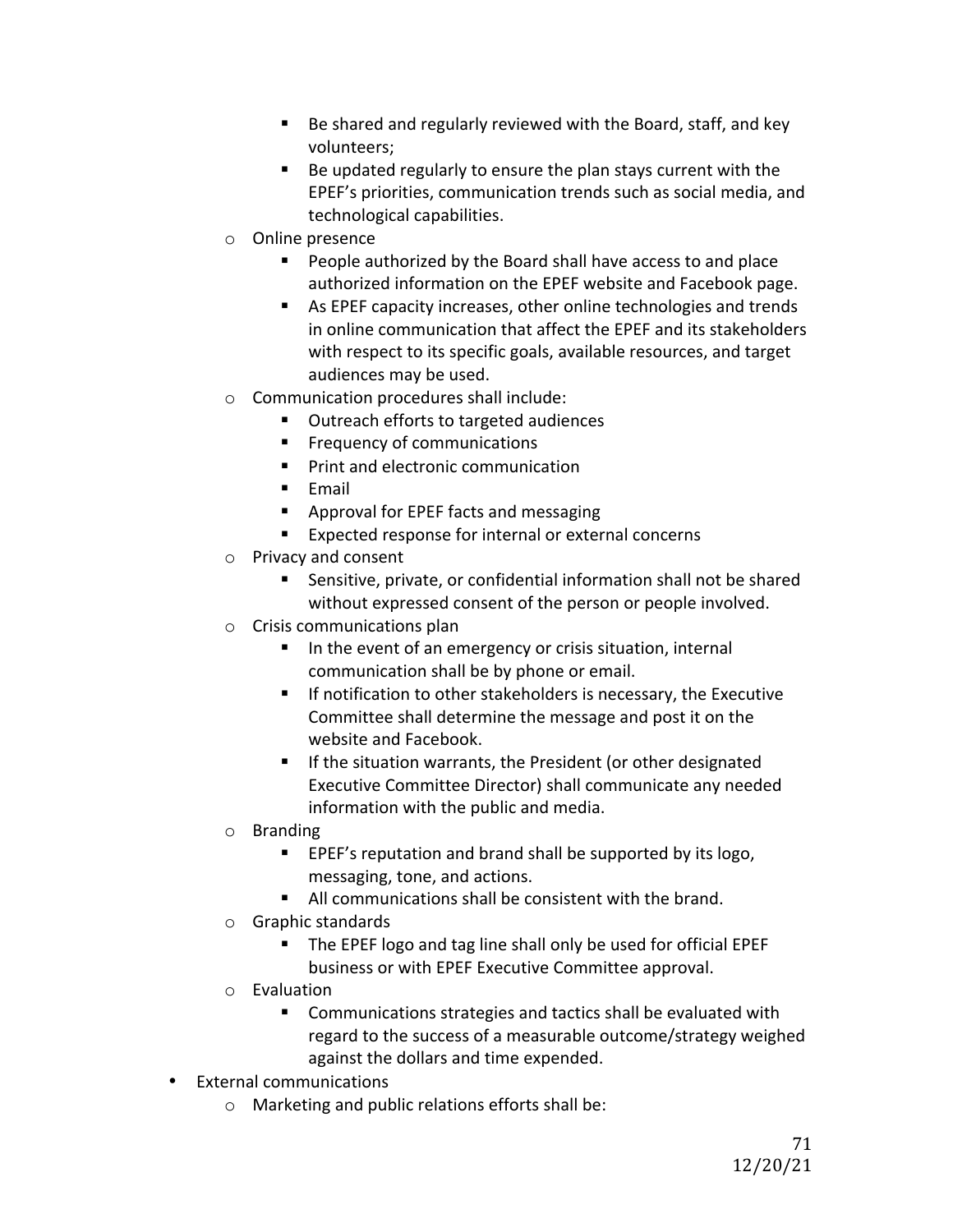- Guided by clear, Mission-driven plans to advance the Vision;
- Employ consistent use of the EPEF's graphic standards;
- Be timely and accurate.
- $\circ$  Marketing and public relations shall include:
	- Website
	- Social media Facebook
	- Newsletters
	- Annual reports
	- Advertising
	- Public service announcements
	- Promotional brochures and flyers
	- News releases
	- Press conferences
	- Feature stories
- $\circ$  Website shall include mailing address of the organization, annual reports, and most recent IRS Form 990.
- $\circ$  Email marketing shall:
	- Adhere to anti-spam laws and guidelines, such as the CAN-SPAM Act (https://www.ftc.gov/tips-advice/businesscenter/guidance/can-spam-act-compliance-guide-business) in all email communications.
	- Include the EPEF's name and mailing address, clear and valid information in the "From" and "Subject" lines, and a means for recipients to remove themselves from the mailing list (e.g. a check-off box).
	- Be sent only to recipients who have given either express or implied permission to be added to email lists.
- $\circ$  Public statements and positions
	- Only the President shall have the authority to make public statements on behalf of the EPEF.
	- Procedures for development of statements, positions, policies, and procedures shall be developed by the Marketing and Communication Committee and approved by the Board.
	- Statements and positions shall represent the full range of views of the EPEF's constituencies.
- o Ambassadors
	- Directors, staff, and volunteers shall act as ambassadors for the EPEF, promoting the EPEF's Mission, Vision, and official messages.
	- The Marketing and Communication Committee, with Board approval, shall provide the information, messaging, and tools everyone needs to be successful advocates.
- $\circ$  Distinction between personal and organizational positions
	- Directors and staff represent the EPEF and shall refrain from injecting their personal opinions when working in the capacity of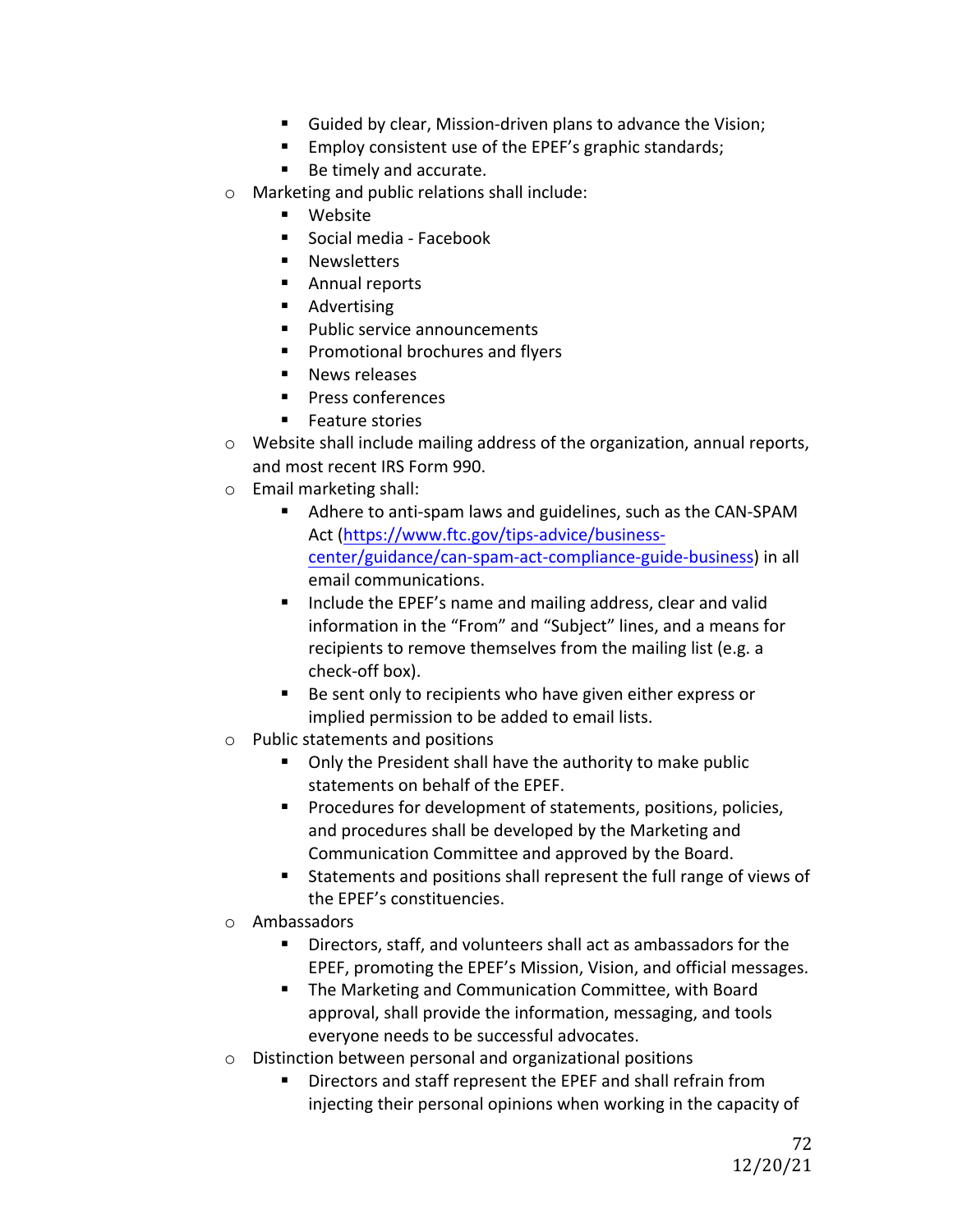the EPEF, especially when publishing information online or in print as the EPEF may be held accountable for statements made by a Director or employee.

- $\circ$  Public accessibility and interactions
	- In order to demonstrate transparency and accountability, communications shall be clear, easily accessed, and kept up-todate.
	- **•** There shall be opportunities for key audiences identified in a communications plan to provide feedback and ask questions of the EPEF on the website or public materials.
	- Constituents shall be provided with appropriate, ongoing opportunities to interact with EPEF regarding its activities.
- $\circ$  Public access to information
	- Information about EPEF's governance, finances, programs, and activities, shall be available on the website.
	- Once capacity allows an executive director, full disclosure of executive compensation shall be available.
	- Data shall be made available to the public:
		- Annual Information Return IRS Form 990 for the most recent 3 years;
		- Annual Tax Return IRS Form 990-T for the most recent 3 years if the EPEF has unrelated business income;
		- IRS Form 1023, Application for Recognition of Tax-Exempt Status, including any papers submitted in support of the application and any letter or other document issued by the IRS with respect to the application.
- $\circ$  Annual reports
	- Annual reports shall contain information on the EPEF's activities, accomplishments, performance, and vision for the future and posted on the website.
	- They shall include:
		- An explanation of the EPEF's Mission, program service accomplishments, and impact;
		- A list of Board Directors, officers, staff, and, when appropriate, contributors;
		- Total income; expenses of program, fundraising, and administration; and ending net assets;
		- An explanation of the outreach efforts and ways in which constituents may access the program(s);
		- An evaluation detailing the extent of accomplishment of stated goals and other notable accomplishments.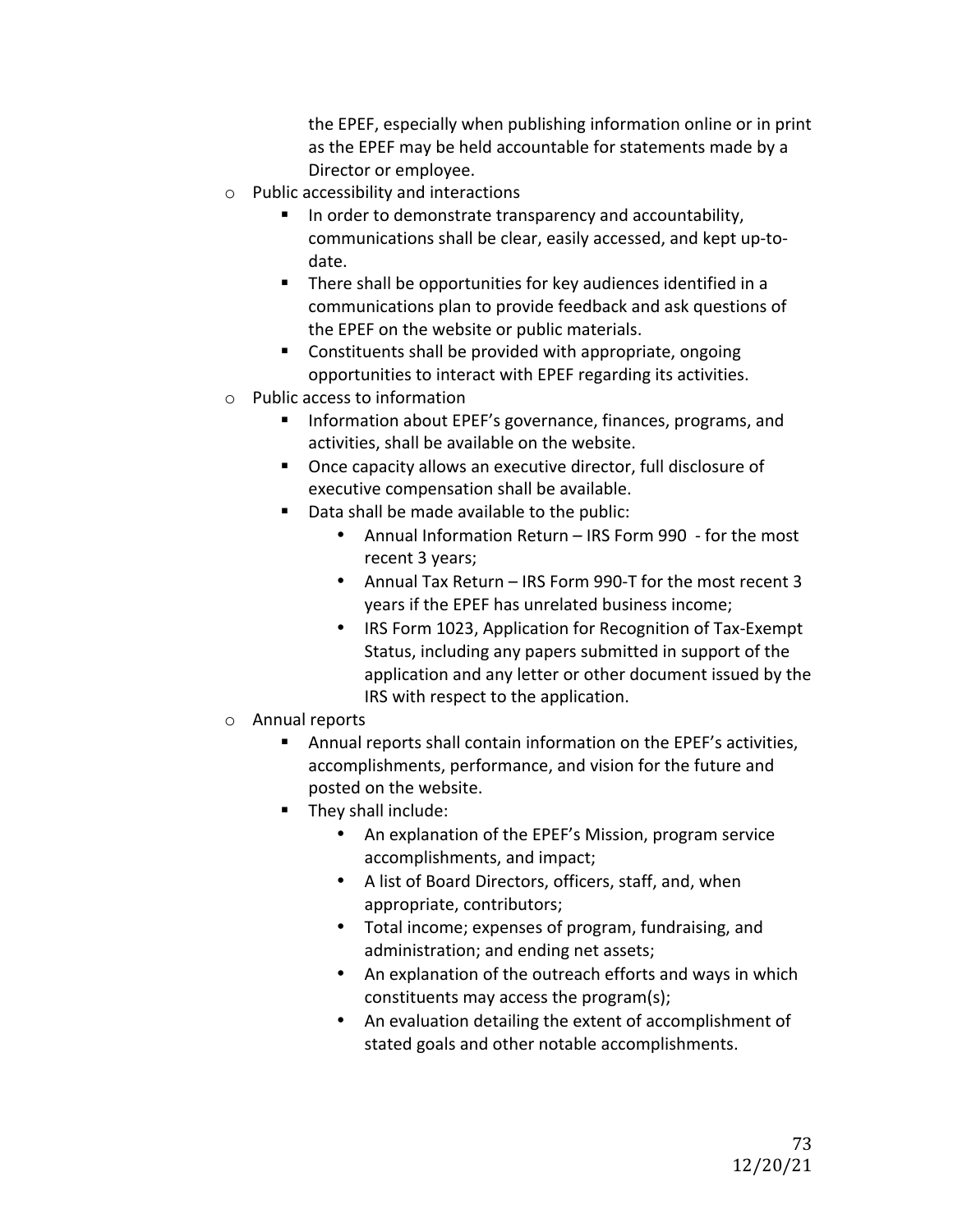Approved: 1-30-19

Amended: 11-13-19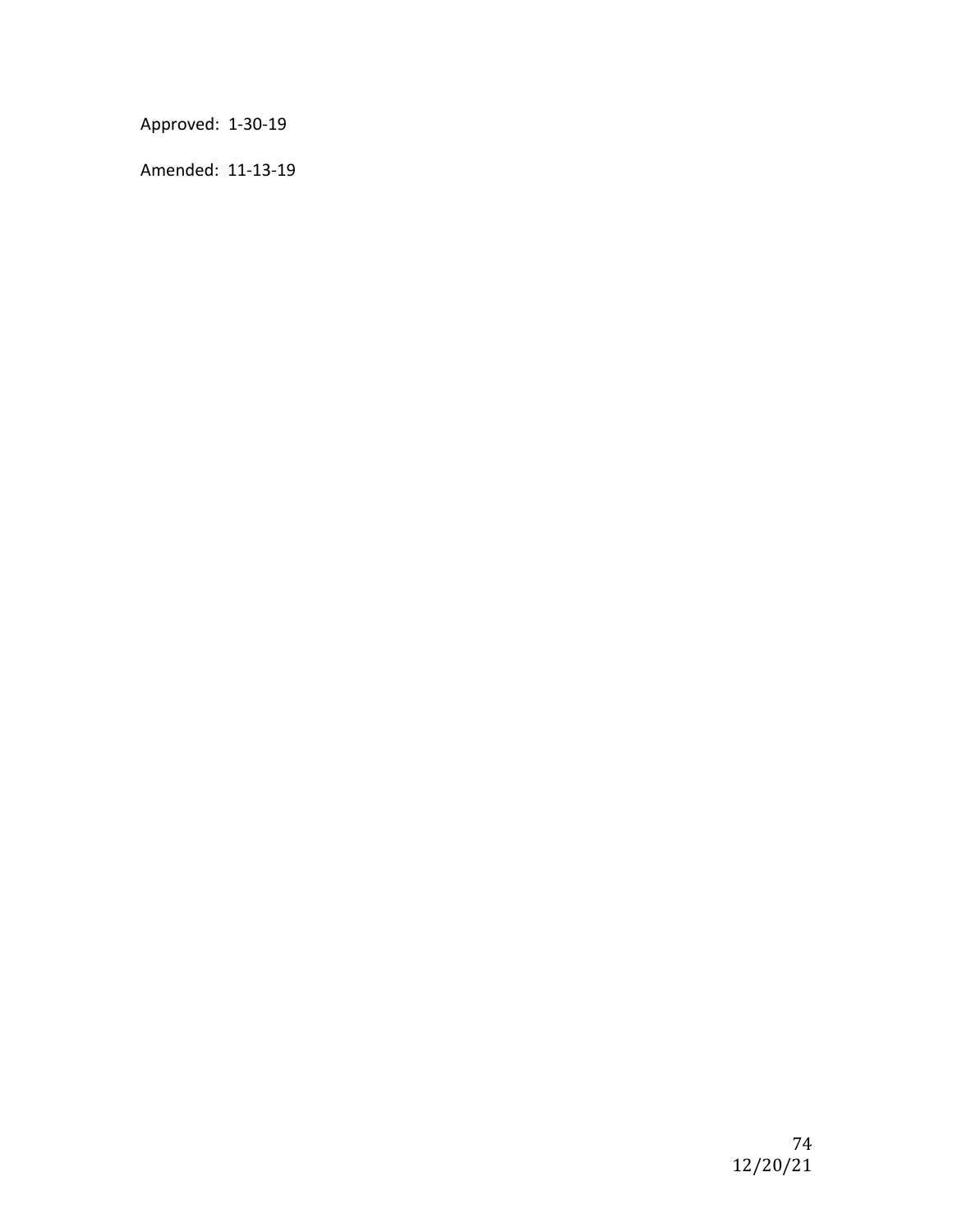# **INFORMATION TECHNOLOGY**

# **Estes Park Education Foundation Policy: Information Technology**

# **What It Is:**

• The purpose of the Estes Park Education Foundation's Information Technology policy is to provide guidelines for the EPEF to manage and invest in appropriate technology to enhance its capacity and improve its efficiency, effectiveness, and accuracy in achieving its Mission and Vision.

# **Why It's Important:**

- Technology is a valuable tool for managing information.
- Protecting that information from loss or misuse is necessary to the efficacy and credibility of EPEF.

- Acceptable Use
	- $\circ$  Once the EPEF has the capacity to have computers, mobile devices, phones, and internet access, use of those tools shall be for EPEF business.
	- $\circ$  Until the EPEF has capacity, Directors will need to use personal devices (computers, phones) for EPEF business.
	- $\circ$  Until the EPEF has the capacity for email accounts for Directors, they shall keep EPEF email correspondence separate from personal correspondence by opening a Gmail account using their name.epef@gmail.com.
- Data security
	- $\circ$  Passwords shall be at least 8 characters long with a mix of letters, numbers, and characters used for access to accounts, and available to the President, the Treasurer, and the Chair or another Director of the Finance Committee.
	- $\circ$  Malware protection shall be installed on EPEF computers and personal computers used for EPEF business.
	- $\circ$  Software shall be updated as per recommendations of the computer's operating system.
	- $\circ$  Network perimeters shall be protected by passwords.
	- $\circ$  Cloud-based services shall be ones with adequate protection for our data.
	- $\circ$  Access to confidential and sensitive data shall be authorized by the Board on a needs-to-know basis.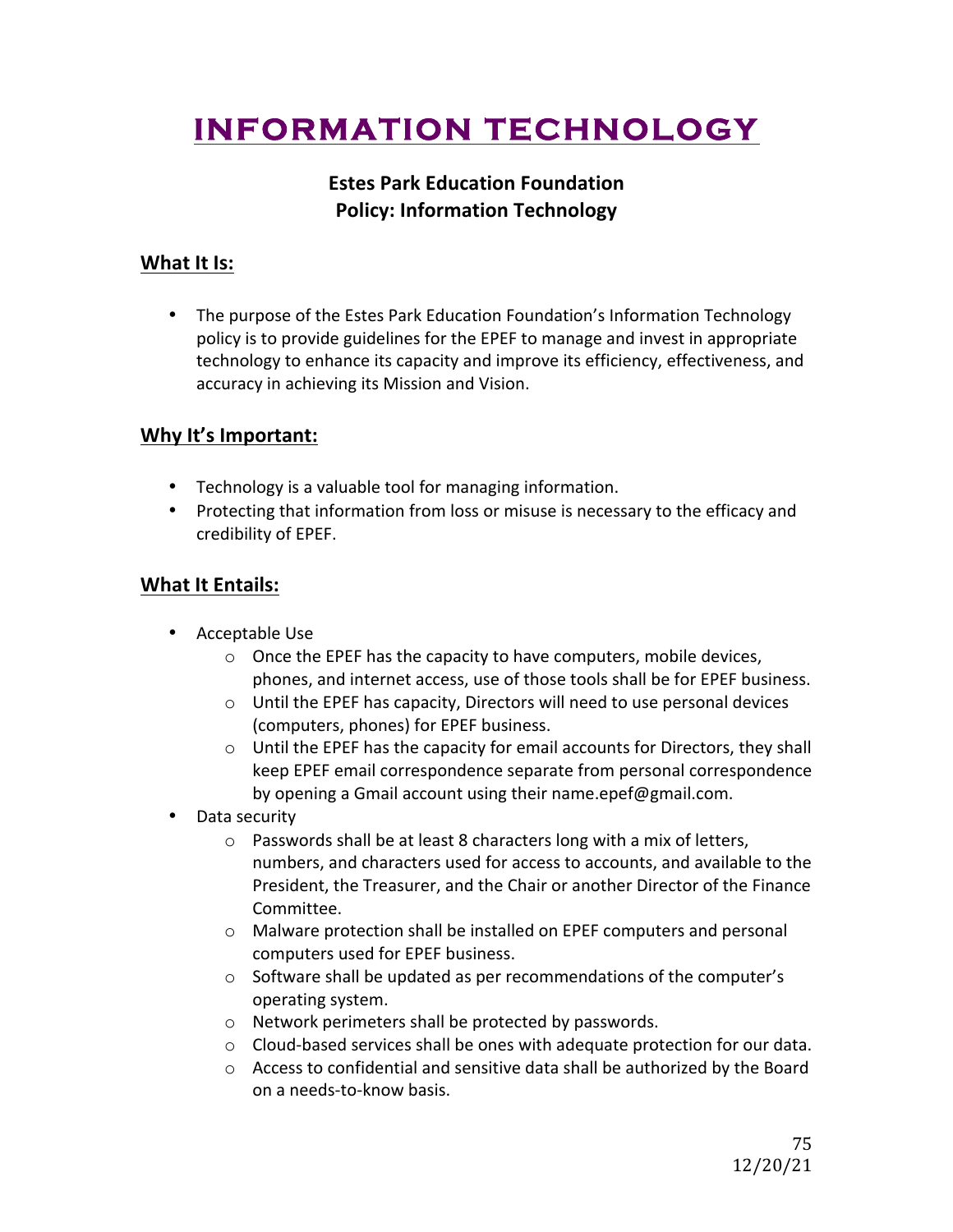- Remote access to information
	- $\circ$  No secure or confidential information shall be accessed remotely without expressed authorization of the Board.
- Cloud services
	- $\circ$  Until the EPEF develops more capacity, documents shall be stored on Google Docs.
		- Directors shall store meeting notes, plans, and other pertinent EPEF documents for record keeping and communication.
		- Directors will have access to most of the documents (at least "Read Only"), with editing access to some docs restricted as follows:
			- Budgets: Treasurer, designee authorized by the Board.
			- Bylaws and Policy Manual: President, Vice President, designee authorized by the Board.
			- Web site: Executive Committee, Chair of Marketing & Communication, Chair of Allocations, designee authorized by the Board.
		- Documents of a confidential nature will be restricted to the President, Vice President, and/or other Board authorized persons.
	- $\circ$  When capacity allows, the EPEF shall consider:
		- Any restrictions on data or services that should not be put into the cloud;
		- Use of "business-class" services or versions or services;
		- Evaluation of cloud service providers including: data ownership, backups and data retention, getting data out of the system;
		- Security requirements of cloud service: encryption requirements of data in transit and at rest, access controls, and authentication requirements.
- Document destruction
	- $\circ$  Hard copies of records shall be kept for seven (7) years after which they shall be shredded.
	- $\circ$  Electronic records may be deleted after seven (7) years.
	- $\circ$  Backup and archival procedures shall be regularly reviewed for reliability.
	- $\circ$  Documents involved in litigation or a government investigation must be retained.
- Data protection and business continuity
	- $\circ$  In addition to cloud storage, an external hard drive with regular backups shall be used with computers.
- Social media
	- $\circ$  Facebook shall be used to communicate EPEF public information.
	- $\circ$  The Board shall authorize a Director to post information and responses to clarify EPEF public information.
- Responsibility for IT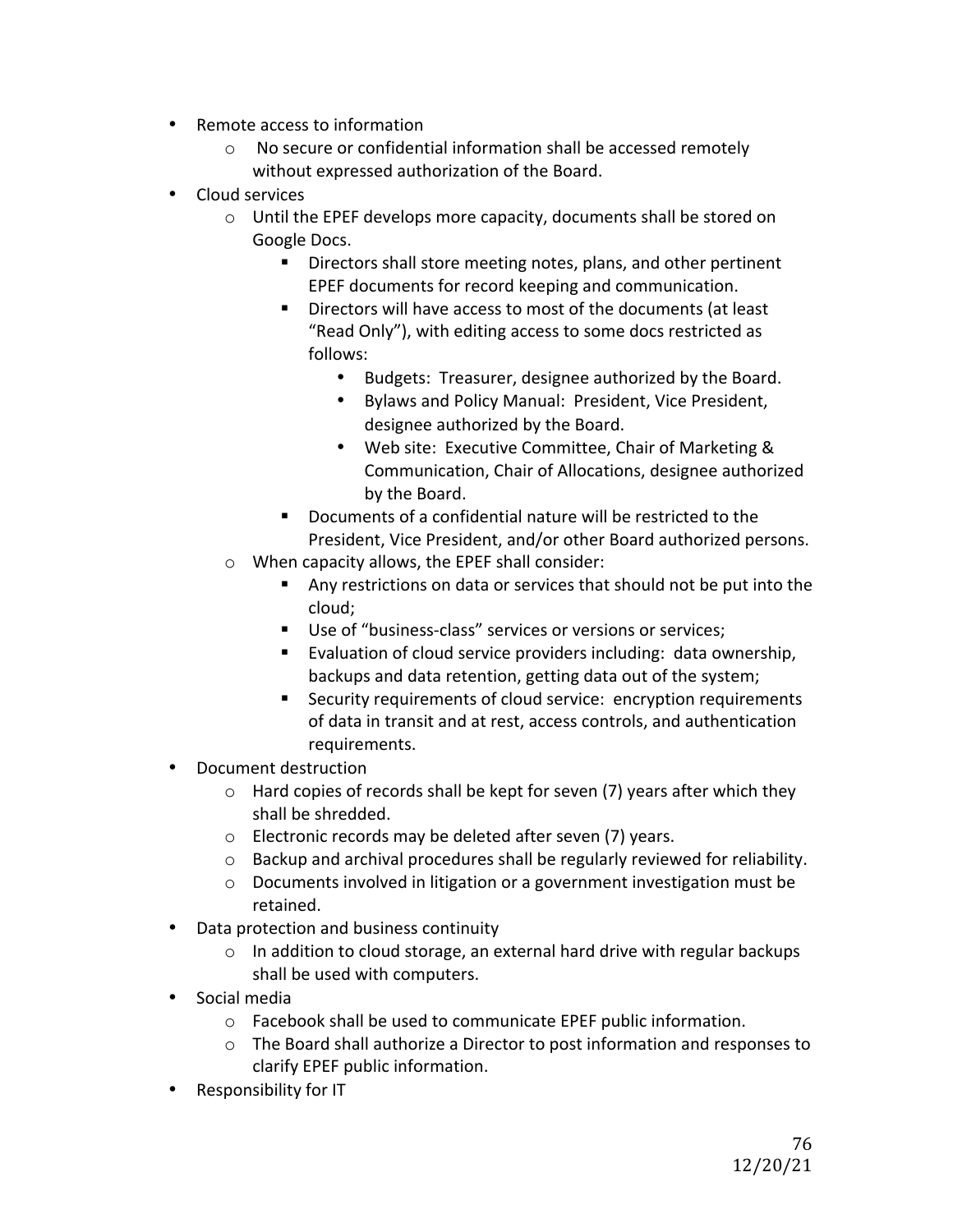- o The Marketing and Communication Committee shall manage information technology for EPEF.
- $\circ$  Once the EPEF has capacity, the Board shall authorize a Director or employee with appropriate expertise to oversee the planning, implementation, ongoing use of information technology, oversight of the maintenance of the organization's systems, delivery of technical support, and coordination with outside assistance.
- Technology training and support
	- $\circ$  Once the EPEF has capacity, a plan shall be in place to provide technology training to all staff and volunteers according to job-related duties to ensure the most effective use of available technology tools.
	- $\circ$  The EPEF shall budget for and acquire technical support and expertise at a level commensurate with its capacity and the complexity of its systems.
- Technology plan
	- $\circ$  Once the EPEF has capacity, a technology plan shall be developed that includes:
		- Assessments of technology, expected technology acquisitions, upgrades, and maintenance costs.
			- Return on investment (ROI) and total cost of ownership (TCO) shall be considered.
		- Setting aside resources for ongoing replacement and eventual replacement of equipment to maximize resources.

Approved: 1-30-19 Amended: 6-10-20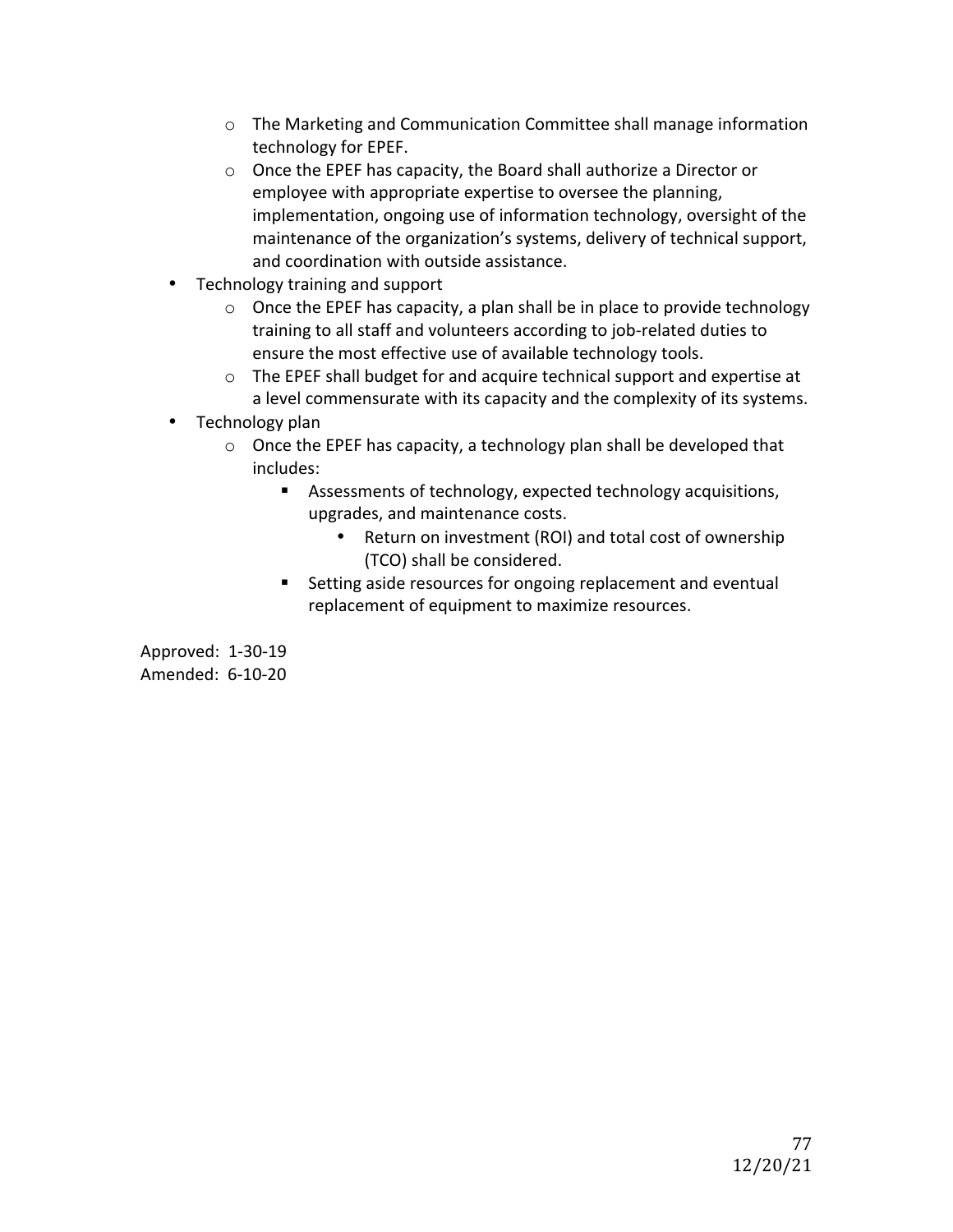# **EVALUATION**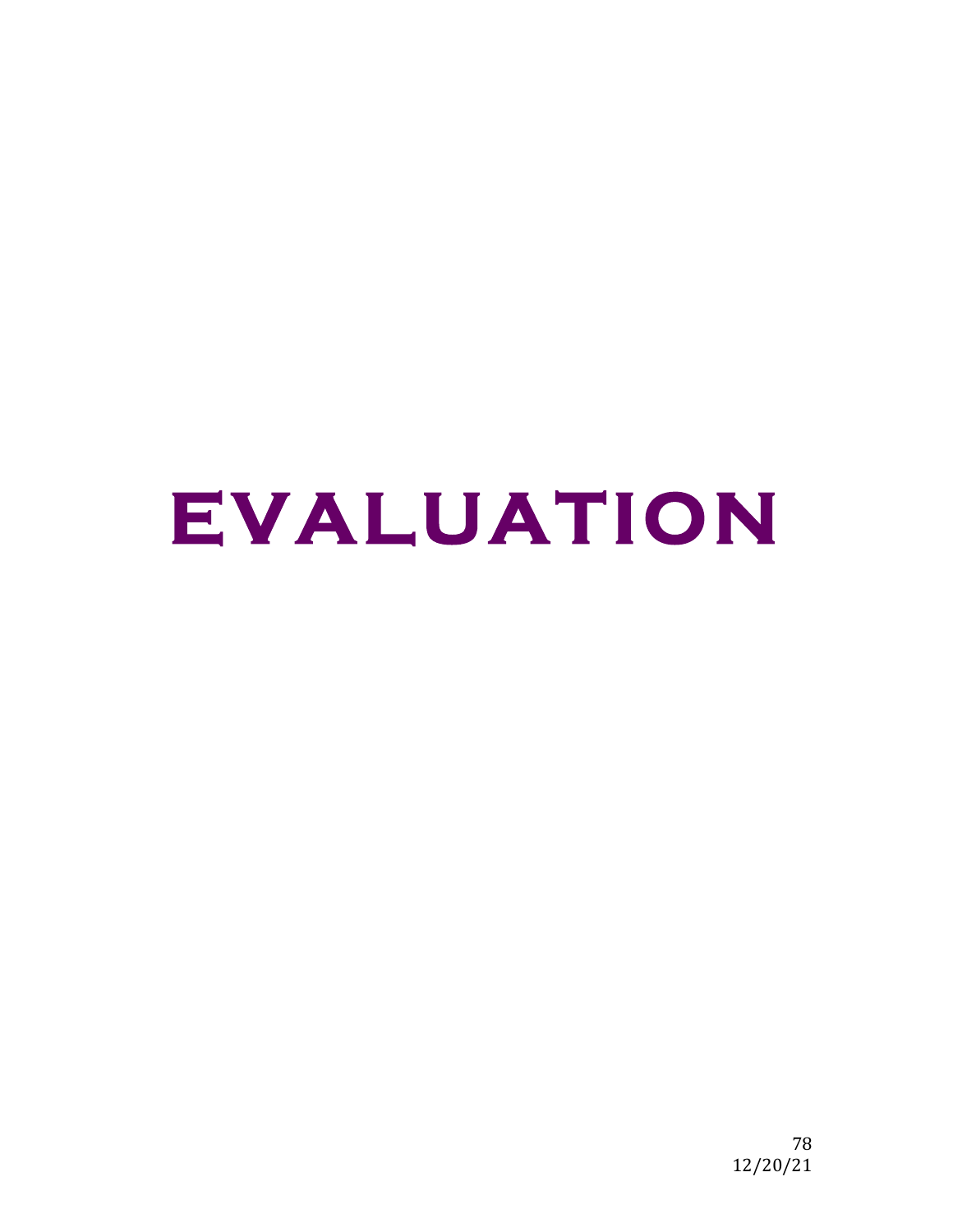# **Estes Park Education Foundation Policy: Evaluation**

### **What It Is:**

- The purpose of the Estes Park Education Foundation's Evaluation policy is to demonstrate the EPEF's fulfillment of its Mission through a systematic verifiable approach to measuring effectiveness and identifying areas for improvement.
- The goal is to create a culture of continuous improvement.

# **Why It's Important:**

- It is the EPEF's responsibility to assess the impact of its actions and to learn from its previous work to better advance its Mission and Vision in serving the community in the future.
- Evaluation supports efficiency and process improvement, allowing the EPEF to best utilize its resources in areas with the greatest return.
- Evaluation results, and the associated organizational learning, are important for establishing accountability with stakeholders and for encouraging continued investment of resources by funders and supporters.

- Types of evaluation
	- $\circ$  Formative assessments (quick, informal checks on progress done during the implementation of a strategy toward a goal) shall be performed by the person(s) designated in the SMART goal.
	- $\circ$  Summative assessments (done at its completion) shall be performed by the person(s) designated in the SMART goal.
	- $\circ$  Assessments may be in-house or by an outside contractor.
	- $\circ$  Environmental assessments shall periodically be done to evaluate the culture and climate of the EPEF.
	- $\circ$  Measurements may include both qualitative and quantitative data.
- Evaluation for quality assurance
	- $\circ$  Evaluations shall be ongoing, consistent, and integrated into the work of the EPEF and its SMART goals.
	- $\circ$  Self-studies shall be performed regularly, at least every two (2) years for the Board as a whole and annually for each Director.
		- The Board shall assign facilitation of self-studies to one person (usually the President) or two who are knowledgeable about the EPEF and its operations and who have access to specific records and information and will maintain confidentiality of responses.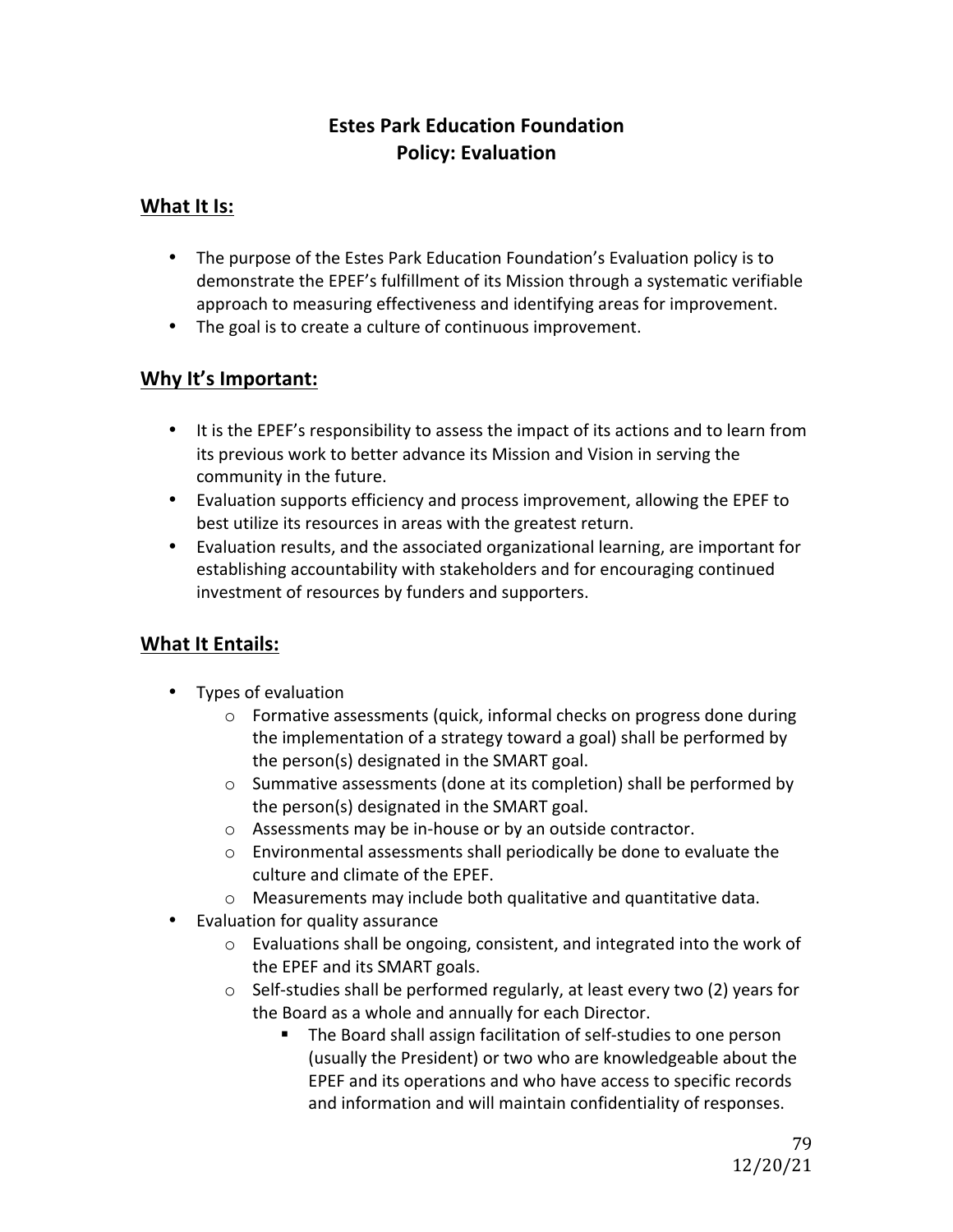- $\blacksquare$  That person(s) will be responsible for developing a questionnaire (or use an existing one available at the Estes Park Nonprofit Resource Center or online), distributing it to applicable people, gathering and organizing the data, and preparing a report for the Board.
- $\circ$  At times, the Board may seek an outside source to do an evaluation of the EPEF.
- Evaluation capacity
	- $\circ$  Directors and key staff shall be trained regarding the value of evaluation and assessment, the importance of proper evaluation and analysis, and the application of evaluation results to inform program purposes.
	- $\circ$  A culture of continuous improvement through the use of data shall be developed.
	- $\circ$  Evaluation procedures for collection, safe storage, analysis, and reporting of data shall be established.
	- $\circ$  In-house or contracted expertise to appropriately analyze and report resulting data shall be developed.
	- $\circ$  Until the EPEF develops more capacity, evaluations shall mainly focus on SMART goals.
- Stakeholders
	- $\circ$  Stakeholders, including Directors, employees, and constituents (e.g. populations served by the EPEF) shall be used for input at appropriate stages of evaluation including development, implementation, interpretation of findings, and adaptation of programs and process.
- Ethical and cultural considerations
	- $\circ$  High ethical standards and cultural competency shall be observed in evaluation design and execution to protect participant rights and confidentiality and to yield equally valid data from diverse populations served.
- **Communicating results** 
	- $\circ$  EPEF shall regularly communicate results to internal (e.g. staff) and external (e.g. donors) stakeholders.
	- $\circ$  Results and plans for improvement to the overall impact of EPEF shall be communicated.
- Program change
	- $\circ$  Because evaluation drives program modifications, as well as support continued use of effective program elements, the questions that organizations seek to answer with evaluation will shift over time, and correspondingly, so may methods and measures used to address them.
	- $\circ$  The contents and purposes of evaluations can be expected to constantly evolve as the program continually changes in response to emerging learning.

Approved: 1-23-19 Amended: 11-13-19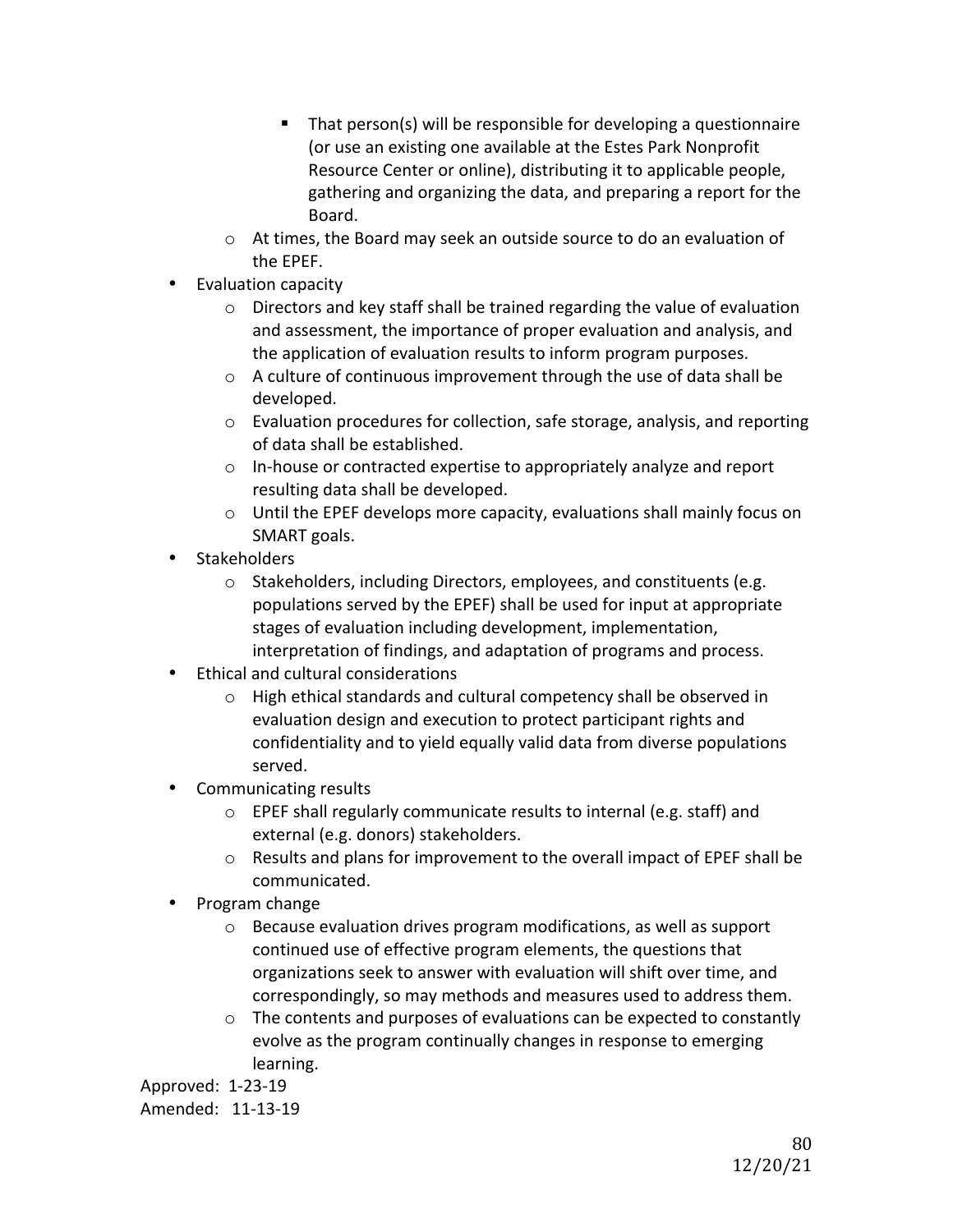# **ALLOCATIONS**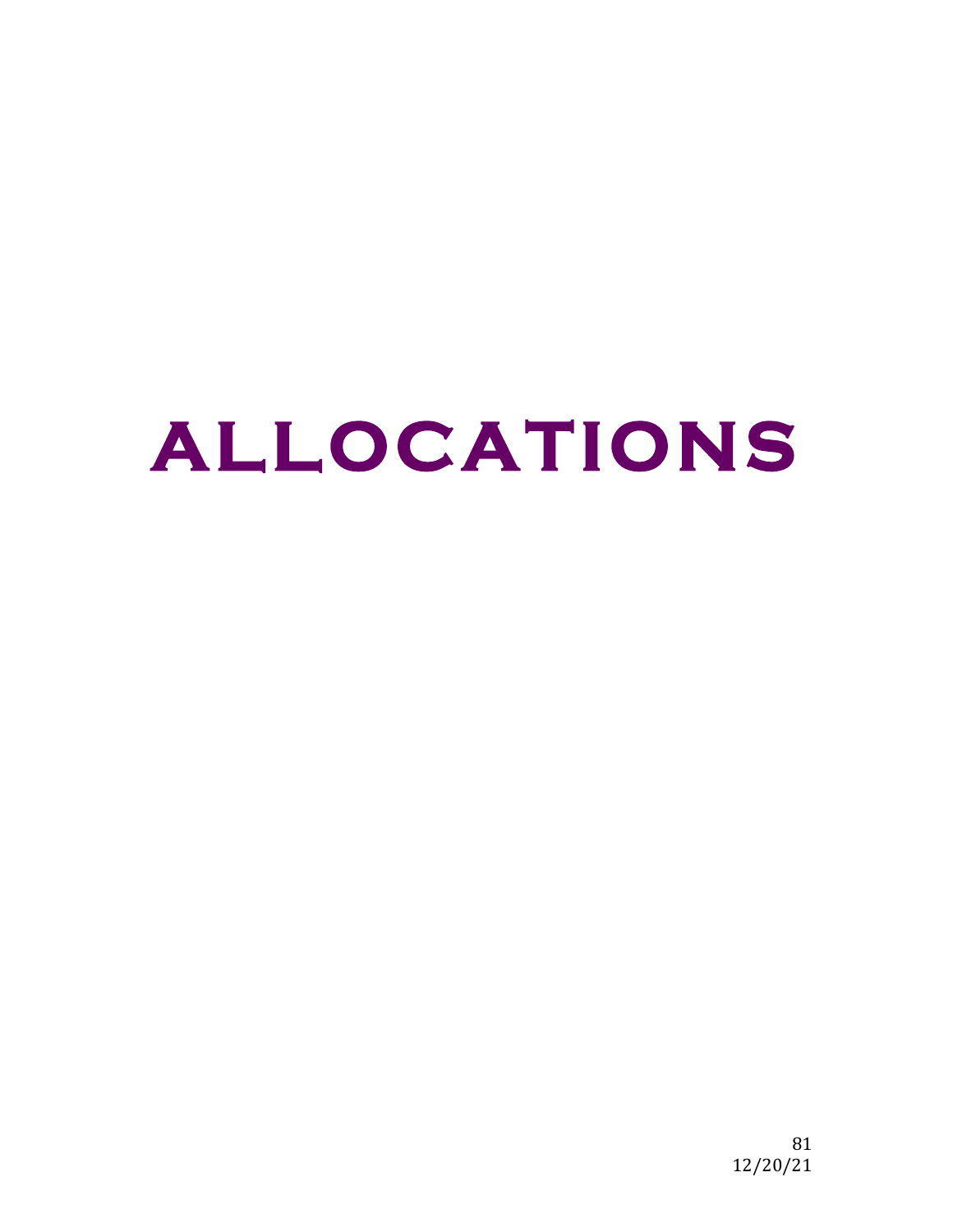# **Estes Park Education Foundation Policy: Request for Grant Procedure**

#### **What It Is:**

• The purpose of the Estes Park Education Foundation Request for a Grant Procedure Policy is to provide a process for Estes Park School District R3 and qualified others to request funding for projects and needs that align with and advance EPEF's Mission, Vision, and Pillars.

#### **Why It's Important:**

- Our Bylaws state that we can only donate funds to the school district and other nonprofits.
- To maintain credibility and the legal status as a nonprofit, funds dispersed by the EPEF must also align with and advance EPEF's Mission and Vision.
- Also to maintain credibility and nonprofit status, EPEF must have accurate records of funds spent and evidence of progress made toward achieving its Mission and Vision, even if a calculated risk was taken that didn't turn out as expected.

- The EPEF can only disburse grants to other qualified nonprofits such as the Estes Park School District and other nonprofits.
- EPEF will not fund courses for teacher certification or recertification unless it is from funds designated for that specific purpose.
- The Grant Allocation Committee shall manage the grant process.
	- $\circ$  All requests for grant funding shall be verified by the Committee.
		- Any requests for funding directly involving the school district must have EPSD superintendent feedback to prevent redundancy of available funds/supplies and assure that the district has capacity to support the project.
	- $\circ$  They will present their recommendations for grant requests to the Board for final approval.
	- $\circ$  They will also present the final report on the effectiveness of all funding projects to the Board.
- Grants will be offered and announced as funds are available to qualified applicants who will advance the Mission and Vision of the EPEF.
	- $\circ$  Qualified applicants must be affiliated with and have permission of the EPSD or another nonprofit.
	- $\circ$  Applicants may apply by completing the Request for Funding forms on the EPEF website.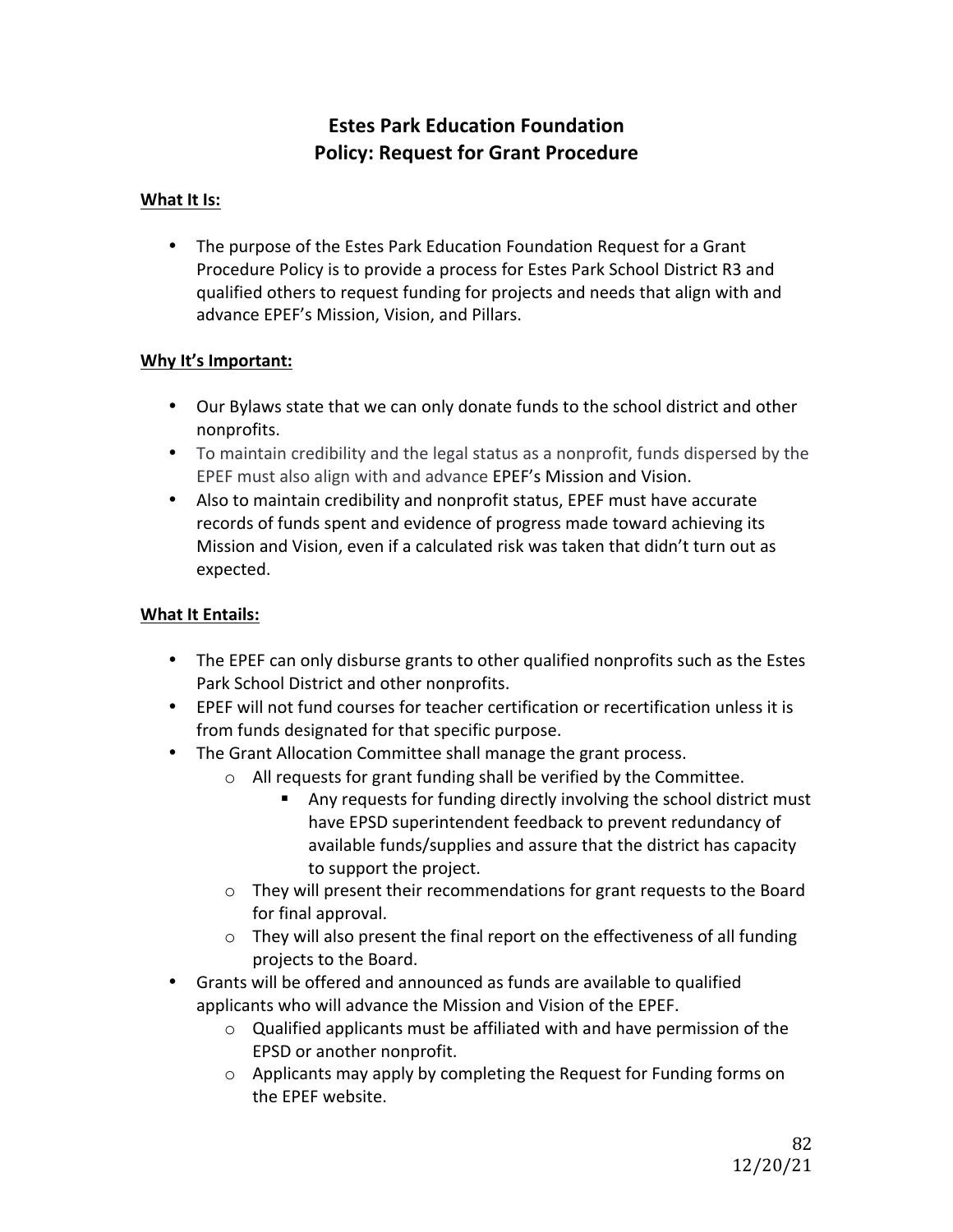- $\circ$  Preference for funding will go toward EPSD staff requests.
- Applicants will need to explain how their request for funding will align with the Mission, Vision, and Pillars of the EPEF:
	- $\circ$  Mission: Inspiring community investment in exemplary student learning experiences today to develop our citizens of tomorrow.
	- $\circ$  Vision: With the support of our community and a high quality education, all Estes Park School District R3 students graduate as thriving, successful, responsible citizens.
	- o Pillars:
		- Experiential Learning Opportunities to give students knowledge, critical thinking, and problem-solving skills.
		- **E** Innovations in Learning to support new teaching ideas and strategies to strengthen learning.
		- Building Community to promote a culture of seamless unity between the schools and the rest of the community to optimize learning.
		- Support of District Teachers and Staff by providing supplemental assistance as well as appreciation for the work that they do for our students.
		- Student Support to ensure that they have the resources needed to participate in public schooling and extra-curricular activities, as well as support for early childhood education and transitioning after graduation.
		- Wellness as an integral part of learning and being successful in school and life, including physical activities, youth sports, and outdoor recreation.
- Generally, requests for funding classroom food celebrations (e.g. pizza parties) will not be awarded. The Board has the discretion to consider some requests on a case-by-case basis based upon the purpose, the need of students, and the support of teachers. In such cases, preapproval is required.
- All recipients will be expected to keep records, including receipts, of all funds spent and file a final report on the results of their efforts.

Approved: 2-6-19 Amended: 11-13-19 Amended: 4-8-20 Amended: 12-8-21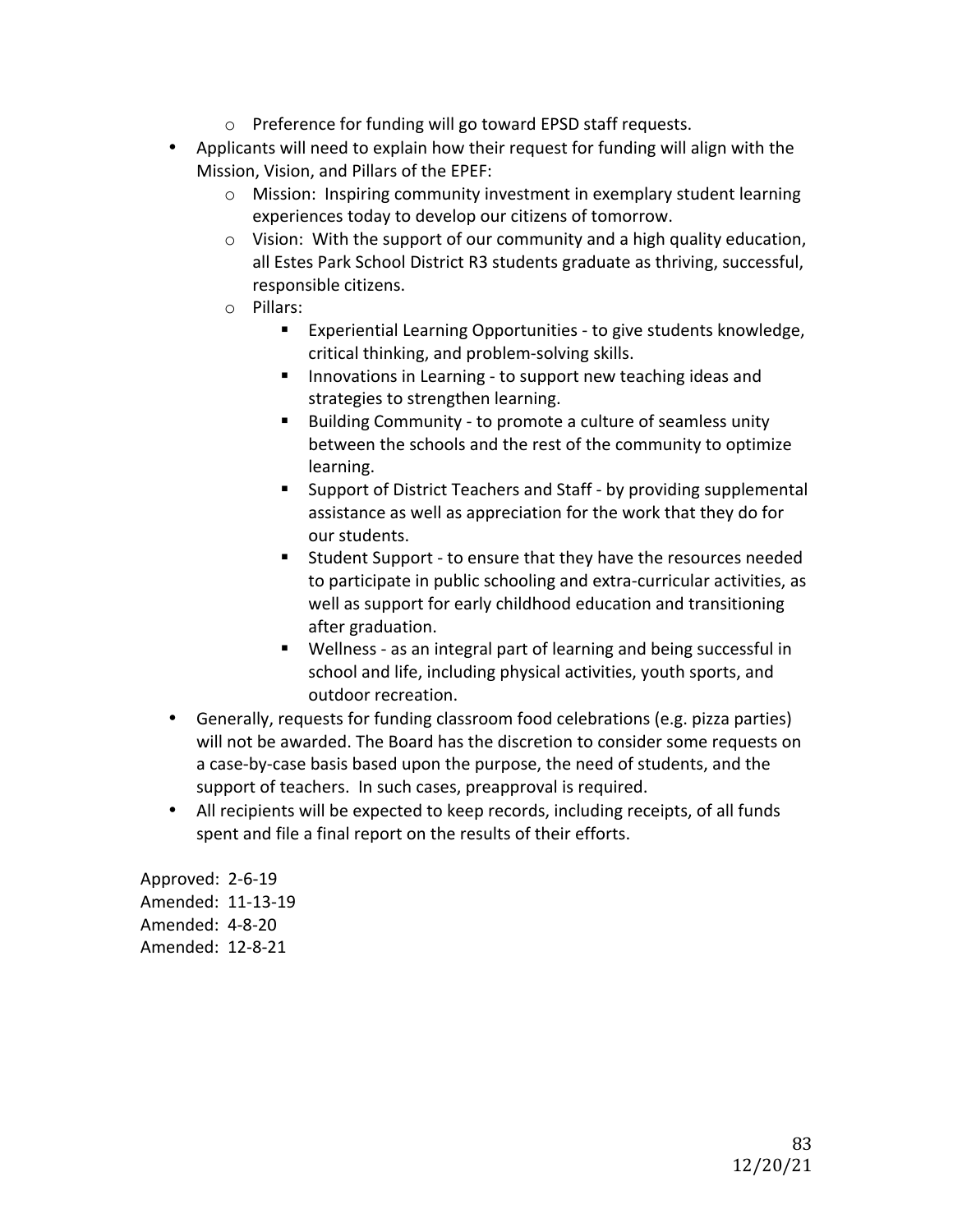# **STRATEGIC ALLIANCES**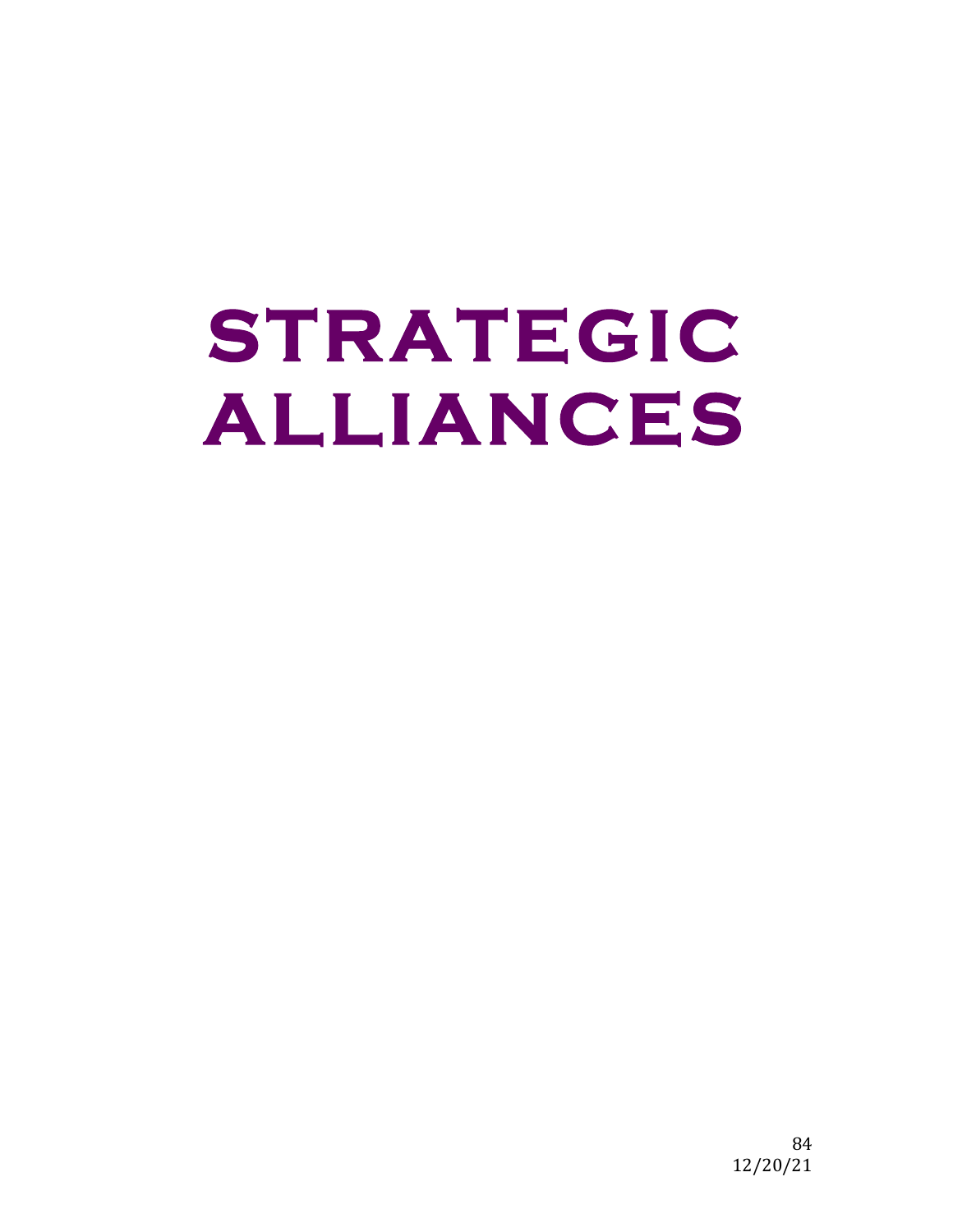# **Estes Park Education Foundation Policy: Strategic Alliances**

### **What It Is:**

- The purpose of the Estes Park Education Foundation's Strategic Alliances policy is to provide guidelines for the EPEF to collaborate and cooperate with like organizations for the benefit of advancing the EPEF's Mission and Vision.
- Alliances may be formal or informal.
	- $\circ$  Informal ones may be an arrangement for sharing information and resources, strengthening policy initiatives, or increasing operational efficiency.
	- $\circ$  Formal arrangements may include a joint venture, partnership, consolidation, or merger with another nonprofit.

# **Why It's Important:**

- Collaborating, cooperating, and coordinating with other organizations can maximize the positive impact of EPEF in achieving its Mission and Vision.
- Informal and formal alliances can help to strengthen the EPEF's capacity and the capacity of the nonprofit sector as a whole to serve the Estes Park community.
- Strategic alliances can help to maximize available resources and impact by consolidating services and reducing donor and volunteer fatigue.

- Strategic partnerships and collaboration
	- $\circ$  Decisions regarding alliances shall be consistent with and advance the EPEF's Mission, Vision, and strategic goals by fostering relationships with similar local organizations; state, regional, and national associations; government entities; and businesses.
	- $\circ$  Membership in the Estes Park Nonprofit Resource Center shall help to facilitate local partnerships and collaborations.
	- o Planning
		- All formal alliances shall be approved by the Board.
			- Informal alliances may be approved by the Executive Committee.
		- All strategic partnerships, collaborations, and strategic alliances shall have agreements that clearly delineate the type of engagements, the limitations of the partnership, and the levels of authority involved.
	- o Flexibility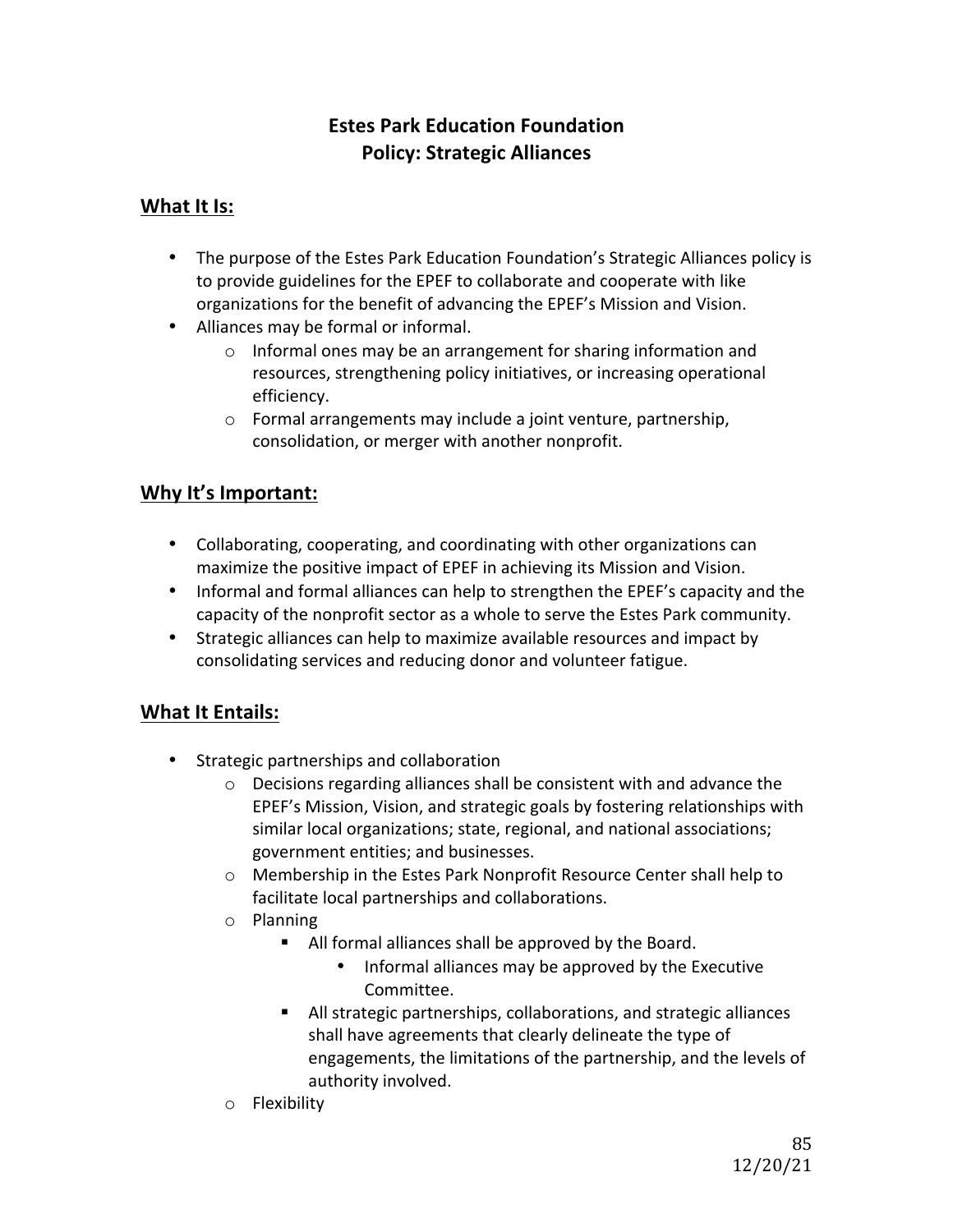- Guidelines and rules pertaining to the different types of partnerships shall be developed as needed for the agreement.
- Continuum of collaboration
	- $\circ$  Community assessment
		- On a regular basis, the EPEF shall conduct external community assessments to identify organizations and entities providing similar services, serving a similar audience, or addressing a common issue.
	- $\circ$  Connection and communication
		- The EPEF shall assess its relationships with other organizations and identify potential opportunities to collaborate.
	- $\circ$  Consideration and evaluation
		- The EPEF shall consider how entering into strategic alliances will affect all parties involved and identify the key staff, Board, and other stakeholders that should be included in evaluation and decision making.
		- Decisions regarding strategic alliances shall be consistent with the Mission, Vision, Pillars (values), Bylaws, and strategic goals of the EPEF.
		- Evaluation factors shall include Mission and Vision alignment, program effectiveness, maximizing resources, financial impact, and advocacy.
	- $\circ$  Defining the relationship
		- The type of relationship shall be determined by the purpose, goals, and structure of the strategic alliance.
	- $\circ$  Reaching a formal agreement
		- **•** The EPEF shall engage appropriate subject matter experts when reaching an agreement with governance, legal, or financial considerations.
- Development strategies
	- $\circ$  Community relationships
		- When appropriate, EPEF shall support the advancement of its Mission and Vision by looking across sectors, industries, and geographies when seeking to form a new alliance.
	- $\circ$  Information and resource sharing
		- To promote overall accountability within the sector, the EPEF shall openly communicate with the other nonprofits to gather and share information on lessons learned and best practices.
	- $\circ$  Consistency with policies
		- The EPEF entering into a partnership or strategic alliance shall ensure that agreements are consistent with its policies, especially around constituent and donor confidentiality.
	- $\circ$  Consolidations or mergers